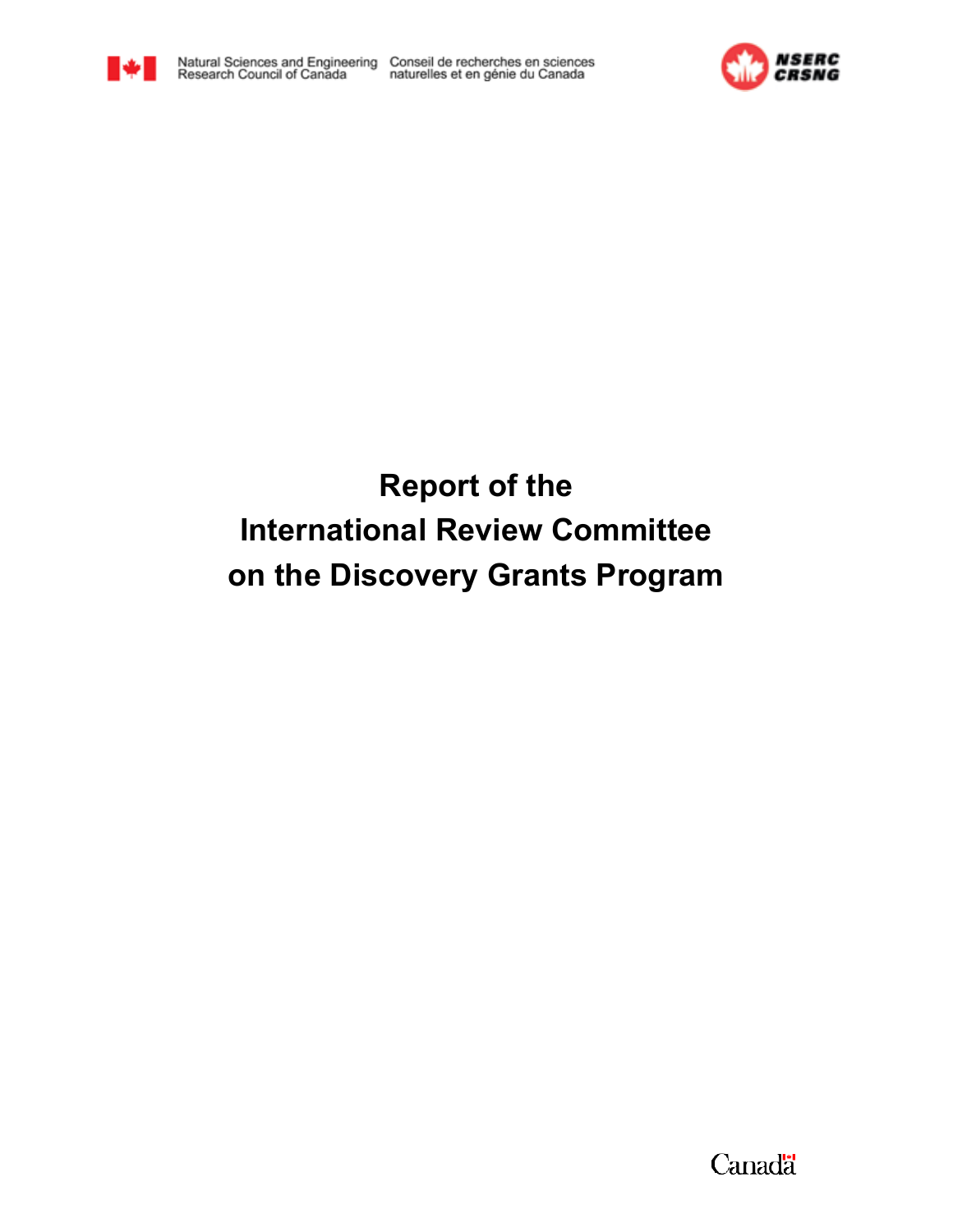## **Members of the International Review Committee**

Peter Nicholson, Chair President and Chief Executive Officer, Council of Canadian Academies

Sir Graeme Davies Vice-Chancellor and President, University of London

Victoria Kaspi Professor of Physics, McGill University

Larry A. Mayer Director and Professor, Center for Coastal and Ocean Mapping University of New Hampshire

Kathie Olsen Deputy Director, National Science Foundation Washington, DC

Alan Robson Vice-Chancellor, The University of Western Australia Perth

Ernst-Ludwig Winnacker Secretary-General, European Research Council Brussels

Martha Salcudean Professor Emerita, Department of Mechanical Engineering University of British Columbia

Robert Tibshirani Professor, Departments of Statistics and Health Research and Policy Stanford University, California

## **NSERC Staff Support to the Committee**

Isabelle Blain, Vice-President, Research Grants & Scholarships Serge Villemure, Director, Research Grants & Scholarships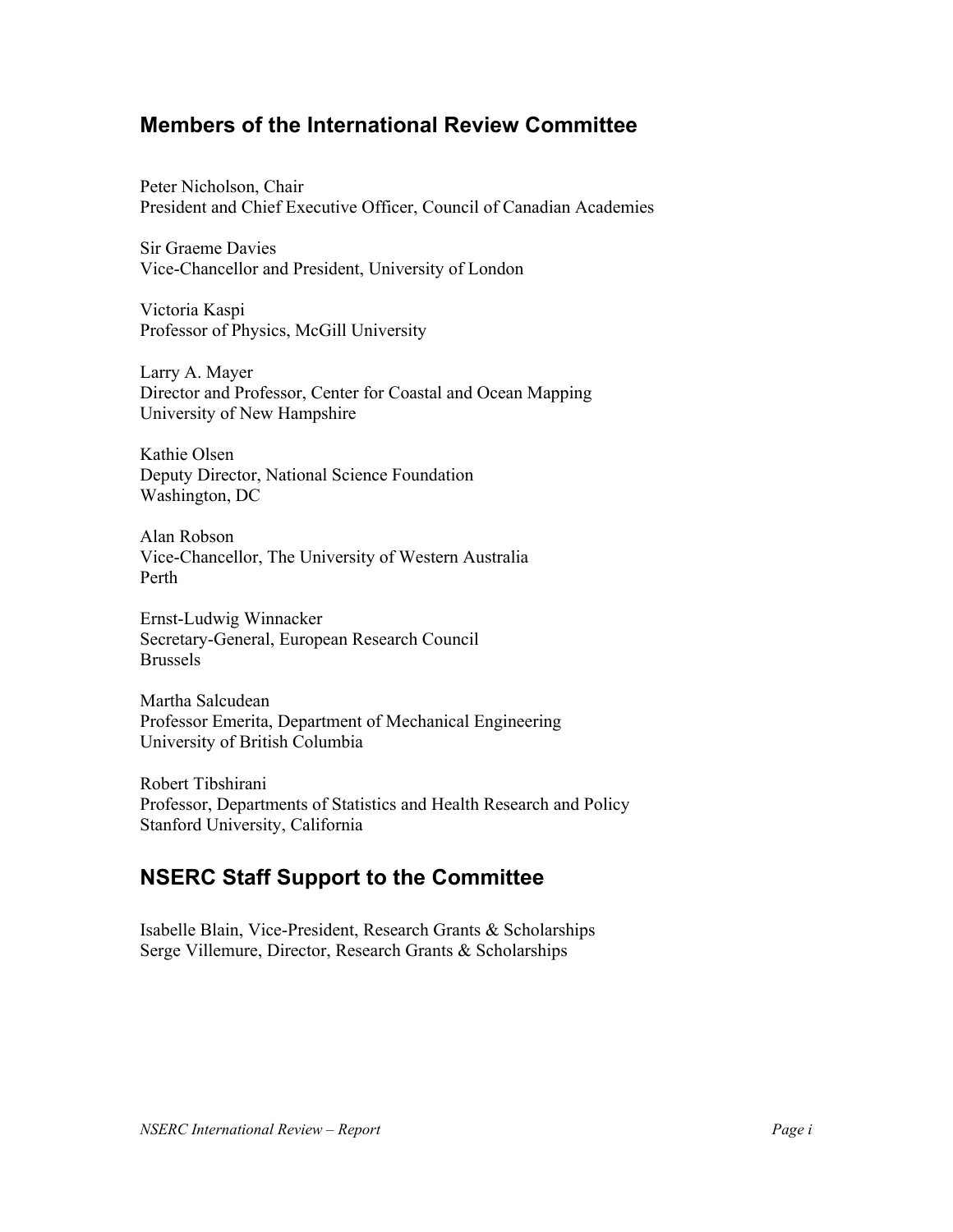# **Abbreviations**

- ARIF Average Relative Impact Factor
- CIHR Canadian Institutes for Health Research
- DGP Discovery Grants Program
- GSC Grant Selection Committee
- HERD Higher Education Sector Expenditure on R&D
- HQP Highly-qualified personnel
- NSE Natural sciences and engineering
- NSERC Natural Sciences and Engineering Research Council
- NIH National Institutes of Health (US)
- NSF National Science Foundation (US)
- OST Observatoire des sciences et des technologies
- PDF Postdoctoral fellow
- SSHRC Social Sciences and Humanities Research Council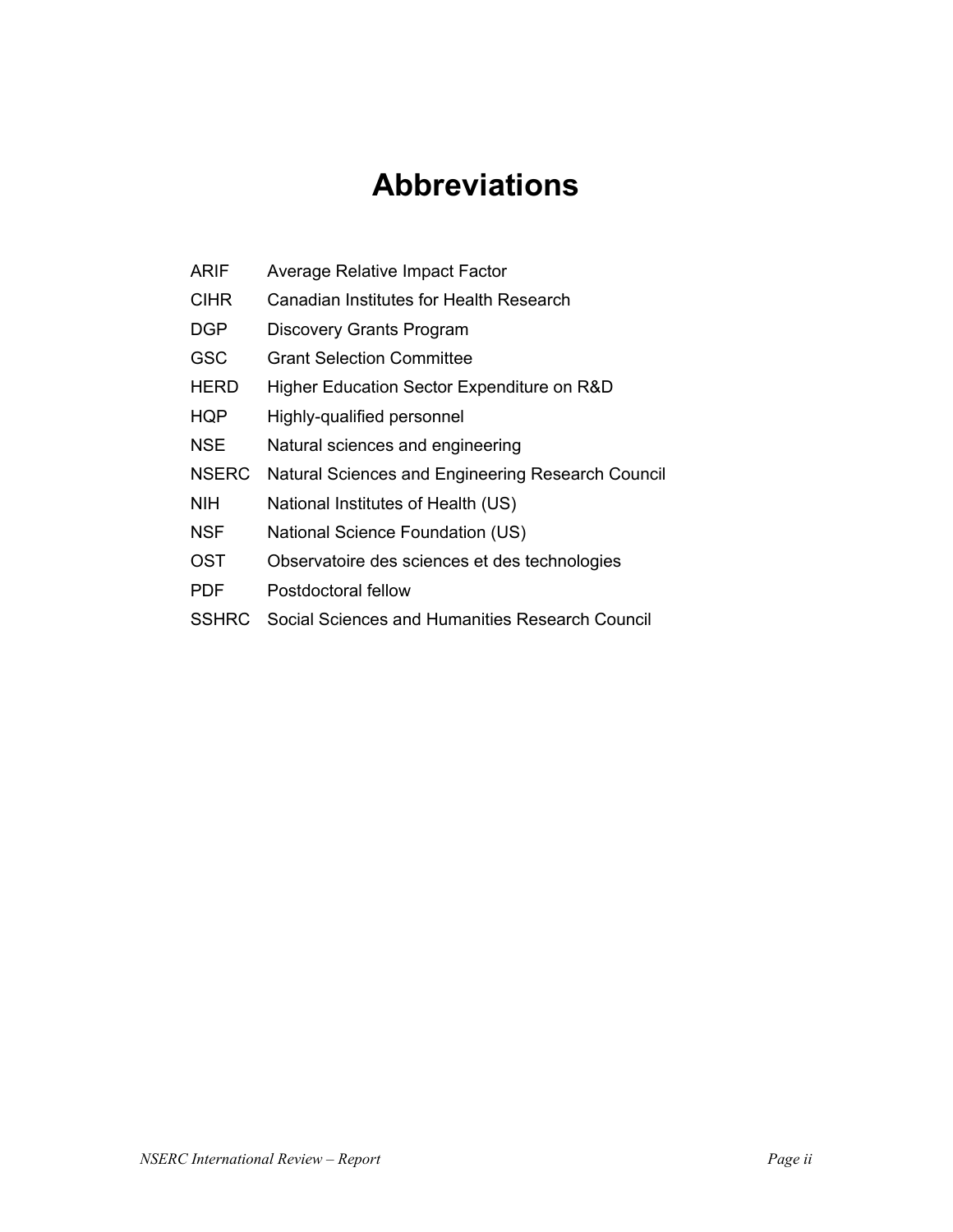# **Table of Contents**

| 1.             |                                                                                      |  |
|----------------|--------------------------------------------------------------------------------------|--|
| 1.1            |                                                                                      |  |
| 1.2            |                                                                                      |  |
| 2.             |                                                                                      |  |
| 2.1            |                                                                                      |  |
| 2.2            |                                                                                      |  |
| 2.3            |                                                                                      |  |
| 3 <sub>1</sub> |                                                                                      |  |
| 3.1            |                                                                                      |  |
| 3.2            |                                                                                      |  |
| 4.             |                                                                                      |  |
| 5.             |                                                                                      |  |
| 6.             |                                                                                      |  |
| 6.1            |                                                                                      |  |
| 6.2            |                                                                                      |  |
| 7.             |                                                                                      |  |
|                |                                                                                      |  |
|                | Appendix 2: Features of Some Major Research Support Programs in Canada and Abroad 44 |  |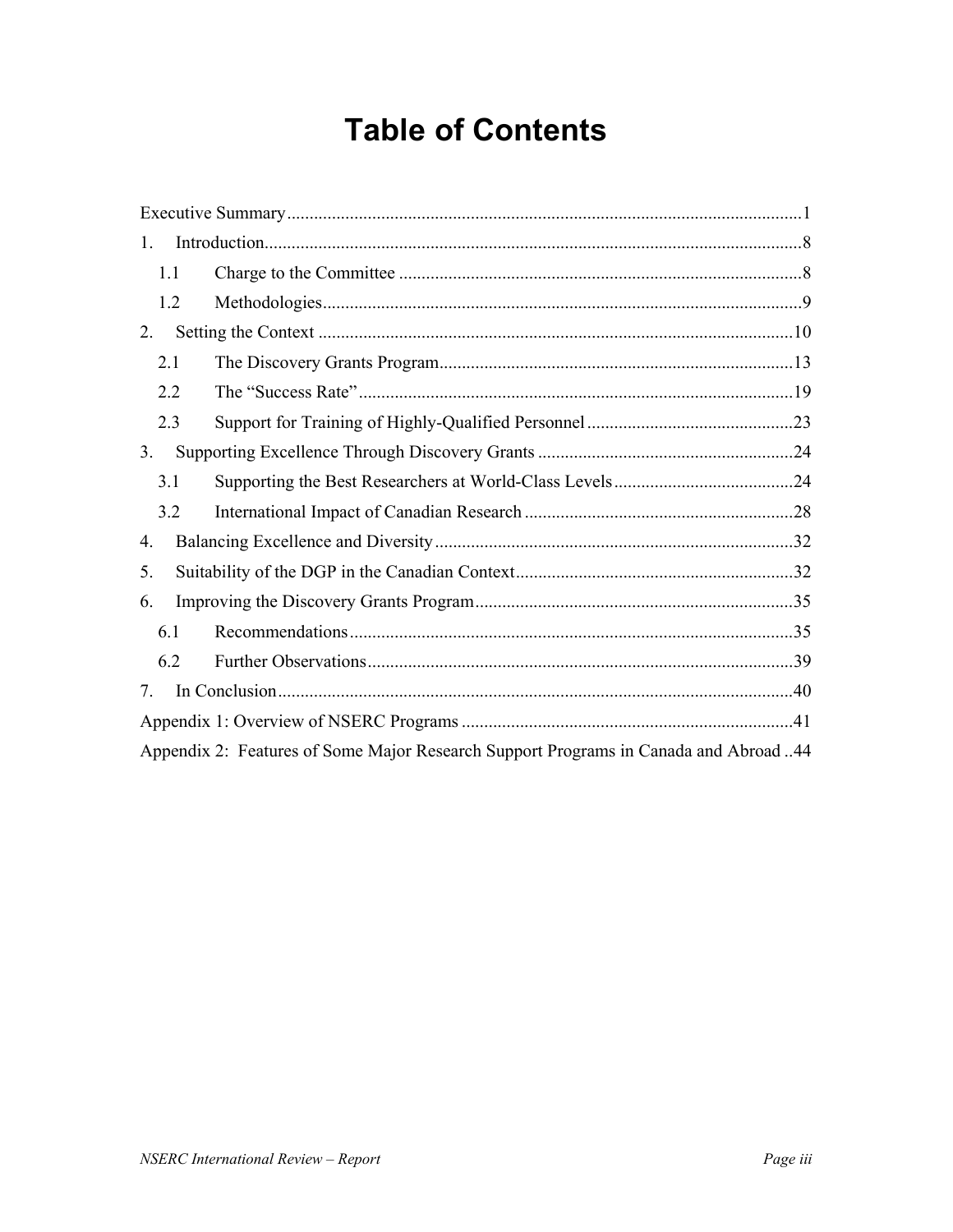# **Report of the International Review of the Discovery Grants Program**

# **Executive Summary**

The Discovery Grants Program ("DGP") is the largest individual program of the Natural Sciences and Engineering Research Council (NSERC). The DGP provides a broad base of support for university research in the natural sciences and engineering ("NSE") and is also a key resource for training at the undergraduate, graduate and postdoctoral levels.

Concerns have been raised as to whether (a) the relatively high success rate in DGP competitions (currently, 70% of DGP applicants receive some funding); and (b) the modest size of the average grant (about \$32,000), are incompatible with an objective of supporting the best researchers at a world-class standard. To address this and related issues, NSERC established an International Review Committee. This report summarizes the findings and recommendations of the Committee and constitutes one part of NSERC's review of the Discovery Grants Program.

## **Characteristics of the Discovery Grants Program**

Several features distinguish the DGP from most other research funding programs in Canada and abroad.

a) *The DGP funds "programs" not "projects".* The research supported by Discovery Grants represents the ongoing research interests of applicants, and the DGP permits the flexibility to adjust the goals and conduct of their "research programs" in response to results and unanticipated opportunities, encouraging creative and cutting-edge approaches, and interdisciplinary collaborations. By contrast, the great majority of university research funding in Canada and abroad is tied to specific projects with tightly-defined objectives and deliverables.

b) *Base Funding.* Discovery Grants are designed to provide a stable base of research support, a key component of which is the training of students across the range of the NSE domains. The DGP permits the long-term planning of a research program provided the productivity and quality of the research is maintained. Grant holders have the opportunity to build on the DGP base with further support from multiple sources though never from more than one Discovery Grant at a time.

c) *Duration of Funding.*More than 80% of Discovery Grants have a 5-year term – much longer than is typical for project-based funding. A secure 5-year duration is particularly suited for the support of graduate students.

d) *Support of Direct Costs.* Discovery Grants may only be used to fund the direct costs of research. The DGP thus differs importantly from many other research support systems that allow grants to also be used for faculty salaries and/or general overheads. The size of a Discovery Grant, therefore, will typically be much less than that of an otherwise comparable award that includes investigator salaries and indirect costs.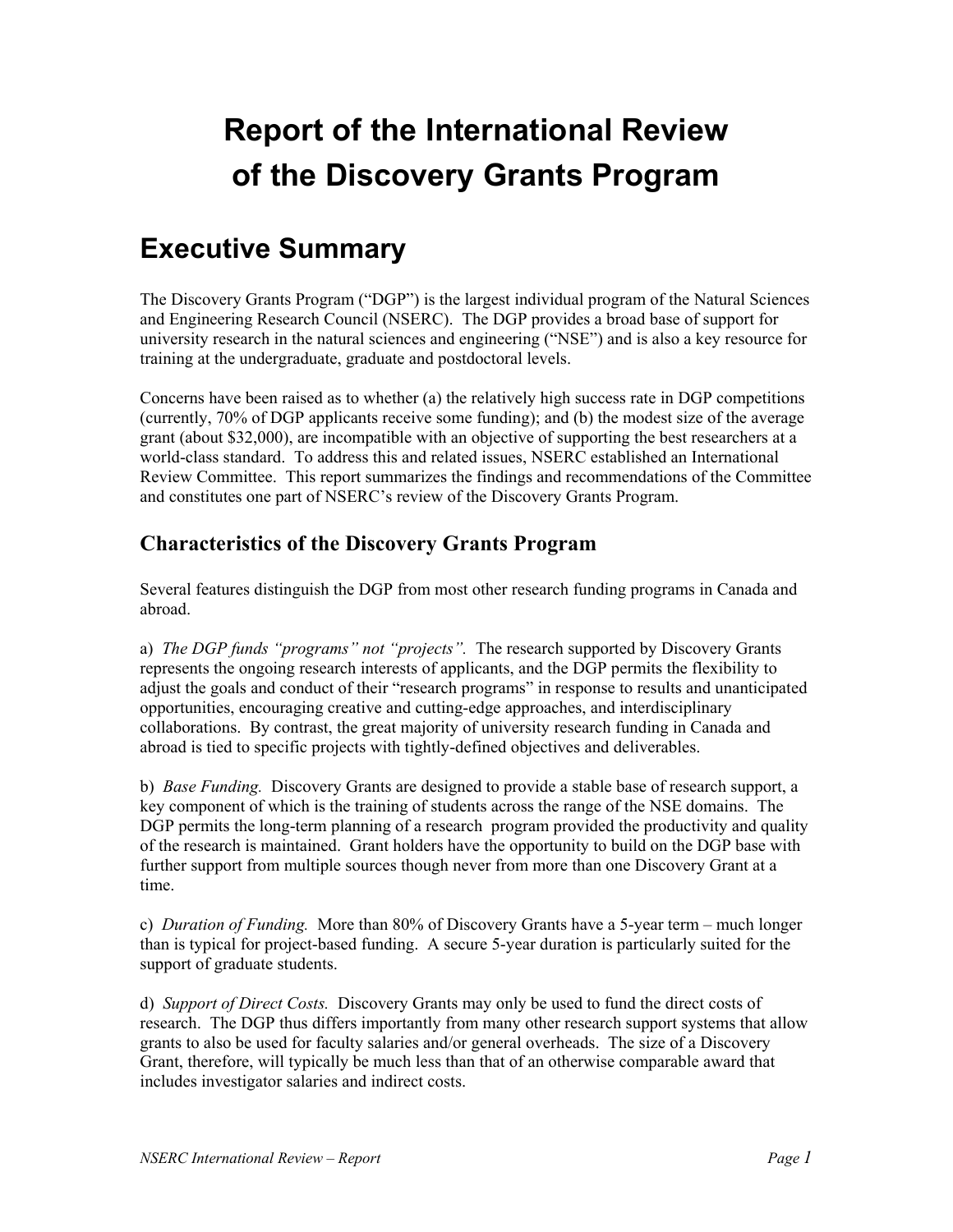In 2007-08, the DGP will award grants totalling \$328M to some 10,300 researchers. The average DGP award per investigator has declined in recent years in constant dollar terms (Fig. A). This decline reflects the substantial recent growth in the number of faculty members supported by the DGP due primarily to (a) massive university hiring in the face of retirements; (b) increasing enrolment in Canadian universities; and (c) growing R&D funding to support the research and advanced skills training needed in an increasingly knowledge-intensive economy.



**Figure A - Trend in the Size of the Average Discovery Grant**

Source: NSERC

Almost 60% of DGP funds go to support the training of students, postdoctoral fellows and research support personnel (e.g. technicians). Some 30,000 individuals, almost 90% of whom are students, receive some stipend support from Discovery Grants. (A further 38,000 people are also involved in research undertaken by grantees but not supported by DGP funds).

## **Findings of the Committee**

The charge to the Committee consisted of three groups of questions, the first of which is:

*To what extent is NSERC successful in supporting the best researchers at a world-class level through its overall suite of programs? To what extent is the research supported through the Discovery Grants program having an impact on the international scene?* 

**The Committee believes that the Discovery Grants Program, in concert with other NSERC and non-NSERC funding, has generally supported Canada's best researchers at an internationally competitive level.**

DGP support is far from uniform across the range of grantees and the data suggest that more meritorious research is more heavily supported. For example, the top 10% of the size distribution of Discovery Grants comprised nearly 21% of total funds awarded in 2005-06. The bottom 30% of the grant-size distribution accounted for only 17.4% of total DGP funds. Award holders typically obtain 40% to 60% further funding from other NSERC programs to supplement their Discovery Grants – and the larger the grant, the larger tends to be the "leverage ratio". Thus excellence is amplified.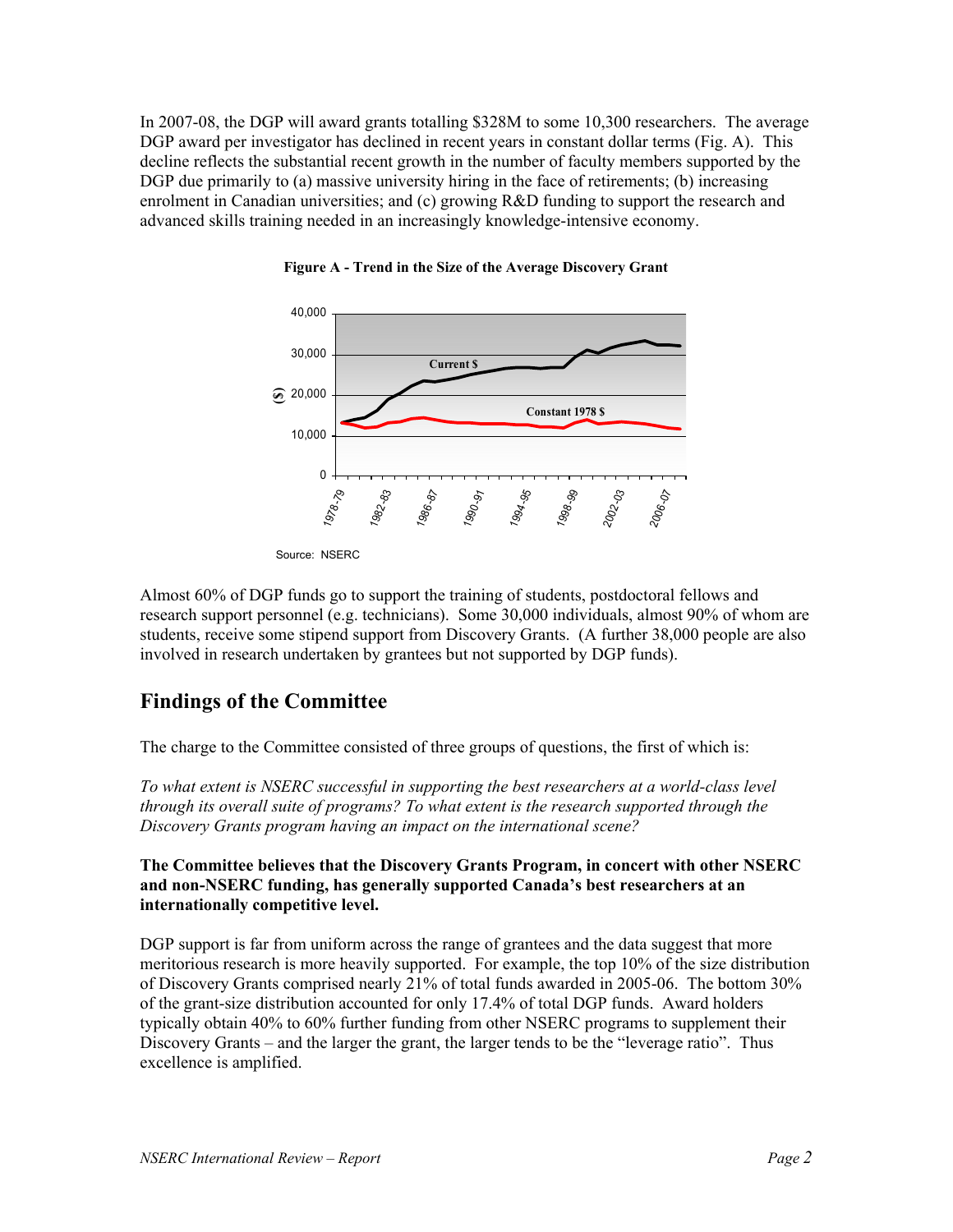Discovery Grants are often supplemented substantially by non-NSERC sources (though the ability to attract such funds varies substantially across disciplines). The evidence shows that the best, and most expensive, Canadian research receives substantial support beyond the DGP. For example, the top one percent of DGP grant holders have total funding from *all* sources that averages almost \$350,000 annually, or roughly 3.5 times the total funding of the average DGP grantee.

#### **The Committee believes that Canadian research in most NSE disciplines is of high quality as gauged by citation intensity, which is arguably the best gross indicator of impact.**

Since the DGP is NSERC's primary source of support for discovery research, it is reasonable to infer that this program is the key driver of Canadian academic research publications in the NSE disciplines. Research impact depends on both the volume and quality of publications. Canadian NSE publications in 2005 represented 4.5% of the global total placing Canada 7th worldwide in absolute number and 1st among G-7 countries in NSE publications *per capita*. The most widely accepted overall measure of publication quality is the Average Relative Impact Factor (ARIF) – a numerical indicator related to the (global) rate of citations to literature in a given field produced by researchers in a particular country. By this measure, Canada ranked 9th worldwide in 2005, and 4th among G-7 countries in the NSE disciplines overall. The ARIF data also show that Canada's system produces a relatively even quality of research across the seven major NSE subfields with Canada ranking from 6th to 16th among the 32 countries rated.

Data on the volume and quality of research publications by Discovery Grant holders show that there is relatively little variation in average publication quality (proxied by ARIF) as a function of grant-size (Fig. B). These data demonstrate that even small Discovery Grants can support high quality research across the broad base of grantees, while the larger grants result, on average, in a higher rate of production.



**Figure B – Publication Volume and Quality by Grant-Size Quartile (Average across all GSCs)**

Source: NSERC estimates, OST.

The second element of the charge to the Committee asks:

*What should be an appropriate balance between the following two objectives of the Discovery Grants program: "promoting and maintaining a diversified base of high*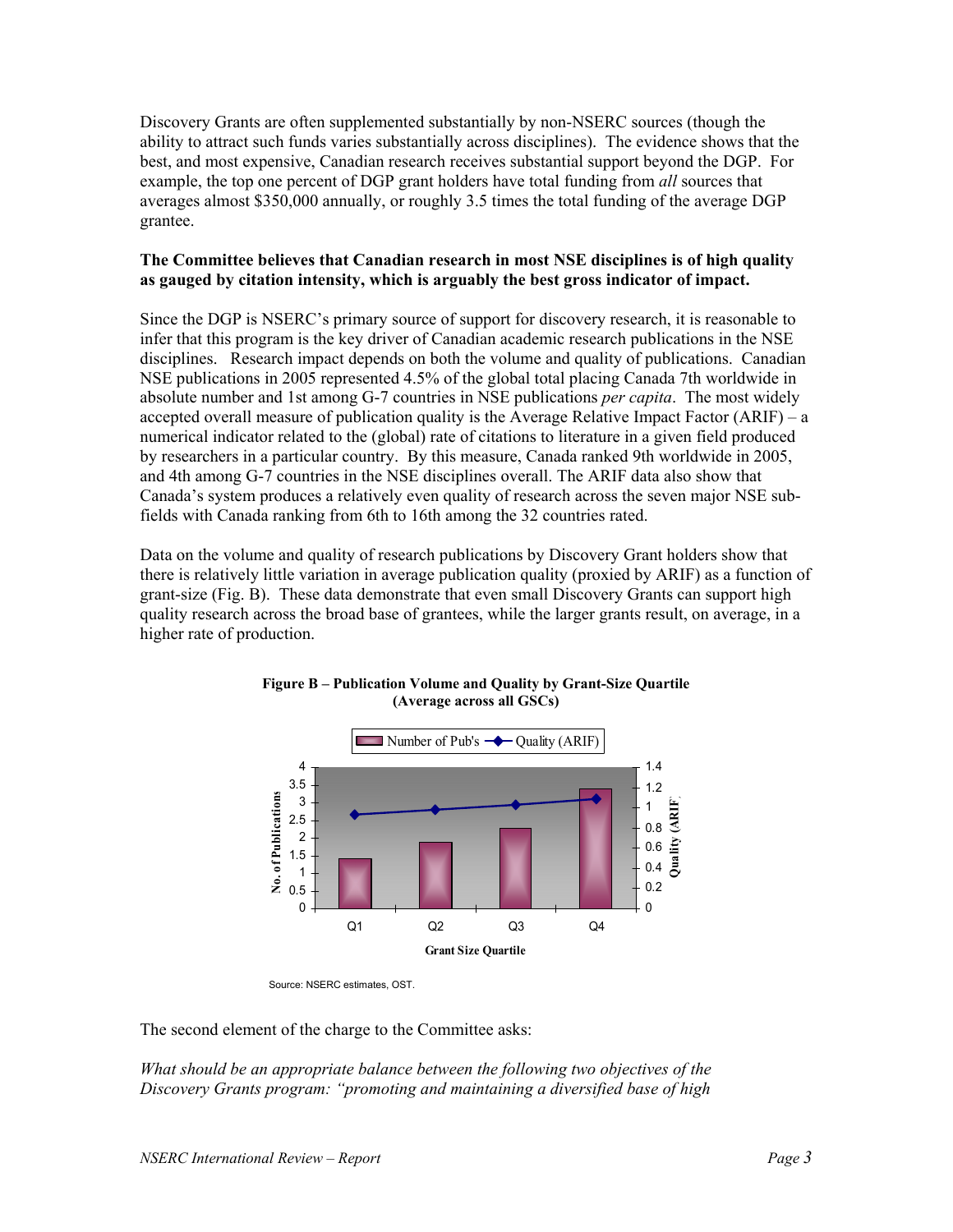*quality research capability in the natural sciences and engineering in Canadian universities" and "fostering research excellence"?* 

#### **The Committee believes that the Discovery Grants Program generally strikes an appropriate balance between these two objectives though there are opportunities for improvement** (outlined subsequently).

The evidence reviewed by the Committee demonstrates that the perception that the DGP is flawed because of a "high success rate" is an inaccurate reading of the actual situation. The success rate of the DGP – 70% in 2007, down from over 80% in 2002 (Fig. C) – cannot readily be compared with the typically quoted success rates of most other research support programs. This is because the objectives and modalities of various programs differ substantially. For example:

a) The DGP is designed to provide a base of support to a broad spectrum of active NSE researchers and their trainees. In other disciplines, and in other countries, this broad research enablement is typically provided by a patchwork of mechanisms – e.g. funds provided through the university; from state/provincial agencies; from the private sector – rather than by the "headline" grant programs which are usually project-based and typically have relatively low success rates for individual applications. The latter grants are often heavily "taxed" by the host institution to defray the indirect costs of research. A portion of the funds may, at the discretion of the university, be returned to the researcher for flexible use. This would provide support analogous to a Discovery Grant but in a less transparent and more round-about way.

b) Only one DGP award may be held at one time, whereas other programs usually allow an investigator to hold multiple grants simultaneously. This increases the effective success rate "per individual" as opposed to "per application".

It is emphasized that applicants to the DGP typically receive less than the amount requested. The grant size, as a proportion of the request, ranges from about 37% for the lowest grant-size decile to 70% for the highest decile. The funding ultimately awarded in 2007 was only 38% of the total requested by all applicants, including both the successful and unsuccessful (Fig C). This provides an important further perspective on the DGP "success rate".





Source: NSERC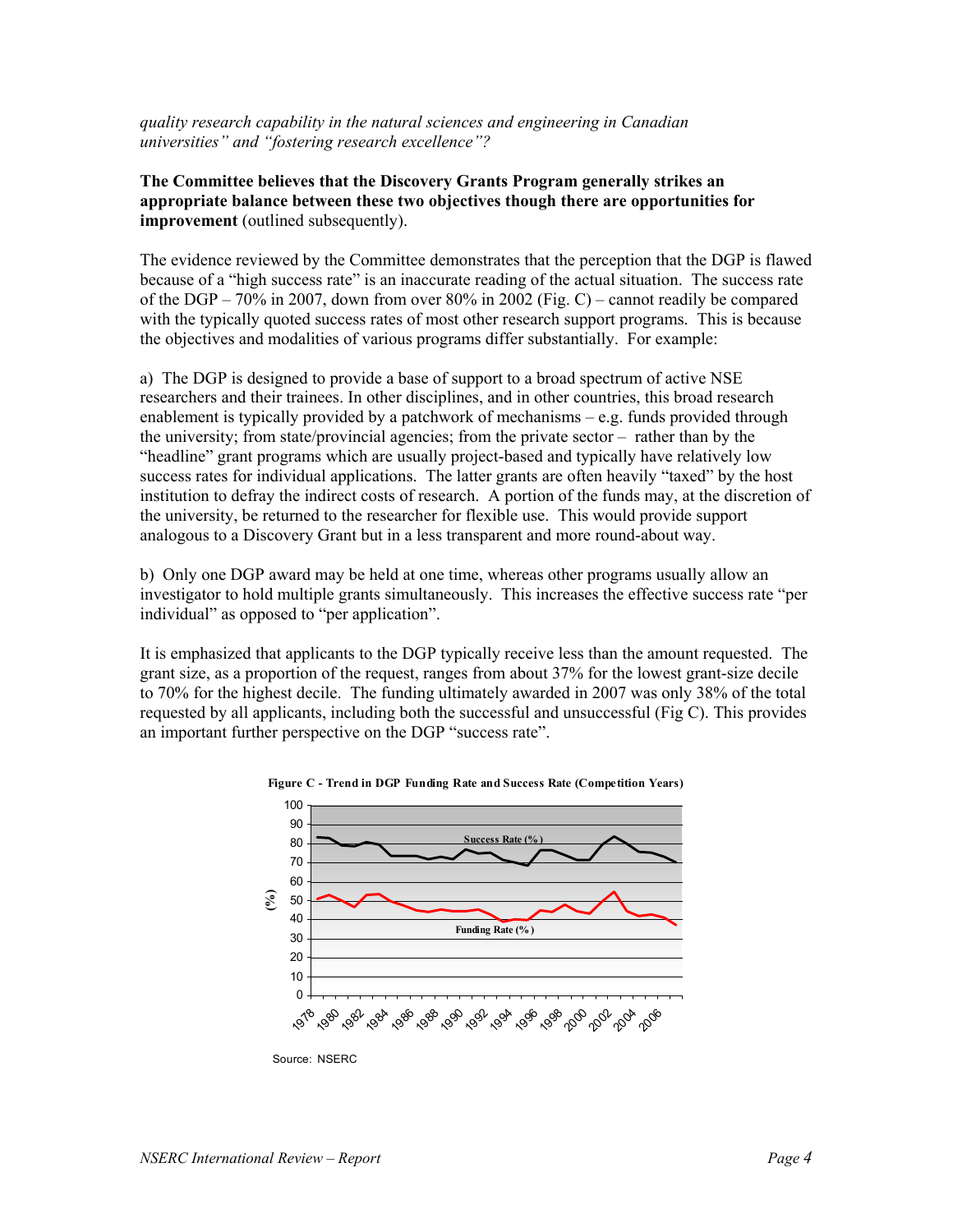The third element of the charge to the Committee asks:

*To what extent is the philosophy of the Discovery Grants program suited to the Canadian context and Canada's needs for research results and highly qualified personnel?* 

The Committee believes that the Discovery Grants Program is an exceptionally effective model for supporting Canadian research in the NSE fields principally for the following reasons.

a) The philosophy and design of the DGP make it suitable not only for Canada's circumstances but also for those of university research environments in many other countries.

b) In Canada's particular case, where competition with US universities for top talent is omnipresent (and increasingly as well from other research institutions worldwide). The DGP provides several unique attractions for individual researchers – e.g., flexibility as to research directions; a low burden of proposal submission due to the DGP's reasonably high success rate and (typical) five-year tenure; and an environment for reliable medium-term support of graduate students. This makes Canada more attractive in the global competition for top research talent.

c) The DGP's relatively high success rate effectively supports good researchers and their students across many fields and in all parts of the country, as well as those individuals that need only modest funding to be successful.

Any significant intentional reduction in the DGP success rate – in order to further concentrate funds on fewer researchers – would inevitably have a disproportionate impact on those currently receiving smaller grants. This would result in reduced research support in the smaller provinces and in small institutions.

## **Recommendations**

The Committee believes that the DGP has been remarkably successful in achieving its objectives and that those objectives are appropriate for Canada. The Committee nevertheless believes that the DGP can be improved and therefore recommends as follows.

**1. An applicant's previous Discovery Grant should not be the starting point for a new grant.** There is evidence that Grant Selection Committees (GSCs) may sometimes rely too much on the amount of an applicant's previous grant and are conservative in making changes to an award from one funding cycle to the next. To ensure that grants are entirely merit-based, and thus to increase the funds available for strong proposals, the Committee recommends that:

- Each GSC should first rate the proposals under consideration according to merit criteria and *without reference* to the proposer's prior grant amounts, requested budget, or a "need for funds" criterion.
- The merit rating would assign proposals to a number of "bins" e.g., "Must fund", "Fund if resources are available", "Possibly fund", and "Do not fund" – perhaps using some measure of forced distribution to prevent rating inflation.
- Only after all proposals have been merit-rated in bins, should the GSCs consider the allocation of funding (based on the requirements set out in the proposal budget).
- A separate merit-rating process and funds allocation should continue to be set aside to support *early-career* researchers. The current NSERC target guideline of 50% success for this group is reasonable, subject to assurance of high quality.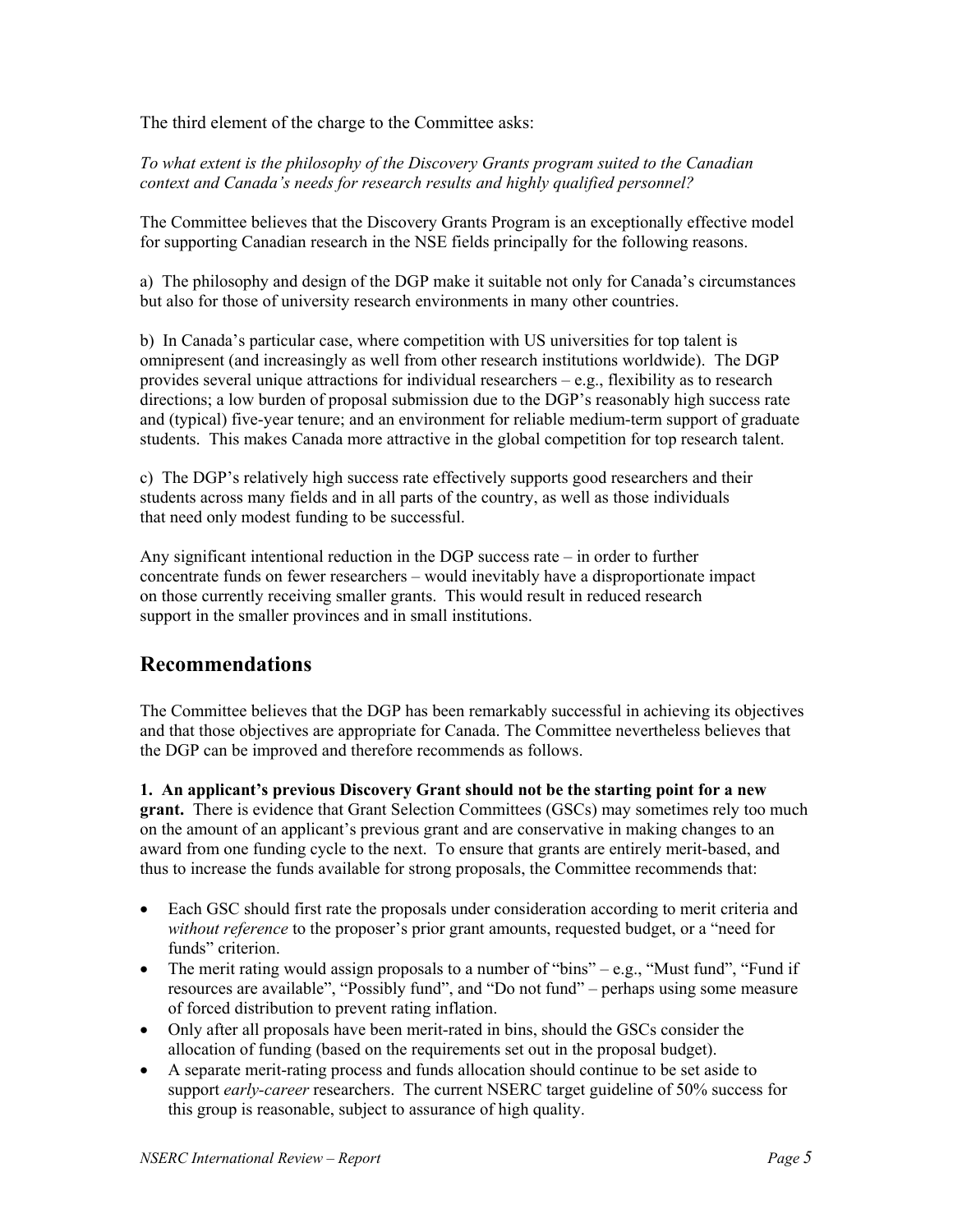• NSERC should review its current selection criteria to include elements such as the potential for the research to be "transformative" and to better define the intent of the "need for funds" criterion.

**2. Increase the number of Discovery Accelerator Supplements\* .** The Accelerators are a particularly effective way to encourage excellence by helping researchers with unusually promising and timely ideas to "seize the moment". The Committee recommends doubling the annual limit on new Accelerators supplements to 200. This increase should not be at the expense of existing programs but rather continue to be from new funds received by NSERC.

#### **3. Revise the Grant Selection Committee structure.** The Committee would endorse proposals to:

- Cut the number of GSCs from the current 28 roughly in half (with the details to be advised by the 'Sedra' committee). This would facilitate assessment of transdisciplinary proposals and, by virtue of substantial structural rearrangement, reduce any "inertial" tendencies implicit in the long-standing existing GSC set-up;
- Increase the number of GSC members who are based outside Canada. Roughly doubling the current proportion to about 15% would be an appropriate target. NSERC should streamline GSC procedures to make membership more attractive for non-Canadians;
- Ensure that every DGP proposal has at least one reviewer from abroad providing a written report.

**4. Increase support for training of highly-qualified personnel.** This is especially needed for postdoctoral fellows (PDFs) coming from abroad, who are not currently eligible for *direct* NSERC program support. (DGP grant holders can, at their discretion, use their funds to support foreign-based graduate students and PDFs). The Committee recommends that:

- Canada strengthen its ability to attract international PDFs and specifically endorses NSERC's proposed new CREATE program;
- New mechanisms be developed to encourage Canadian PDFs who study abroad to return to Canada. This could perhaps be modeled after the NSF CAREER awards or the "Future Fellowship" of the Australian Research Council.

#### **5. At a minimum, the DGP should be funded at a level sufficient to keep the average grantsize from decreasing in real (constant dollar) terms.**

The Committee considered proposals that have been put forward from time to time to place upper and/or lower bounds on the size of Discovery Grants. It concluded that **there should** *not* **be a uniform NSERC-mandated lower limit on the size of a Discovery Grant**. It may nevertheless be appropriate to establish minimum grant-sizes based on discipline-specific factors and thus varying across Grant Selection Committees. The Committee also concluded that **there should**  *not* **be an upper limit – either absolute or varying by discipline – on the size of grants.** This would limit a GSC's discretion to support outstanding proposals.

<sup>\*</sup> NSERC has recently established this new category of award, within the DGP, to support a select group of grantees whose research shows exceptional promise of rapid and significant progress. Currently, NSERC makes available each year 100 three-year "Accelerator" awards (\$40,000 per year).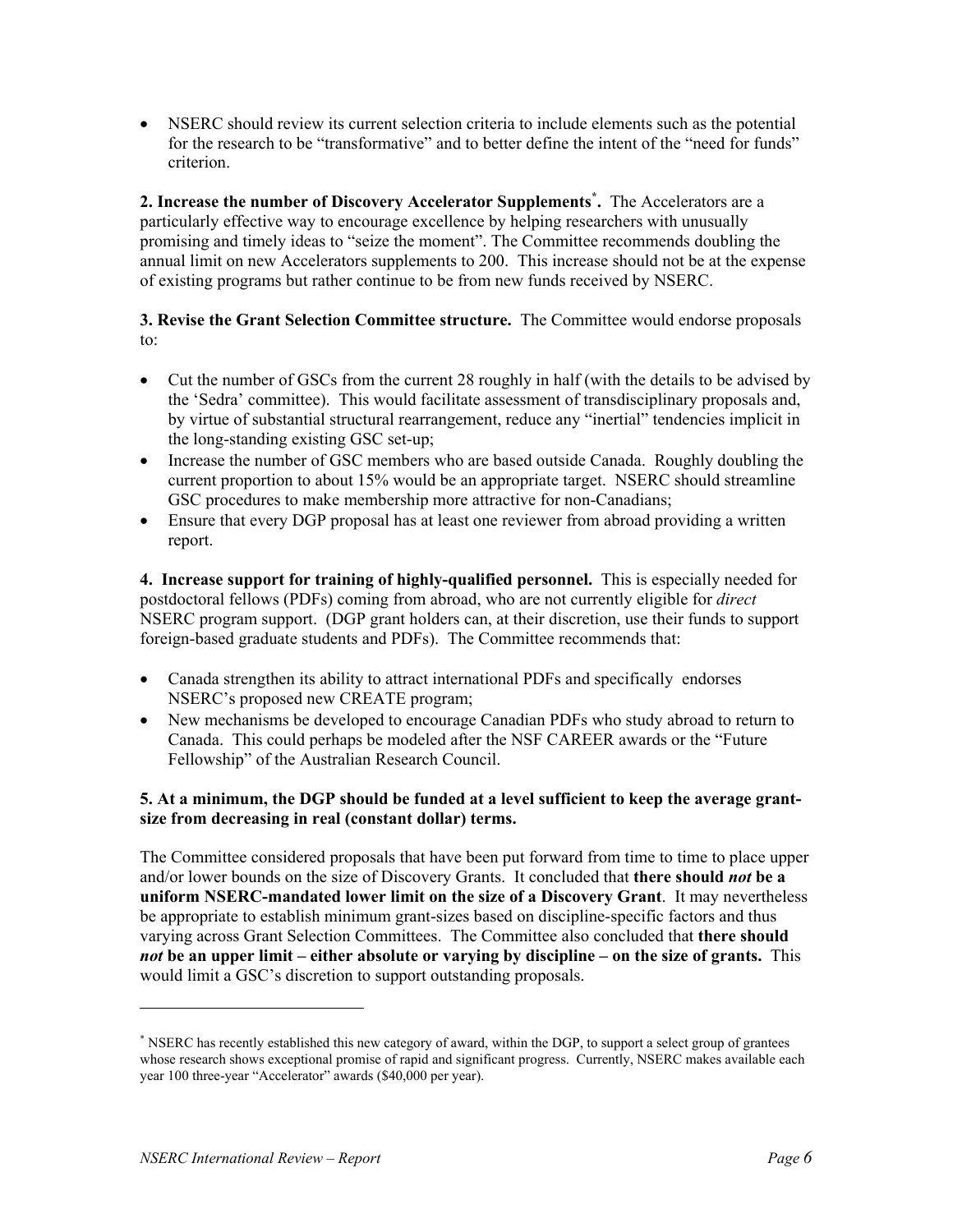## **In Summary**

Based on the evidence before it, the Committee has concluded that: (a) the relatively high success rate of DGP applications is *not* incompatible with, and in fact encourages, a high degree of research excellence across a broad range of fields; (b) the best researchers are able to use support of a Discovery Grant as a base to lever an internationally competitive level of funding from other sources; (c) the broad base of DGP grants sustains an important level of research capability and student training across the NSE disciplines and throughout Canada and thus contributes significantly to meeting the nation's needs for research results and highly-qualified people; and (d) the DGP is therefore an exceptionally productive investment and thus deserves additional funding to ensure that the value of its grants keeps pace with the growing opportunity.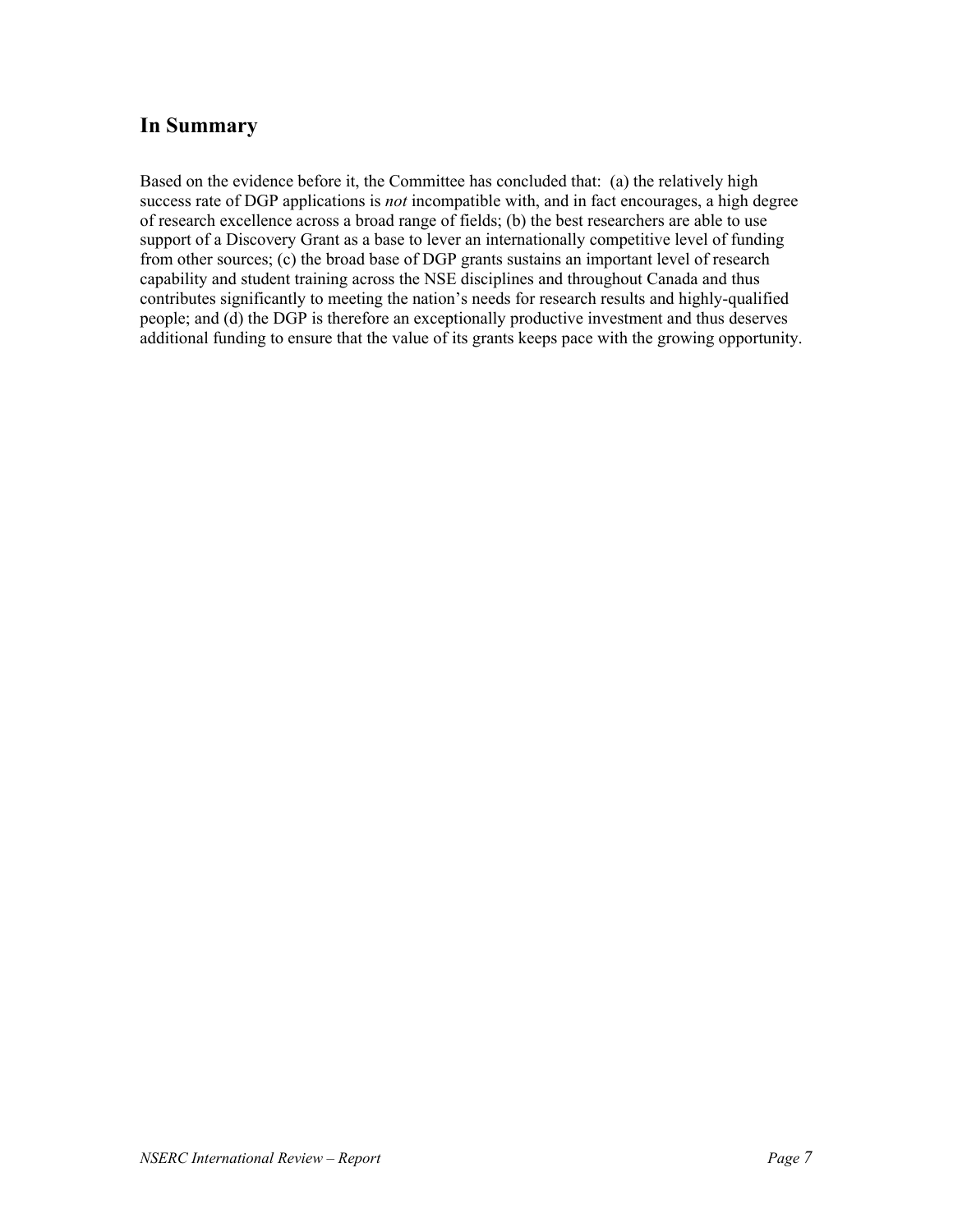# **1. Introduction**

The Government of Canada recently carried out a "Value for Money and Governance" review of the three federal research granting agencies – the Natural Sciences and Engineering Research Council (NSERC), the Canadian Institutes for Health Research (CIHR) and the Social Sciences and Humanities Research Council  $(SSHRC)^1$ . The review recommended, among other things, that:

*NSERC (and SSHRC) should take steps to demonstrate to themselves, to their research communities and to the government that their research funding programs are truly aimed at supporting excellence in research.* 

*NSERC should commission an international review team and consult the relevant Canadian stakeholders to determine whether its current awards/applicants funding ratio of 75% in discovery research is consistent with international standards of excellence and whether this funding approach is appropriate. The results of this review should be communicated to the government and made public.* 

The concern in respect of NSERC related primarily to its Discovery Grants Program ("DGP"), which has a relatively high success rate compared with programs of other research granting bodies in Canada and abroad – currently about 70% of DGP applications are funded. To address this and related issues, NSERC established an International Review Committee (the "Committee") to consider whether the DGP, together with the other NSERC programs, were able to support the best researchers at a level sufficient to perform at a world-class standard. This report summarizes the findings of the Committee and constitutes one part of NSERC's review of the Discovery Grants Program.

## **1.1 Charge to the Committee**

The charge to the Committee was as follows<sup>2</sup>:

*To what extent is NSERC successful in supporting the best researchers at a world-class level through its overall suite of programs? To what extent is the research supported through the Discovery Grants Program having an impact on the international scene?* 

*What should be an appropriate balance between the following two objectives of the Discovery Grants Program: "promoting and maintaining a diversified base of high quality research capability in the natural sciences and engineering in Canadian universities" and "fostering research excellence"?* 

-

<sup>1</sup> Unpublished – December, 2006

 $2^2$  The Committee slightly simplified and re-ordered the questions put to it while preserving the original intent.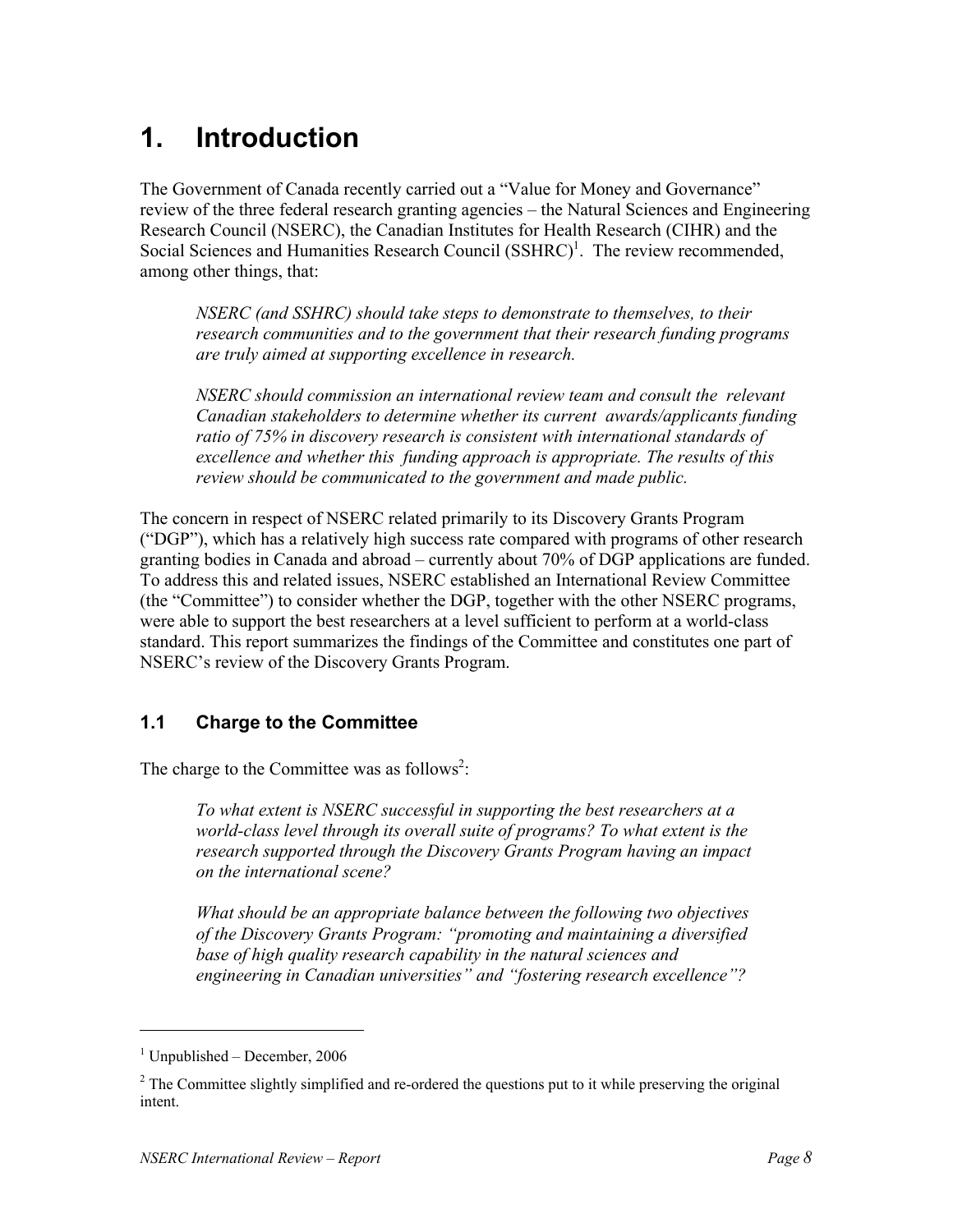*To what extent is the philosophy of the Discovery Grants Program suited to the Canadian context and Canada's needs for research results and highly qualified personnel?* 

To these questions, the Committee itself added a further charge:

*How should the Discovery Grants Program be improved?*

## **1.2 Methodologies**

The Committee had access to a number of documents prepared by NSERC or by consultants on behalf of NSERC, including:

- o a statistical portrait of Canadian R&D;
- o an overview of NSERC and the DGP;
- o a bibliometric review of Canadian publications in the natural sciences and engineering;
- $\circ$  invited written submissions on the DGP from key stakeholders comprising university V-Ps research, councils of deans, committees of department chairs, and scientific societies;
- o results from an NSERC survey of roughly 4,200 representative Discovery Grant holders and 260 non-funded applicants;
- o feedback from a number of interview programs involving DGP awardees; 42 international and/or non-academic members of DGP Grant Selection Committees; and representatives of the private sector and government;
- o comparisons with ten other Canadian and international academic granting programs (see Appendix 2); and
- $\circ$  in-person presentations to the Committee by two DGP grant holders, a Dean of Graduate Studies and Research, a Dean of Engineering, and a Vice-President Research.

The Committee considered this information over a period of two days in each of two meetings (Toronto on October  $27 - 28$ , 2007, and Montréal on February 21 – 22, 2008), and in a teleconference on March 7, 2008. This report presents the principal conclusions of those deliberations and summarizes the key evidence on which the Committee's finding were based $3$ .

-

 $3$  All committee members participated in all discussions with the following exceptions – Sir Graeme Davies was unable to participate in the Montreal meeting and the March 7 teleconference; Ernst-Ludwig Winnaker participated in only part of the Montreal meeting and by teleconference and was unable to participate in the March 7 teleconference; Kathie Olsen was unable to participate in the Toronto meeting and participated in the Montreal meeting by teleconference.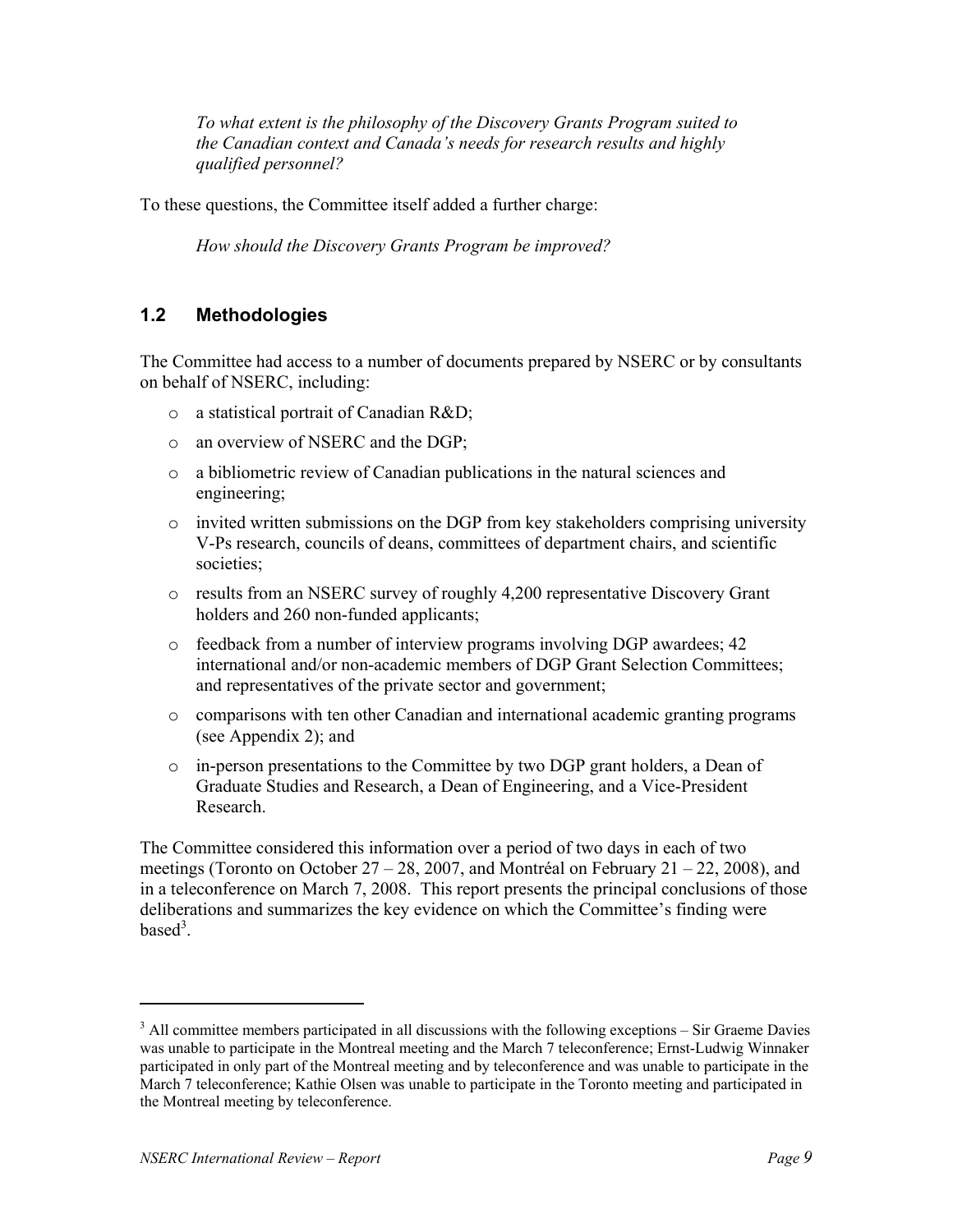The report is organized as follows. Section 2 presents the context in which the Discovery Grant Program is set. Sections 3 through 5 address each of the elements in the original charge to the Committee. The Committee's recommendations concerning ways in which the Discovery Grants Program might be improved are presented in Section 6. A short concluding statement is found in Section 7.

# **2. Setting the Context**

Canada's Higher Education Expenditure on Research and Development (HERD) – currently more than 0.7% of GDP – is second only to Sweden among OECD countries (Fig. 1). The higher education sector performs almost 40% of all R&D in Canada, by far the largest share among G-7 countries. Canada's HERD has increased substantially over the past decade – from 0.46% of GDP in 1996 to 0.72% in 2005. The importance of this sustaining leadership has been recognized in the federal government's science and technology strategy document (2007) – *Mobilizing Science and Technology to Canada's Advantage* – which explicitly establishes the goal of "Maintaining our G-7 leadership in public R&D performance."<sup>4</sup>





Canada's universities themselves funded approximately 45% of the \$10.4 billion of R&D performed by the higher education sector in 2007, with the majority of that contribution allocated to the salaries of researchers and indirect costs of research (Fig. 2). Federal government support totalled \$2.8 billion.

<sup>&</sup>lt;sup>4</sup> http://www.ic.gc.ca/epic/site/ic1.nsf/en/h\_00231e.html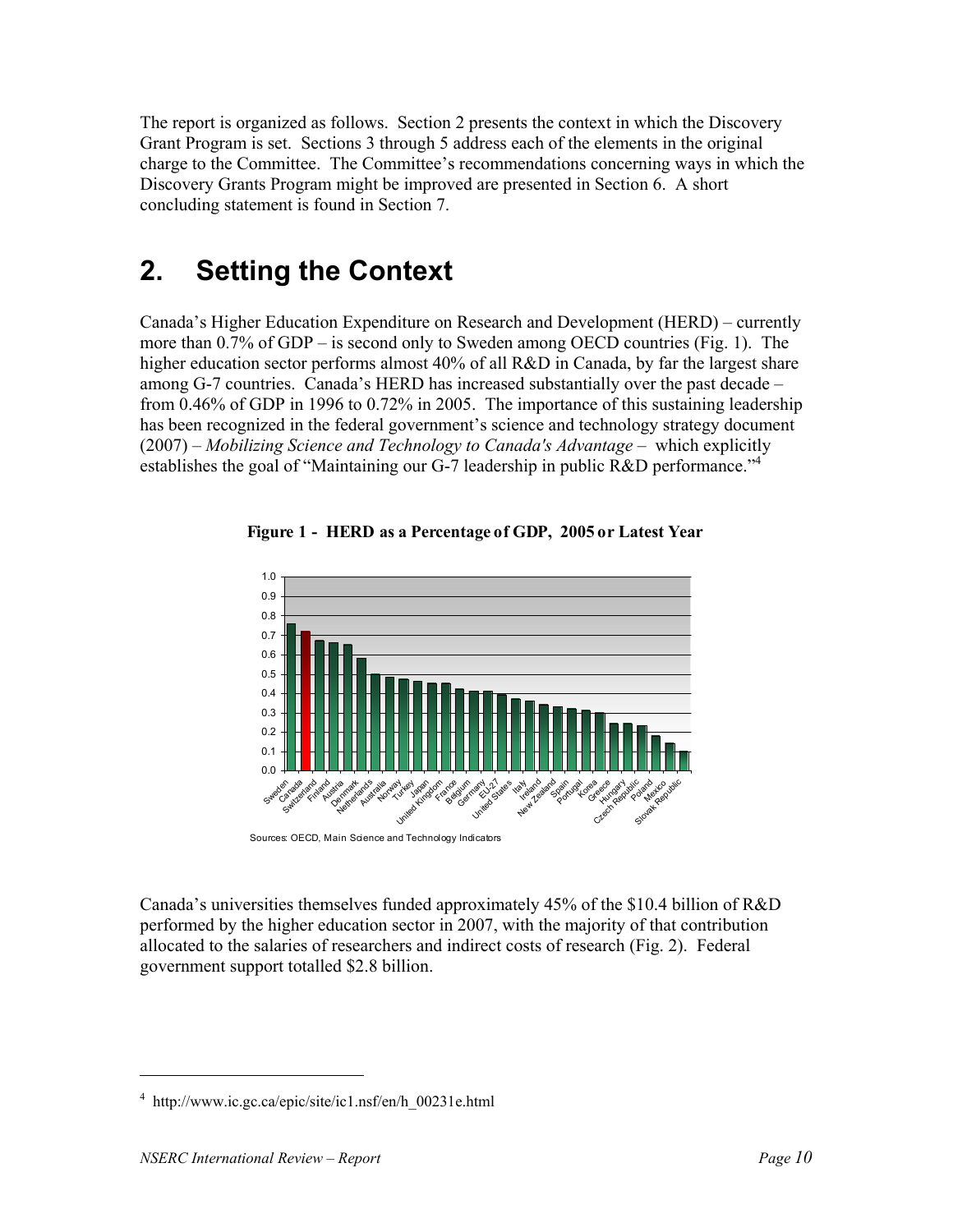

# **Figure 2 - University R&D Funding in Canada, 2007**

(billions of dollars)

1. Includes faculty salaries and indirect costs related to research.

Source: Statistics Canada

University research in the natural sciences and engineering (NSE) currently receives federal support of about one billion dollars annually via the Natural Sciences & Engineering Research Council (Fig. 3).



**Figure 3 - NSERC Expenditures**

Source: NSERC

The mission of NSERC is to:

*… make Canada a country of discoverers and innovators for the benefit of all Canadians. To achieve this, we invest in people, discovery and innovation in Canadian universities and colleges* <sup>5</sup> *.* 

 $5$  http://www.nserc.gc.ca/about/about\_e.asp.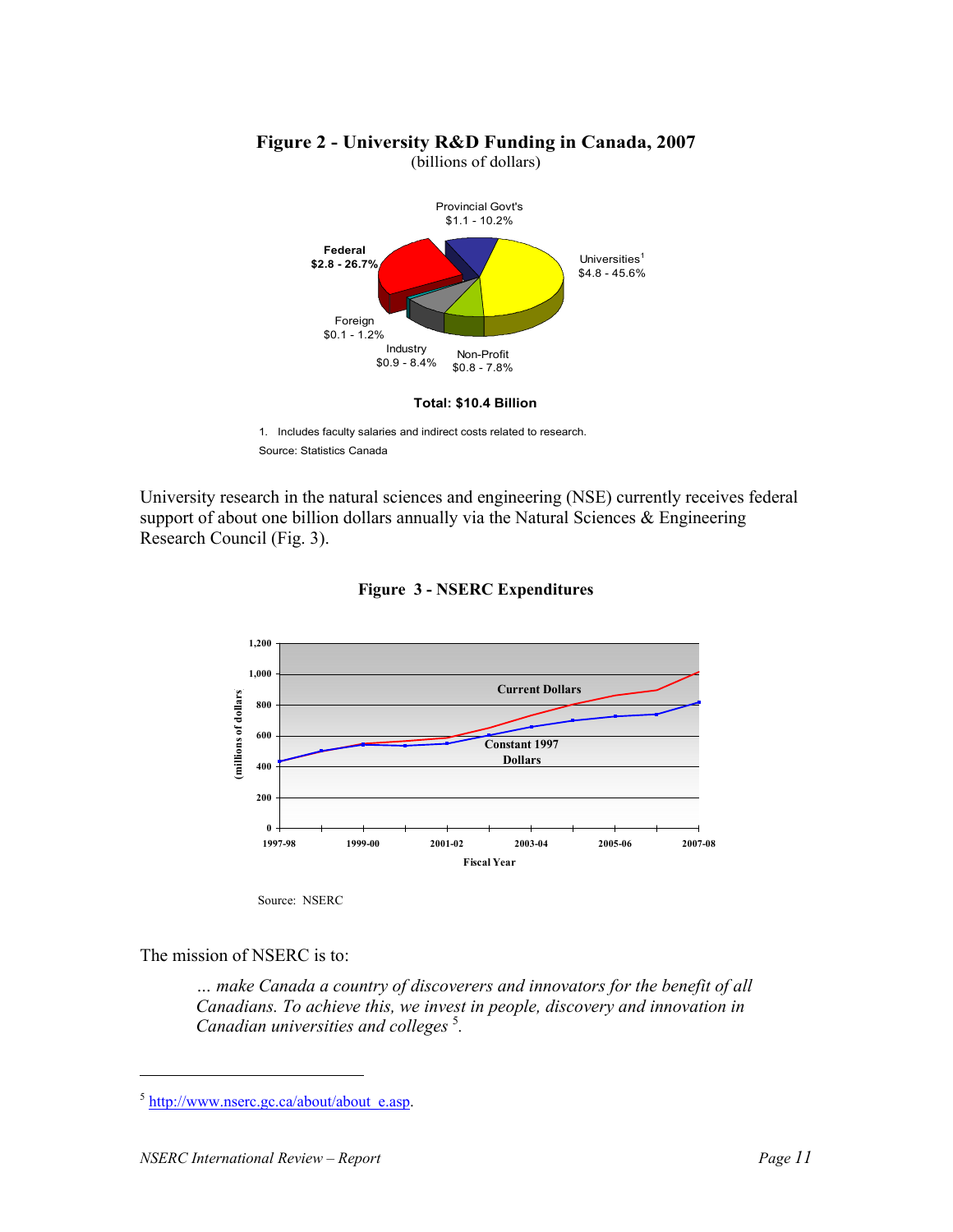NSERC has many programs that support each of these three theme areas – people, discovery and innovation – but the largest proportion of its total budget is used to support "discovery research". The full suite of NSERC programs is summarized in the following table. A detailed list is provided in Appendix 1.

| Program<br>Category    | <b>Purpose</b>                                                                                                                                                                                                                             | <b>Budget</b><br>(SM)<br>2007-08 | $%$ of<br><b>Total</b> |
|------------------------|--------------------------------------------------------------------------------------------------------------------------------------------------------------------------------------------------------------------------------------------|----------------------------------|------------------------|
| People                 | Support students as they prepare to become Canada's next generation<br>of experts.                                                                                                                                                         | 135.6                            | 14.9                   |
|                        | Create and support faculty positions. These ensure the availability of<br>experts in a wide variety of fields to train the next generations,<br>perform research, and act as expert resources for other parts of the<br>innovation system. | 162.3                            | 17.8                   |
|                        | Celebrating excellence, research achievements<br>research<br>and<br>partnerships with industry, and promoting a science culture in the<br>Canadian public.                                                                                 | 6.6                              | 0.7                    |
| <b>Discovery</b>       | Discovery Grants Program (Approximately 60% of DGP funds go to<br>support "people", thus the "People, Discovery and Innovation"<br>categories actually overlap.)                                                                           | 328.2                            | 36.0                   |
|                        | Support the conduct of research and ensure Canada's on-going<br>involvement in the generation of knowledge, new ideas, and the<br>capacity to build on the advances of knowledge made elsewhere.                                           | 61.0                             | 6.7                    |
| <b>Innovation</b>      | Accelerate research in areas of strategic importance to Canada.                                                                                                                                                                            | 89.9                             | 9.9                    |
|                        | Support the productive use of knowledge through partnership projects<br>where university researchers help to solve problems or find answers to<br>issues raised by companies.                                                              | 78.1                             | 8.6                    |
|                        | Provide resources and experts to accelerate the process of transferring<br>knowledge and technology to the user sector.                                                                                                                    | 49.4                             | 5.4                    |
| <b>General support</b> |                                                                                                                                                                                                                                            | 0.9                              | 0.1                    |
|                        | <b>Total</b>                                                                                                                                                                                                                               | 912.1                            | 100.0                  |

|  |  | Table 1 - Summary of NSERC Areas of Support 6 |
|--|--|-----------------------------------------------|
|  |  |                                               |

Source: NSERC

<sup>&</sup>lt;sup>6</sup> Excluding the administration budget of \$44.7M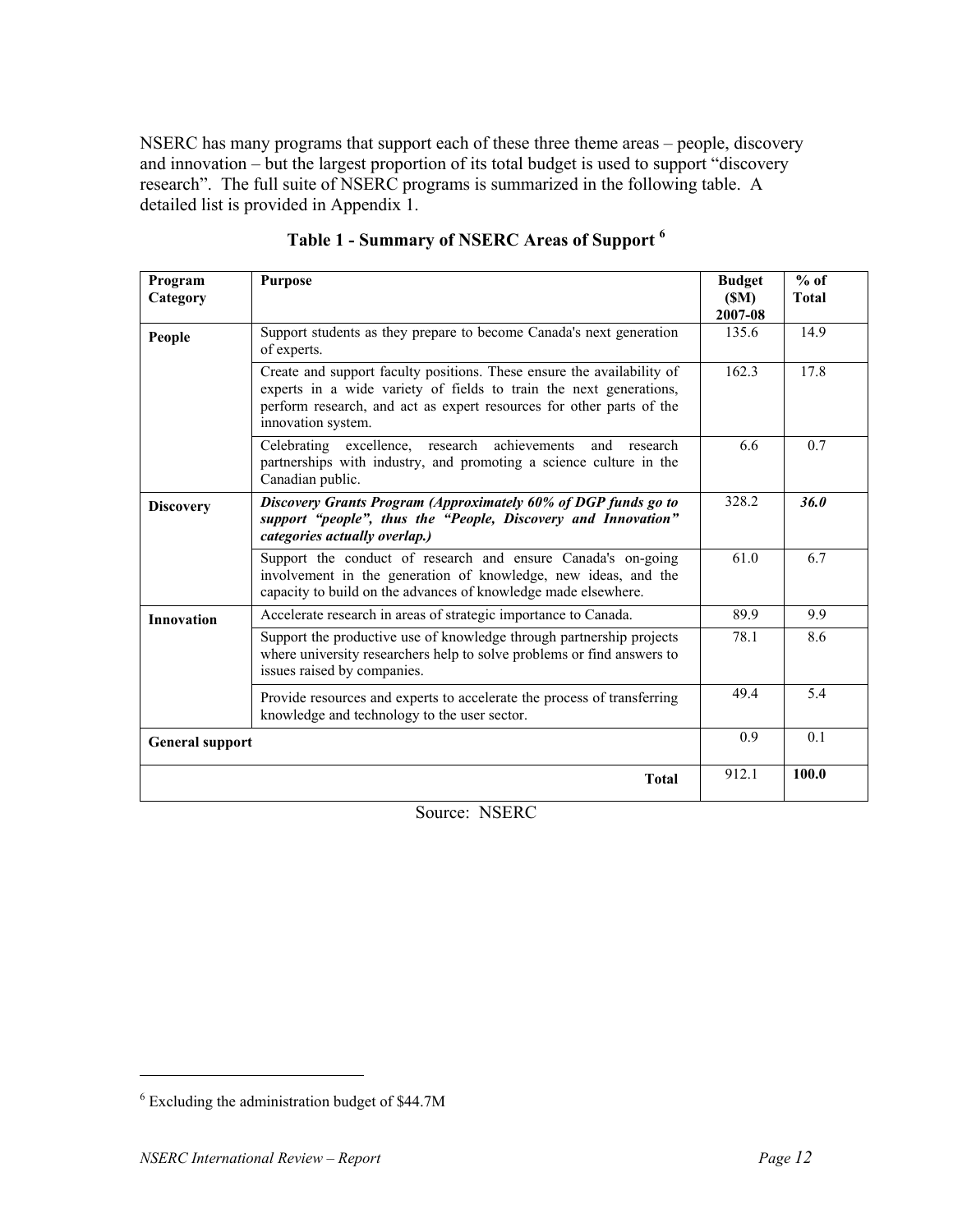## **2.1 The Discovery Grants Program**

The Discovery Grants Program is NSERC's largest individual program and provides an underlying base of support for "discovery" research in the natural sciences and engineering. The program is also a key source of support for training in research at the undergraduate, graduate and postdoctoral levels (Fig. 4). The DGP has been the centerpiece of NSERC's suite of programs since the Council's creation in 1978, during which time it has operated under a succession of names – Operating Grants; Research Grants, and now Discovery Grants. Though the DGP has evolved over time, its basic philosophy has remained essentially unchanged. The objectives are to:

- *Promote and maintain a diversified base of high-quality research capability in the natural sciences and engineering in Canadian universities;*
- *Foster research excellence; and*
- *Provide a stimulating environment for research training*<sup>7</sup>.



#### **Figure 4 – Discovery Grants Expenditures by Categories, 2006-07**

The following significant features distinguish the DGP from most other research funding programs in Canada and abroad.

 $^7$  http://www.nserc.gc.ca/professors\_e.asp?nav=profnav&lbi=a1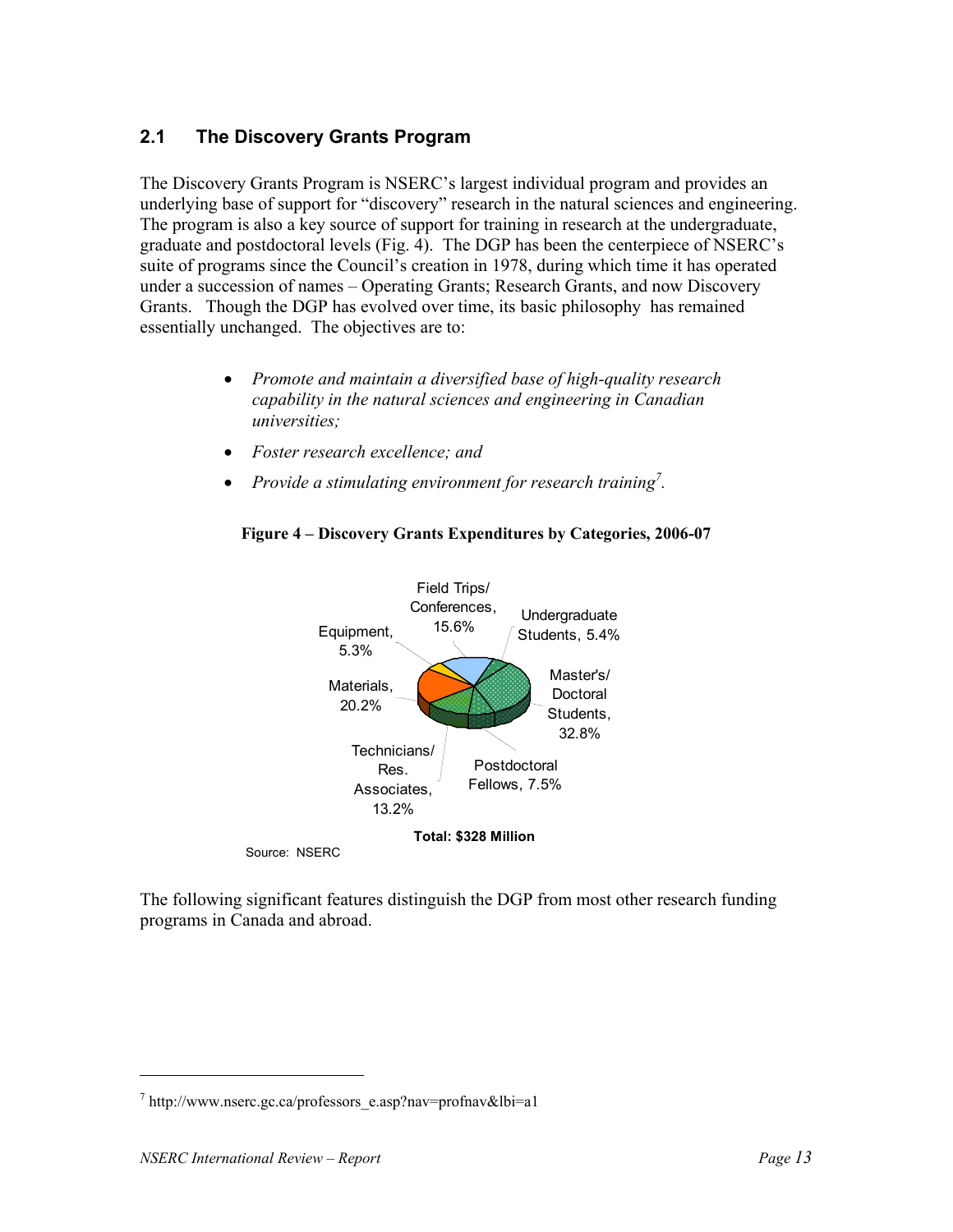- **Funding Programs vs. Projects.** Discovery Grant applications are made for longterm "programs" of research<sup>8</sup>. These *individual* programs represent the ongoing research interests of the applicants, and the DGP allows them the flexibility to adjust the goals and conduct of their research in response to results and unanticipated opportunities. This distinguishes the DGP from virtually all other research support methods in Canada and abroad. Those typically provide funding support for specific "projects". Research project funding tends to be shorter-term with explicitly defined deliverables and timeframes and, consequently, permits little flexibility for the grantee. Discovery Grants are widely thought to be more likely to foster "out-of-thebox" approaches and thus greater creativity.
- **Duration of funding.** Discovery Grants are awarded for one to five years, with more than 80% having a 5-year term. A secure duration of this length is particularly suited for the support of graduate students, especially at the doctoral level.
- **One Discovery Grant at a time**. Researchers can hold only one Discovery Grant at a time. More than 95% of the grants are held by individual researchers<sup>9</sup>. This also distinguishes the DGP from many other Canadian and international programs that allow principal investigators to hold multiple grants simultaneously *from the same overall program,* – e.g., CIHR's Operating Grants or NSERC's programs that support projects, such as the Strategic Project Grants program.
- **Support of Direct Costs**. Discovery Grants may only be used to fund direct research costs – e.g., student and technician salaries and stipends, materials and supplies, consumables, travel. The DGP cannot be used to support the salary of the faculty member, or any overhead or indirect costs of the institution. (The latter are covered by the universities themselves with the assistance of federal transfers to individual institutions under the Indirect Costs Program). The DGP differs significantly from many other research support systems that allow grants to be used also for faculty salaries and/or general overhead. For example, US research grants are commonly used to pay some part of the salaries of the faculty members, and US institutions commonly require that a part (typically 30 -  $40\%$ <sup>10</sup>) of an external research grant be used to pay for the institution's indirect research costs. In practice, this means that the direct support for the conduct of research provided by one of these grants would be much less than the face amount awarded.

Discovery Grants have several unique advantages from the perspective of the research community. These were well expressed in a letter from a grant holder that was typical of many testimonials reviewed by the Committee, the great majority of which were strongly supportive of the DGP (see box).

-

<sup>&</sup>lt;sup>8</sup> Here "program" refers to the elements of a long-term plan of research for the individual investigator holding the grant. The term should not be confused with "program" in the bureaucratic sense of a system used by governments to provide research grants.

<sup>&</sup>lt;sup>9</sup> Researchers who apply individually can use their grants to participate in collaborative efforts.

 $10$  A US indirect cost rate of 50%, for example, would mean that one-third (33.3%) of the grant would go to indirect costs.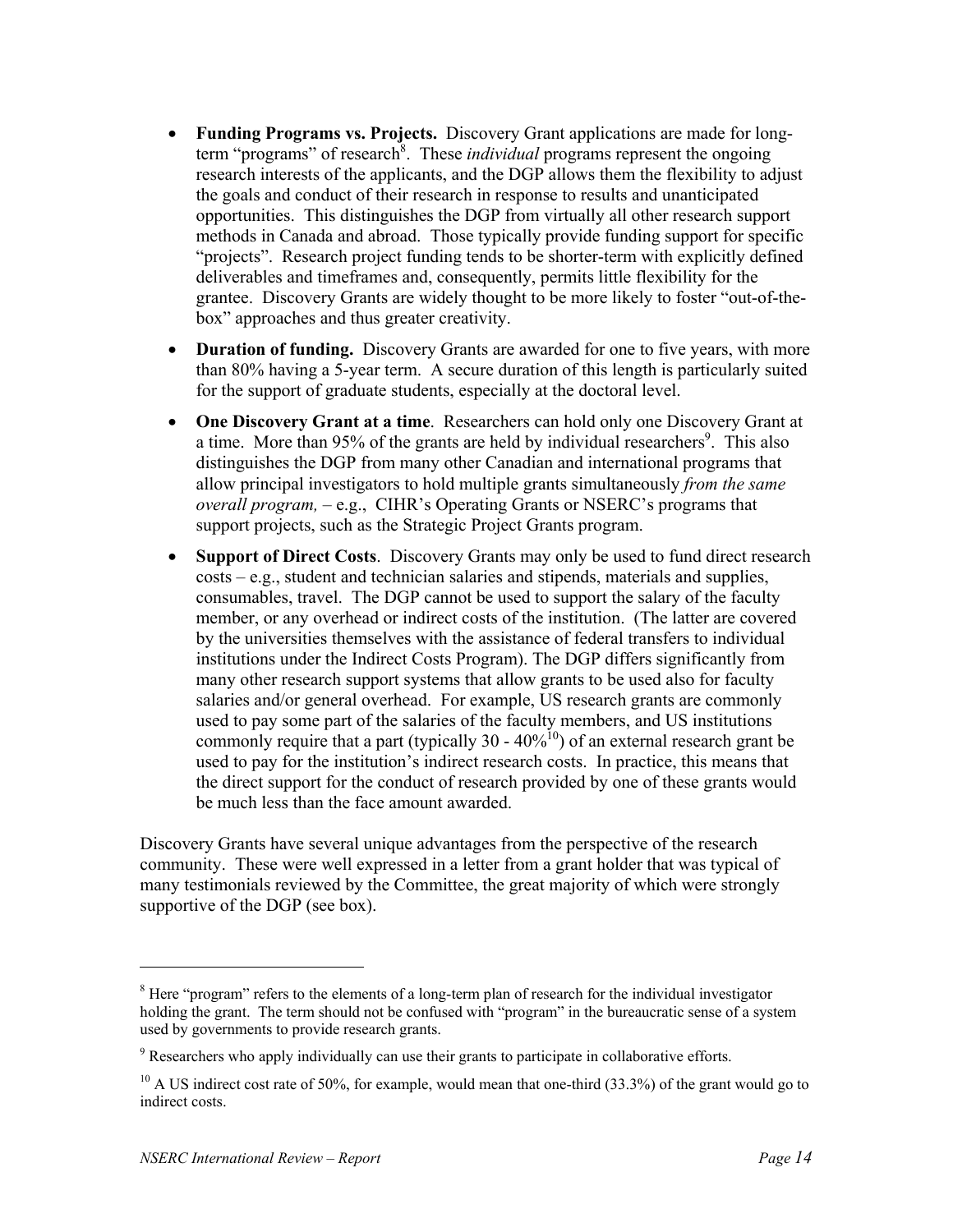#### **Advantages of the DGP from a Researcher's Perspective**

*Excerpt from a letter from a Discovery Grants holder* 

. . . one of [the] major strengths [of the Discovery Grants Program] is that it requires that the research be proposed and conducted within a "program framework". The applicant is requested to present his or her research proposal in terms of a cohesive set of projects . . . . As in any research proposal, the applicant must present short-term research goals: the specific objectives, likely outcomes and significance of each project within the 5-year duration of the Discovery Grant award. However, the applicant must also present long term (>5 years) research goals that the current set of projects will advance towards. This contrasts with a "project framework", which is the more usual research structure found in other research funding . . . In the project framework, all goals are short-term and must be achieved within the timeframe of the award . . .

[The] unique [program framework] feature of the NSERC Discovery Grant Program has a number of very interesting outcomes.

- Crafting a proposal within the program framework helps the applicant during the earliest stages of their first academic appointment to map out how they would like their research career to develop . . . Many new as well as established researchers have commented on the value of developing this long term plan, with each successful award seen as a contributing step towards major long term goals.
- . . . the program framework encourages the applicants to ask: what are the big questions in my field? It then allows the ambitious targeting of such questions, . . . , while also requiring demonstrable progress and meritorious achievements within the 5-year timeframe.
- The program framework leads to a more cohesive set of research objectives in each laboratory. . . and [contributes to] the international recognition of each laboratory as a center of excellence in a specific research area.
- This approach also allows research trainees to place their work within a bigger picture, and to better understand the broader scope and context of their specific project.
- Finally, the Discovery Grant Program recognizes the dynamic nature of research: the stated long term research goals are expected to evolve and sharpen as a function of new results, breakthroughs, technologies and ideas, allowing a considerable flexibility in pursuing the most promising lines of inquiry unmatched in project-based programs, and resulting in maximum impact.

Applications for Discovery Grants are reviewed by Grant Selection Committees (GSCs), currently 28 in number, representing the entire range of NSE disciplines. The members of GSCs, who are appointed for three-year terms, are selected for their expertise and experience both as researchers and as research users. The GSCs receive input from external referees based in Canada and abroad who each provide a written evaluation on a subset of the applications reviewed by a GSC. Applications are currently judged according to the following criteria set out in Table 2.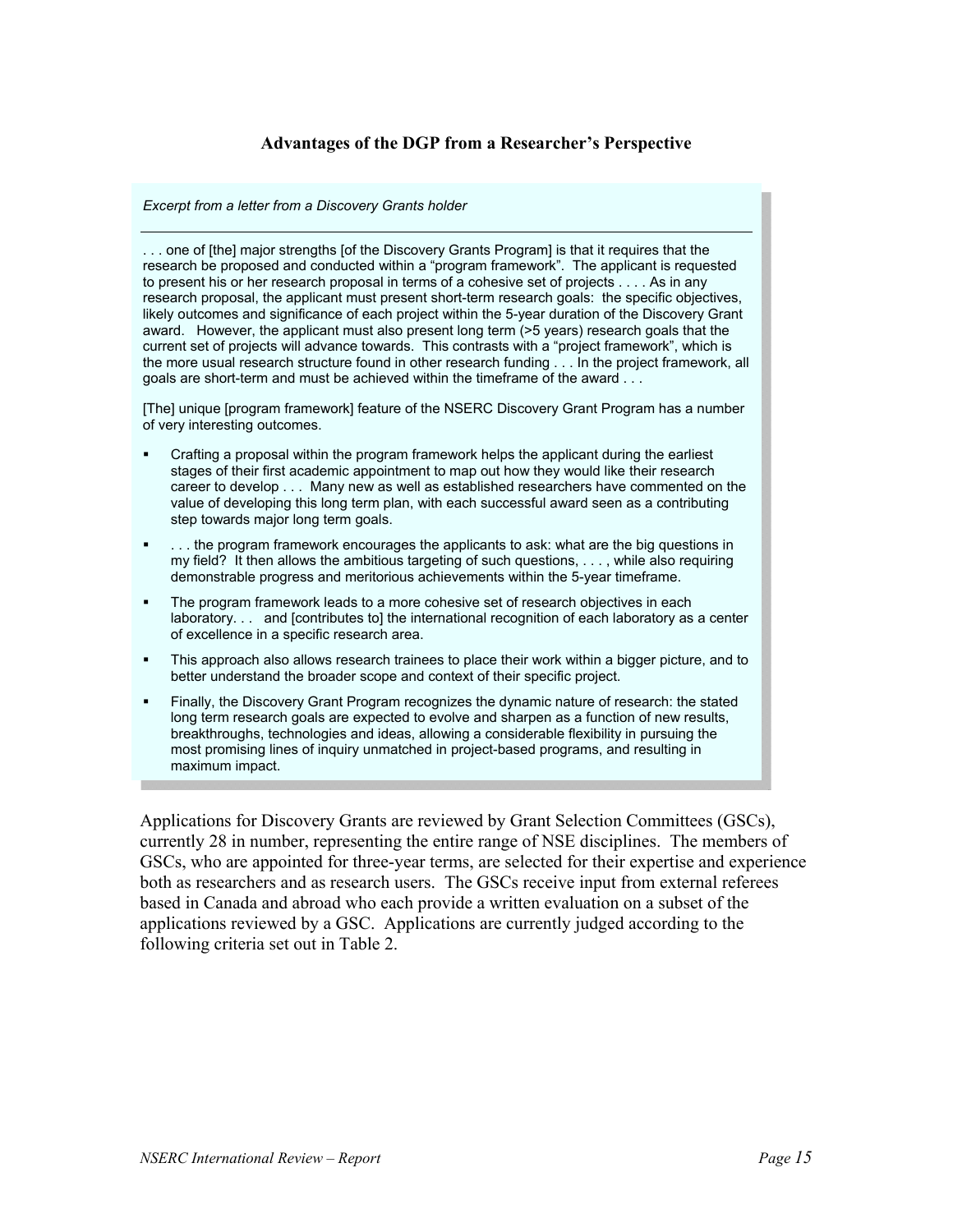#### **Table 2 – Existing Selection Criteria for the Discovery Grants Program**

| <b>Criteria</b>                            | <b>Basis for Evaluation</b>                                                                                                                          |
|--------------------------------------------|------------------------------------------------------------------------------------------------------------------------------------------------------|
|                                            | Knowledge, expertise and experience;                                                                                                                 |
| <b>Scientific or</b><br><b>Engineering</b> | Quality of past or potential contributions to, and impact on, the<br>proposed and other areas of research;                                           |
| <b>Excellence of</b><br>the                | Importance of contributions to, and use by, other researchers and<br>end-users:                                                                      |
| Researcher(s)                              | Complementarity of expertise of the members of the group and<br>synergy (where applicable).                                                          |
|                                            | Originality and innovation;                                                                                                                          |
|                                            | Significance and expected contributions to research;                                                                                                 |
|                                            | Clarity and scope of objectives;                                                                                                                     |
| Merit of the                               | Clarity and appropriateness of methodology;                                                                                                          |
| <b>Proposal</b>                            | Feasibility;                                                                                                                                         |
|                                            | Extent to which the scope of the proposal addresses all relevant<br>issues, including the need for varied expertise within or across<br>disciplines. |
| <b>Contribution to</b>                     | Quality and extent of past and potential contributions to the training of<br>highly qualified personnel;                                             |
| the Training of<br><b>Highly Qualified</b> | Appropriateness of the proposal for the training of highly qualified<br>personnel;                                                                   |
| <b>Personnel</b>                           | Enhancement of training arising from a collaborative or<br>interdisciplinary environment (where applicable).                                         |
|                                            | Appropriateness of, and justification for, the budget;                                                                                               |
| <b>Need for Funds</b>                      | Availability of other sources of funding and their relationship to the<br>proposal;                                                                  |
|                                            | Special needs related to the nature of collaborative activities or<br>infrastructure costs such as user fees.                                        |

The DGP does not operate in isolation within Canada's academic research environment for the natural sciences and engineering. Discovery Grants are intended to provide the underlying *base* of support for NSE researchers, who also are eligible to participate in all other NSERC research grants programs. As well many NSE researchers have access to a wide range of grants from non-NSERC programs. For example, an investigator studying genetics and genomics with the support of a Discovery Grant may concurrently hold various kinds of research support from a broad range of sources that may include, for example:

- Other NSERC programs;
- CIHR (if there are health implications of the research);
- SSHRC (if there are societal implications);
- The Canada Research Chairs program (providing salary support to the researcher's university, which may in turn provide teaching relief that allows the Chair to dedicate more time to research);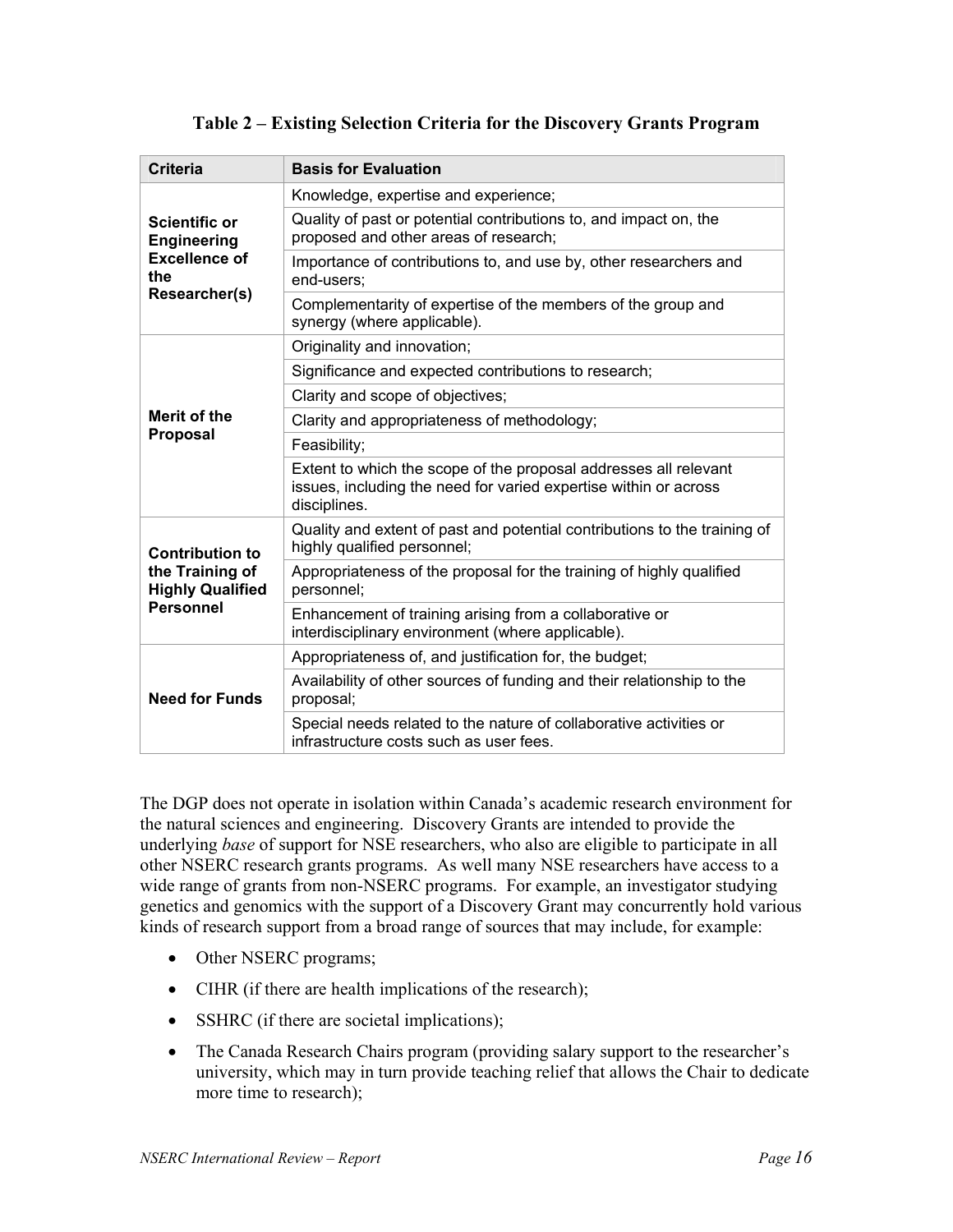- The Canada Foundation for Innovation (that provides funding to universities to purchase or build equipment, labs, and institutes);
- Genome Canada (which supports five major genomics research centres across Canada);
- A networked research team such as one of those in the Networks of Centres of Excellence and/or the Canadian Institute for Advanced Research;
- Federal government departments and agencies that conduct or contract out research with academic investigators;
- Provincial programs (e.g., Ontario Centres of Excellence, Alberta Heritage Foundation for Medical Research, Fonds Québécois de la recherche sur la nature et les technologies);
- Contract research funding from industry;
- International granting programs that allow support for non-nationals (e.g., some programs of the US National Science Foundation or National Institutes of Health);
- The researcher's own university.

Of course, not every researcher would be eligible for all of these funding sources, nor would the researcher necessarily succeed in the relevant competition. It is nevertheless common for investigators to have support simultaneously from multiple sources (though never from more than one Discovery Grant at a time). A notable further benefit of a Discovery Grant is that it allows for the development of depth in expertise in one area, which can then contribute to collaborative, transdisciplinary research undertakings.

**Funding the Discovery Grants Program:** The DGP budget, in current dollars, has increased by a factor of about six over the nearly 30 years since its inception. In constant dollar terms, funding for the program has grown by 70% over this period. In 2007-08, the DGP will award grants totalling \$328M to some 10,300 researchers. The average DGP award per investigator has declined in recent years in constant (1978) dollar terms – for example, by 13% between 2002-03 and 2007-08 (Fig. 5).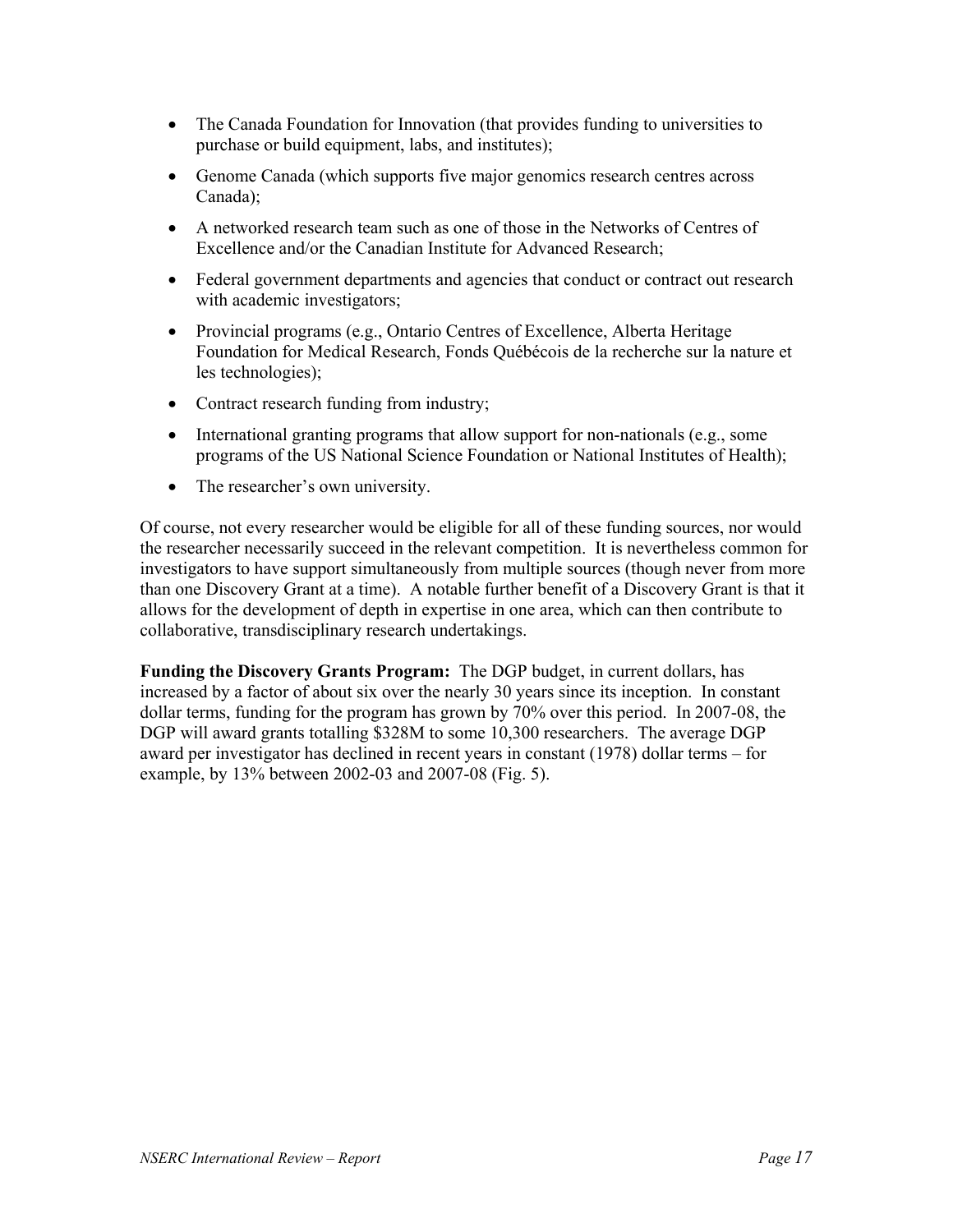

**Figure 5 - Trend in the Size of the Average Discovery Grant**

Source: NSERC

This decline reflects the substantial growth in the number of faculty members supported by the DGP since the late 1990s – i.e., an increase of 36% from about 7,600 grantees in 1998-99 to 10,300 in 2007-08 (Fig.6). The strong growth has been due primarily to a combination of (a) strong university hiring in the face of retirements; (b) increasing enrolment in Canadian universities; and (c) growing R&D funding to support the research and advanced skills training needed in an increasingly knowledge-intensive economy. Newly-hired faculty have the qualifications and desire to be actively engaged in research and this is certainly expected of them by their universities.



**Figure 6 - Trend in the Number of Discovery Grant Holders**

In recent years, the strong growth in the number of new DGP applicants has not been balanced by attrition of existing grantholders (Fig. 7). Attrition generally results from retirement, or from relocation outside Canada or to non-university sectors. As mandatory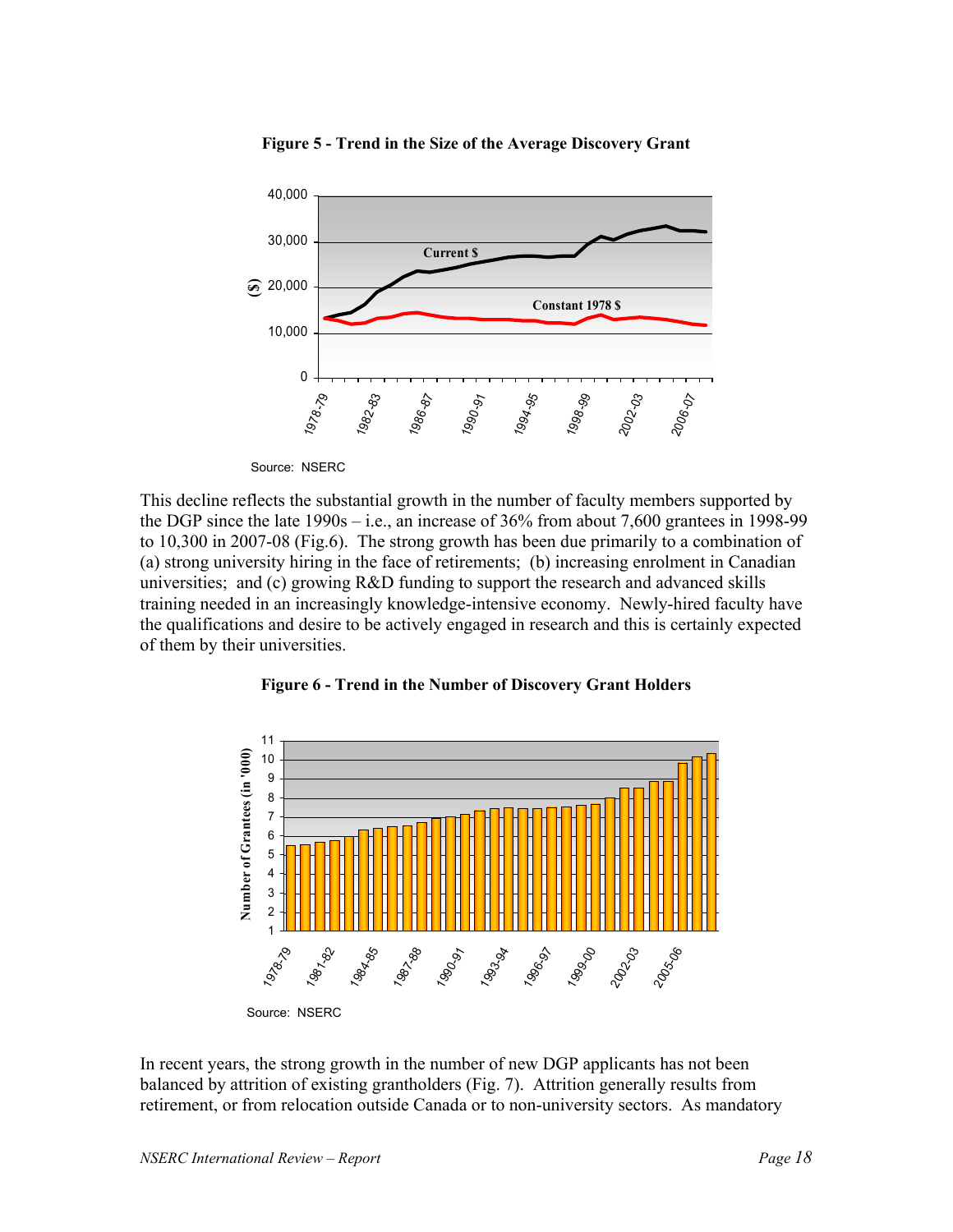retirement rules have been abolished and universities have increased the number of adjunct or emeritus appointments, it is common for researchers to maintain an active research program long after what used to be retirement age.



**Figure 7 – Number of First-Time Applicants vs. Attrition in the DGP**

## **2.2 The "Success Rate"**

The competition success rate in the Discovery Grants Program in 2007 was 70.2% – i.e., about seven in ten applicants received some DGP support (Fig. 8).



**Figure 8 - DGP Funding Rate and Success Rate**

Applicants typically receive less than requested, with the effect that total funds ultimately awarded were only 38% of the total requested by all applicants in 2007, including the

Source: NSERC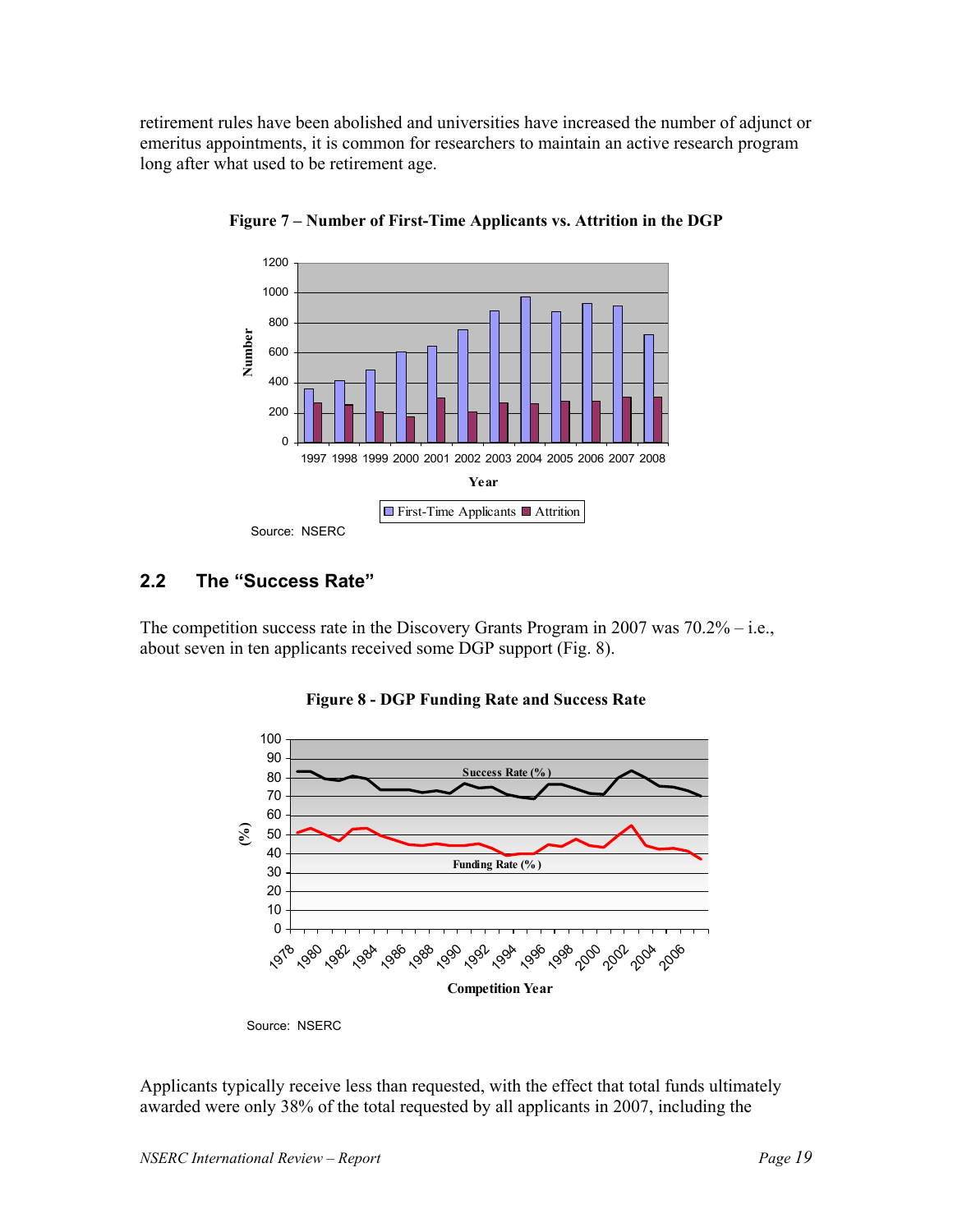successful and unsuccessful. This provides an important further perspective on the DGP "success rate". For established researchers $\frac{1}{1}$ , the funding rate increases with grant-size decile (Fig. 9). Those in the highest decile receive almost 70% of substantially larger requests compared to the 37% funding rate for grantees in the lowest decile.





The success and funding rates have remained relatively stable over time within a 15% band though they have declined somewhat during the past five years. The proportion of faculty members in the NSE disciplines who actually hold Discovery Grants is lower than the current 70% success rate in the DGP since, in practice, faculty members who fail to obtain a DGP award after one or two attempts will usually stop applying. It is believed that these faculty members obtain little, if any, research support from other sources since the holding of a Discovery Grant is informally regarded as a qualifying condition by most other Canadian research support programs in the NSE disciplines.

**Comparisons of the DGP with Other Programs and Systems:** When comparing the success rate and award size of the DGP with those of other types of research support, account must be taken of the following considerations (see also Appendix 2):

 $\mathcal{L}_\text{max}$  , where  $\mathcal{L}_\text{max}$ 

• **DGP provides long-term** 

**"baseload" support.** In a healthy research support system, there must be ways to effectively provide longterm baseload support for the majority of the community – including for new researchers, for training, and for strategic and applied

The DG program is the backbone of the research capability in Canada since Canadian universities do not provide any built-in research funds as in Europe or Japan. Without it, many faculty members would not be competitive and would simply become teachers.<sup>1</sup>

*<sup>1</sup> Throughout the text are inserted short boxes, taken from submissions of researchers, administrators and others, that were typical of comments reviewed by the Committee and that illustrate certain observations or findings in this report.* 

<sup>&</sup>lt;sup>11</sup> Established researchers are those who have been funded for more than five years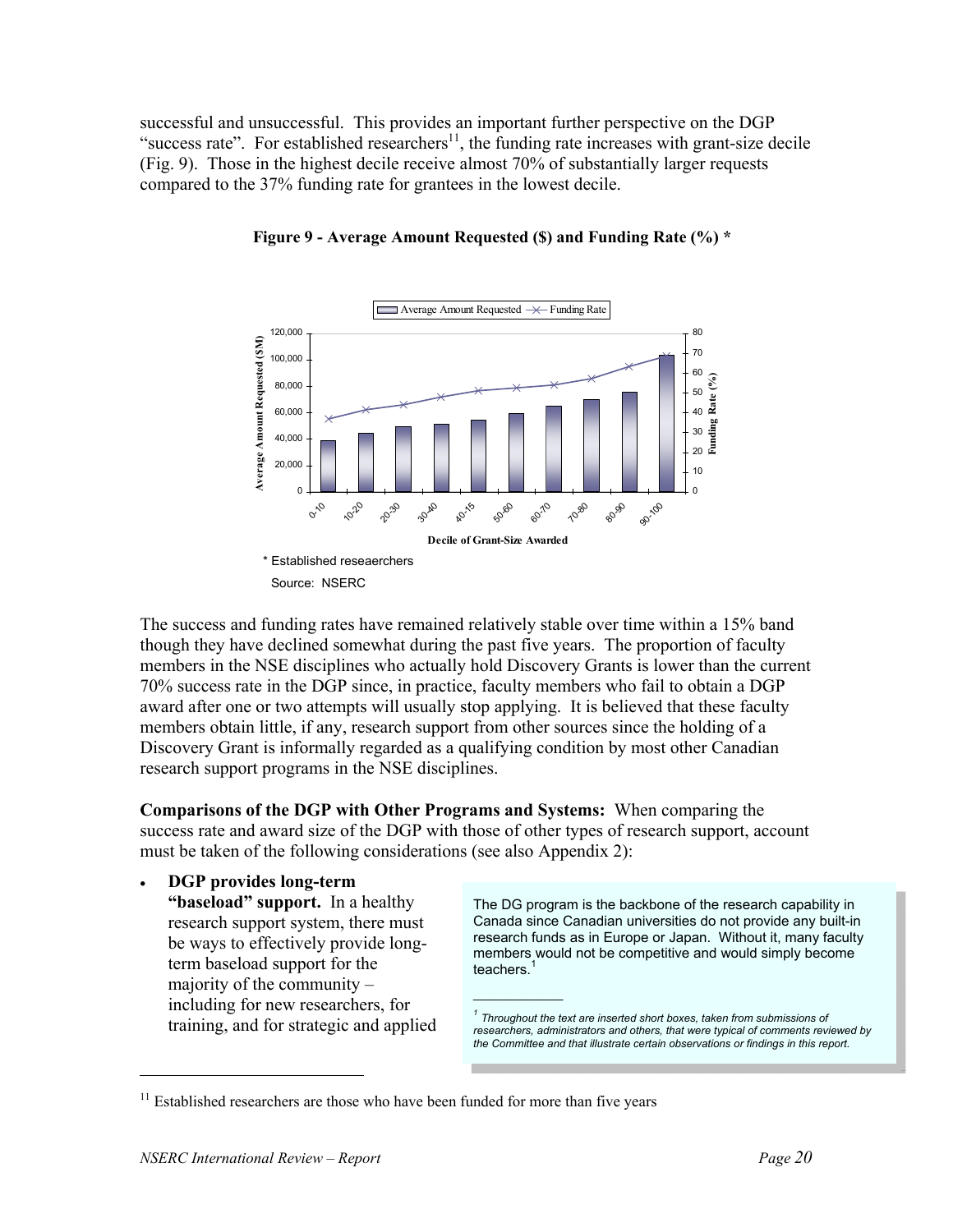research that follows from discovery. The DGP provides this broad base of support for NSE researchers in Canada. In other disciplines, and in other countries, broad research enablement is typically provided by a patchwork of mechanisms – e.g., funds provided through the university; from state/provincial agencies; private sector – rather than by the "headline" grant programs which are usually project-based and typically have relatively low success rates for individual applications. In these cases, the researchers' host institutions must maintain internal research funds to support their faculty members. This is the case in the US, for example, because it is known that many researchers will fail to obtain NSF grants. Similarly, in Australia, institutions internally provide support for new researchers so that they can be competitive in Australia's projects-based granting systems. At the University of Western Australia, for example, more than 60% of faculty members carry out research and supervise graduate students while only about 37% hold grants from the Australian Research Council.

- **Comparing success rate.** Only one DGP award may be held at one time, whereas other programs  $-e.g.,$  in the CIHR – usually allow an investigator to hold multiple grants from the program at a time. This increases the effective success rate "per individual" as opposed to "per application". Quoting success rates "per award competition" obscures the fact that the ultimate success rate, on a "per individual researcher" basis, is higher for programs that allow investigators to hold multiple grants simultaneously from the same program. For example, the total average success rate in NSF competitions since 2000 has been about 24%. However, in the same time period the average success rate per principal investigator has been about 40%. Additionally, it should be noted that the NSF average success varies widely depending on scientific discipline and the type of funding opportunity. In many cases NSF is not the only, or even primary, funder of the discipline in US institutions.12
- **DGP supports direct costs only**. Discovery Grants support only the direct costs of research and cannot be used to support faculty salaries or research overhead of the host institution. This is in contrast with some countries' programs  $-e.g.,$  of the National Science Foundation in the US – where grants may need to be larger than those of the DGP since they are often used to support some part of the salaries of the investigators. The grants may also be heavily "taxed" by the host institution to defray institutional overhead and the indirect costs of research. A portion of these funds may, at the discretion of the university, be returned to the researcher for flexible use. This would provide support analogous to a Discovery Grant but in a less transparent and more roundabout way.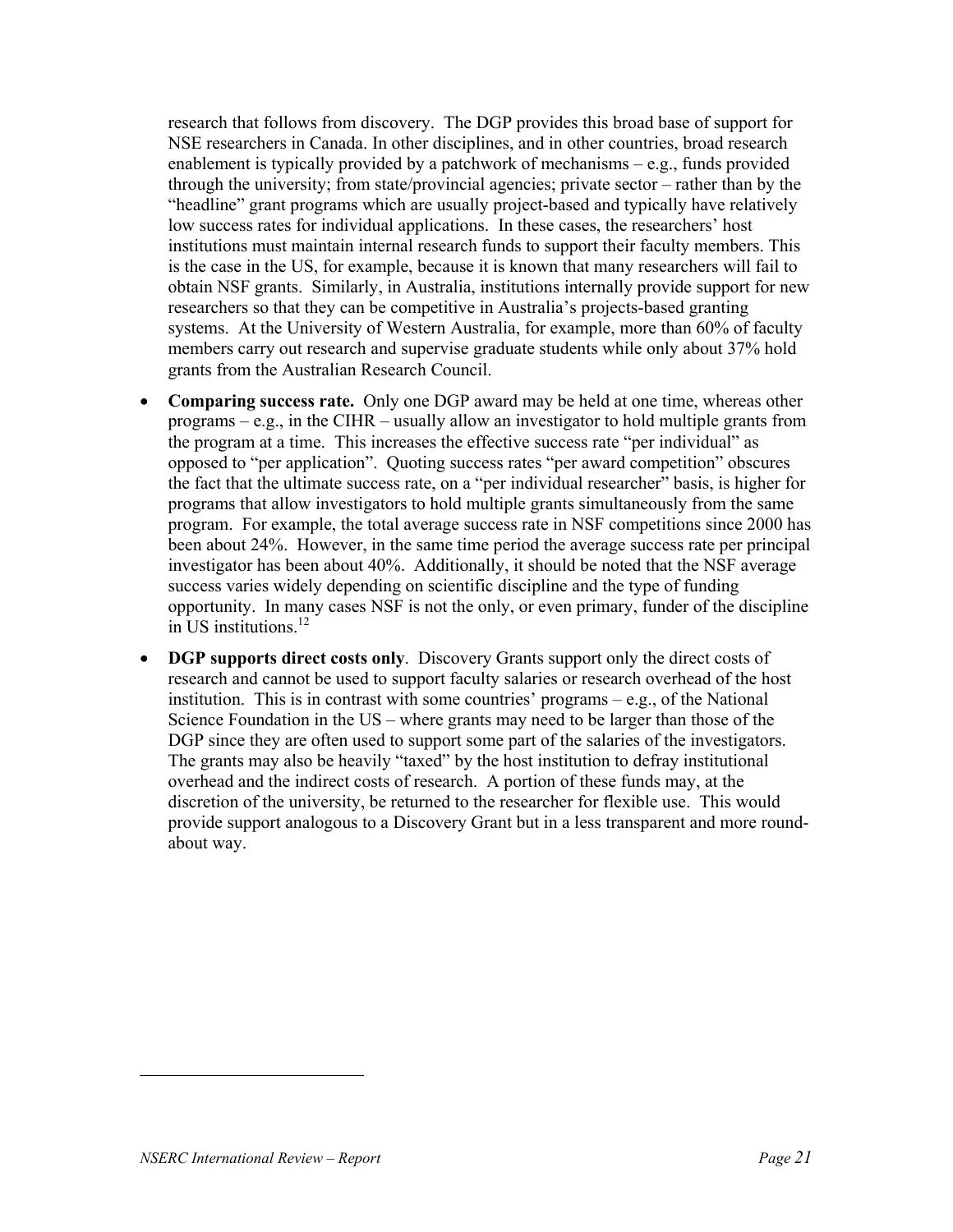#### **The NSF Experience**

In August 2007, the National Science Foundation (US) published a report on the *Impact of Proposal and Award Management Mechanisms (IPAMM) <sup>11</sup>*. The study was partially motivated by a sharp decline in NSF's proposal success rates<sup>12</sup> and by its potential impacts on the nation's science and engineering capacity.

Since 2000, NSF has made a conscious effort to increase the average research award size, in order to ensure reasonable impact of the research supported. This strategy succeeded in raising the average award size by 41%, from \$101.2K to \$142.6K. At the same time, the number of proposals increased by 50% – from 20,000 to 31,000 – bringing the success rate from 30% in fiscal year 2001 to 21% in fiscal year 2006, despite a 44% increase in the NSF budget.

The quality of the proposals has remained high, but the success rate of highly-rated proposals (as per NSF's scoring system) has gone down from 76% to 62% in the period 1997-2006. The average number of unsuccessful proposals before an award is made has increased from 1.7 to 2.2. As a result more fundable, but declined, proposals are being revised and resubmitted. This is seen as a non-productive use of the time of Principal Investigators, reviewers, and NSF staff. The increase in workload has increased the reviewer burden.

Principal Investigators that are highly dependent on NSF funds tend to continue to submit proposals after repeated declines for a much longer period of time than do those with other funding sources (e.g. mathematics vs chemistry).

A widely-held belief is that, as success rates drop, reviewers become more conservative and less receptive to revolutionary ideas that challenge existing paradigms. This is thought to discourage Principal Investigators from submitting proposals containing potentially transformative ideas, and the whole system may tend to become less "high-risk." IPAMM found that NSF was, by far, the US agency to which the respondents would submit their transformative research ideas. The majority felt that NSF welcomed such proposals and that they themselves had recommended such proposals for funding. Nevertheless, NSF has appointed a new internal working group that is studying ways in which to be more proactive in attracting and supporting potentially transformative and interdisciplinary research proposals.

11 http://www.nsf.gov/od/ipamm//ipamm.jsp

<sup>12</sup> NSF refers to the number of awards relative to proposals as funding rate. For consistency with terminology in respect of the Discovery Grants Program, this report uses the term 'success rate'.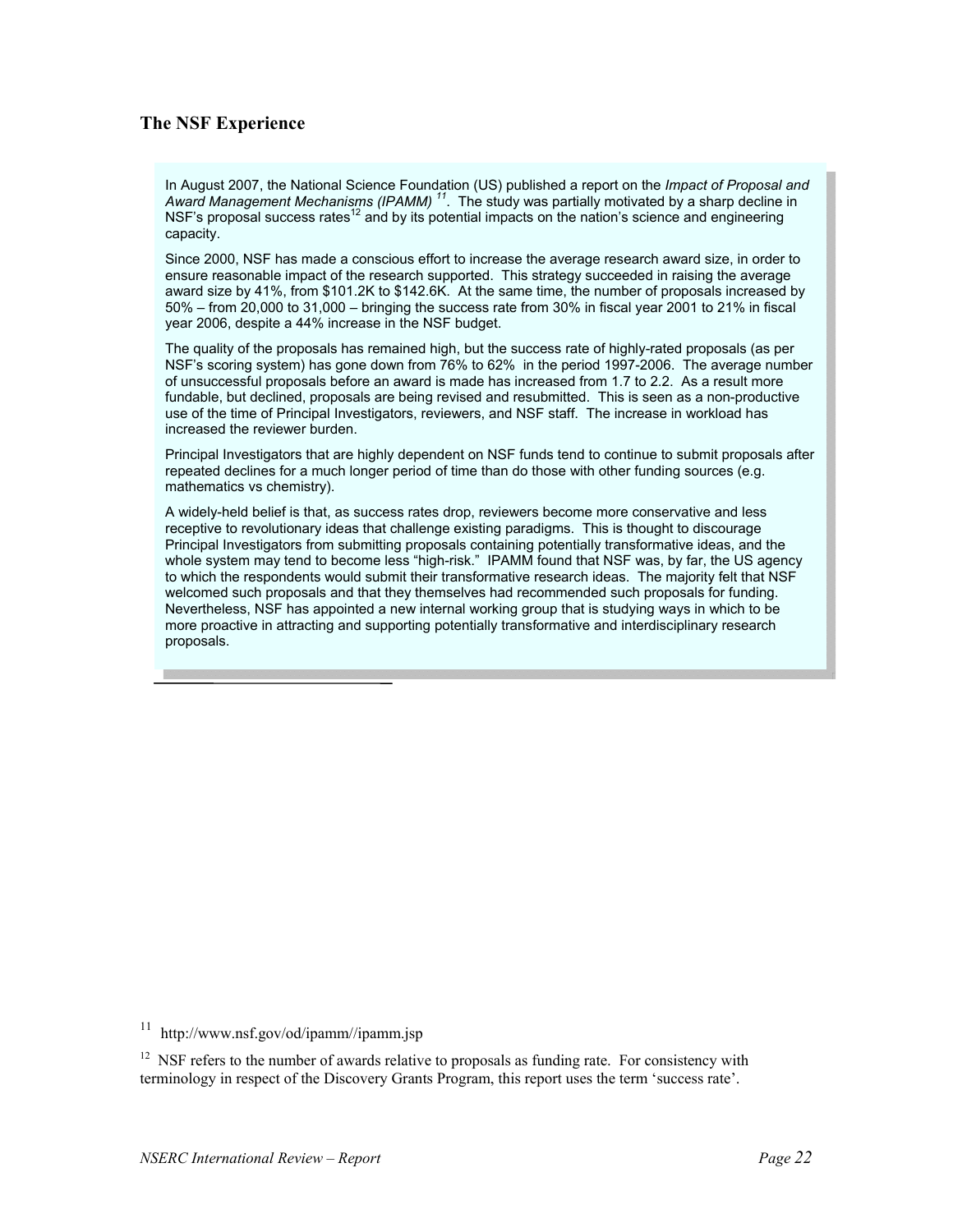## **2.3 Support for Training of Highly-Qualified Personnel**

A core objective of the Discovery Grants Program is to enable the training primarily of graduate students. The production of the highly-qualified people needed in today's knowledge-intensive economy is probably the most important payoff from the public support of research. Canada's investment in the DGP appears to be efficiently targeted in this regard.

Almost 60% of DGP funds go to support the training of students, postdoctoral fellows and research support personnel (Fig. 10). It should be noted that researchers with lower DGP

awards allocate a larger proportion of their grants to undergraduates and Masters students than do those with larger awards, who on average spend more on postdoctoral fellows, research associates, technicians and other support personnel.

Most faculty members spend a significant portion of their DG on their students of all levels. Their capacity to train these students depends on the DG funding.





Source: NSERC

High-quality training requires time. There is a limit to the number of students that a researcher can supervise. The best [way] for Canada to increase the number of HQP in the NSE is to support a broad and diversified base of highquality researchers.

Approximately 30,000 individuals, almost 90% of whom are students, receive some stipend support from Discovery Grants (Table 3). (A further 38,000 people are also involved in research undertaken by grantees but not supported by DGP funds).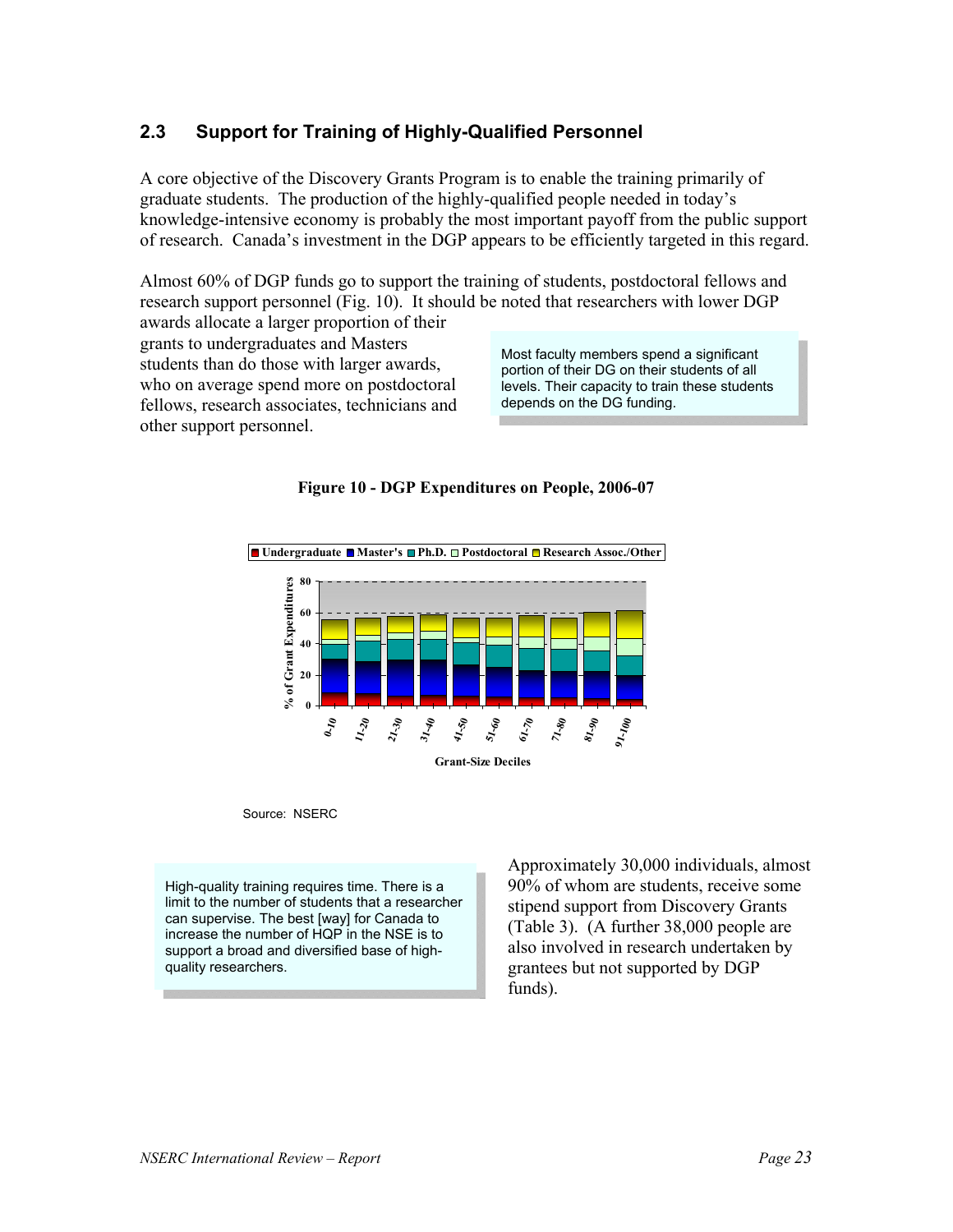|                            | <b>Involved in DG</b><br>Holders'<br><b>Research</b> | <b>Supported</b><br>through DG<br>funds |
|----------------------------|------------------------------------------------------|-----------------------------------------|
| Undergraduate              | 19,210                                               | 7,700                                   |
| Master's                   | 20,300                                               | 9,000                                   |
| Doctorate                  | 16,000                                               | 9,350                                   |
| <b>PDF</b>                 | 5,790                                                | 1,920                                   |
| <b>Research Associates</b> | 2,820                                                | 820                                     |
| Technicians                | 3,220                                                | 940                                     |
| Other                      | 675                                                  | 190                                     |
| <b>Total</b>               | 68,015                                               | 29,920                                  |

#### **Table 3. Estimate of Number of Highly Qualified Personnel**

Source: NSERC, based on online survey (2007)

# **3. Supporting Excellence Through Discovery Grants**

The following four chapters address, in turn, the elements of the charge to the Committee, the first of which is:

*To what extent is NSERC successful in supporting the best researchers at a world-class level through its overall suite of programs? To what extent is the research supported through the Discovery Grants program having an impact on the international scene?* 

#### **3.1 Supporting the Best Researchers at World-Class Levels**

**The Committee believes that the Discovery Grants Program, in concert with other NSERC and non-NSERC funding, has generally supported Canada's best researchers at an internationally competitive level.** This conclusion is based on the experience of Committee members who are familiar with the university research support environments in the US, Europe, Australia and Canada. It is unfortunately not possible to make precise "apples to apples" international comparisons because of significant variation in the objectives and design of the various funding programs and because of gaps in available data (see Appendix 2). It is inappropriate, for example, to make simple comparisons of average grants across different programs without taking into account the many detailed aspects of the programs themselves – i.e., the fine print matters.

It is clear that DGP support is far from uniform across the range of grantees and the data suggest that **more meritorious research is more heavily supported**. For example, in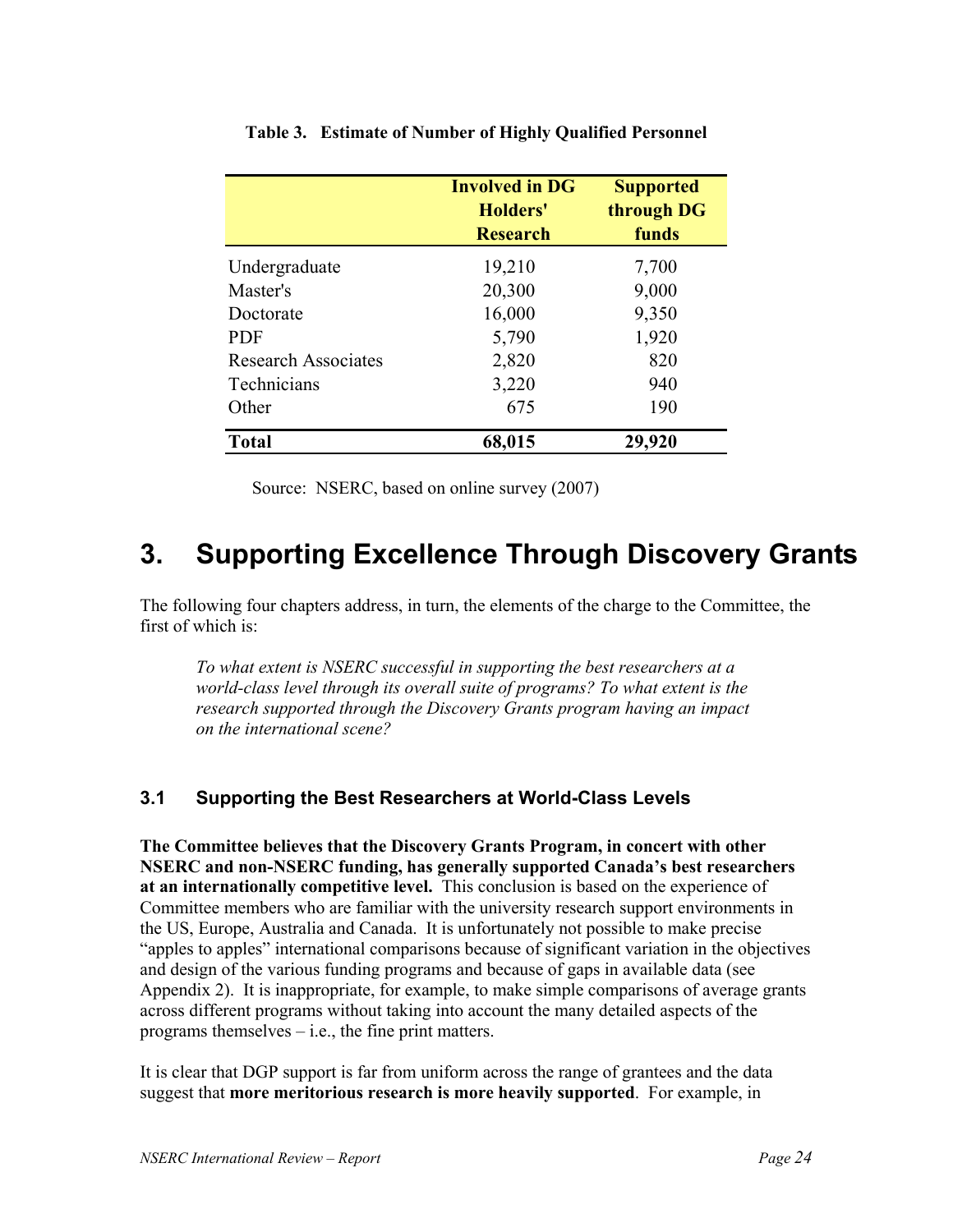2005-06, the top 10% of the size distribution of Discovery Grants comprised nearly 21% of total funds awarded, and the top 30% received 47% of DGP funding. Meanwhile, the bottom 30% of the grant-size distribution accounted for only 17.4% of total DGP funds (Fig. 11).



**Figure 11 - Distribution by Grant-Size of DGP Budget, 2006-07**

Source: NSERC

The distribution of DGP support by institution demonstrates that the awards are also concentrated at the leading research universities  $-e.g.,$  researchers at the top 15 out of 65 universities (based on total DGP funds received by faculty) received 70% of DGP funds in 2005-06 (Fig 12). This concentrated distribution is essentially the same as seen in Australia where eight universities out of thirty-eight (or 21% ) receive 70% of the external research funding obtained by universities.

**Figure 12 – Cumulative Distribution of DGP Funding by University, 2006-07**



Source: NSERC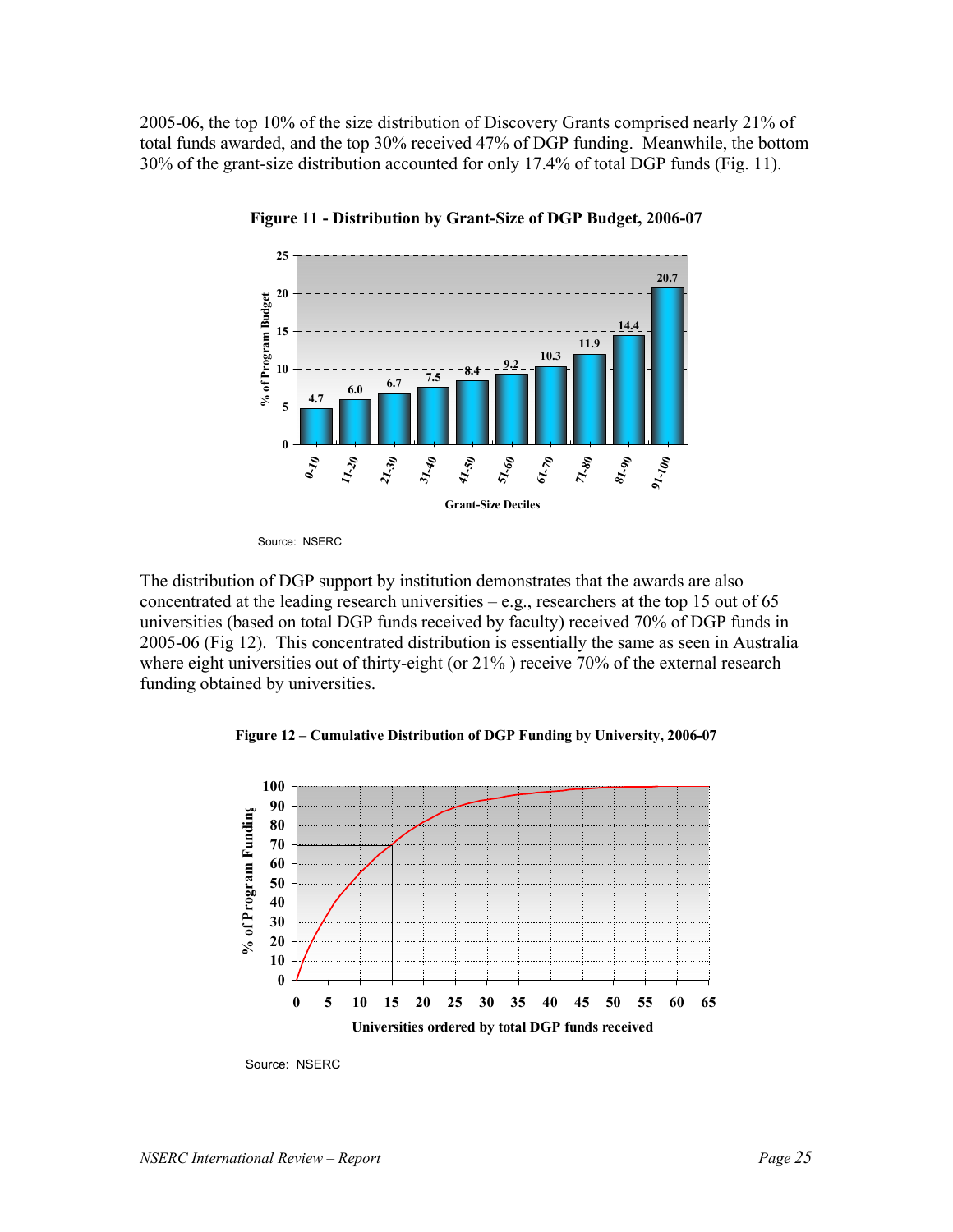**Base to lever funding.** Holding a Discovery Grant builds credibility for the recipient, which increases the likelihood that one is able also to secure funding from other sources. Discovery Grant size alone is therefore not a valid measure of the total support available to top researchers. Award holders, on average, obtain 40% to 60% further funding from other NSERC programs to supplement their Discovery Grants, and it is the case (with a few exceptions) that the larger the Discovery Grant, the larger the "leverage ratio" (Fig 13).





Discovery Grants are also often supplemented substantially by non-NSERC sources – e.g., a

recent on-line survey conducted by NSERC showed that DGP awards are leveraged overall about 2:1. It should be noted that different disciplines have substantially different abilities to access non-DGP and (especially) non-NSERC funding. For example; researchers in the biological sciences often have access to significant additional funding from the CIHR and from foundations that support research on individual diseases. For other disciplines (e.g., pure mathematics), such additional access is difficult or not available at all. For these disciplines the Discovery Grant is not a "grant-in-aid" – it is the only grant.

With Discovery Grants as foundations, the best researchers have taken advantage of NSERC's other programs, e.g., Strategic Grants, CRD Grants, Industrial Research Chairs, or Research Networks, and have been funded at the international levels.

It may be noted that the research in chemistry for which John Polanyi received the Nobel Prize was funded by Discovery Grants alone. Professor Polanyi has said that his Discovery Grants, because of the freedom that they afforded him, were indispensible in making possible his Nobel Prize winning work.

A recent review of the total research funding, from all sources, held by the top *one percent* of DGP award recipients – representing the top four grantees under each Grant Selection

<sup>\*</sup> Leverage ratio is the additional NSERC funding received by Discovery Grant holders expressed as a percent of the grant

Source: NSERC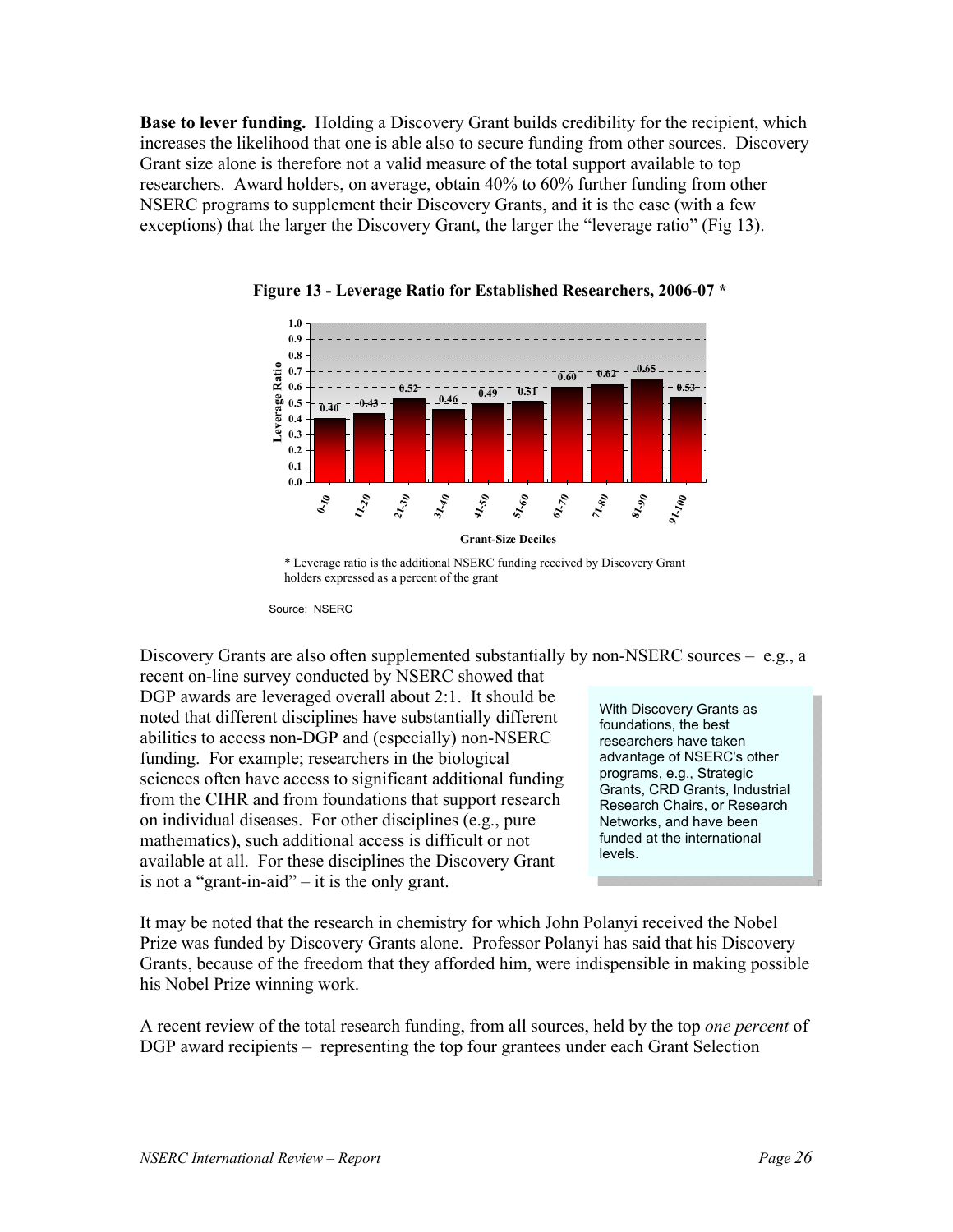Committee (103 researchers in all) – shows that the top Discovery Grant holders are able to leverage substantially greater overall support (Table 4).  $^{13}$ 

| <b>GSC Group</b>             | All grantees<br><b>Source: Survey of Grantees</b> |                          | Top 4 grantees in each GSC<br><b>Source: File Review</b> |                          |  |
|------------------------------|---------------------------------------------------|--------------------------|----------------------------------------------------------|--------------------------|--|
|                              | <b>Mean</b><br>(\$000)                            | <b>Median</b><br>(\$000) | Mean<br>(\$000)                                          | <b>Median</b><br>(\$000) |  |
| <b>Physical Sciences</b>     | \$100                                             | \$60                     | \$476                                                    | \$320                    |  |
| <b>Mathematical Sciences</b> | \$46                                              | \$25                     | \$147                                                    | \$124                    |  |
| <b>Life Sciences</b>         | \$118                                             | \$80                     | \$225                                                    | \$149                    |  |
| <b>Engineering</b>           | \$115                                             | \$60                     | \$477                                                    | \$362                    |  |
| <b>Total</b>                 | \$100                                             | \$55                     | \$347                                                    | \$244                    |  |

**Table 4 - Total Research Funding of Discovery Grant Holders** 

Source: NSERC

Some key points from this analysis are that:

- The top one percent of DGP grant holders have total funding that averages almost \$350,000 annually, or roughly 3.5 times the total funding of the average DGP grantee. The averages vary substantially by major sub-discipline.
- For every \$1.00 of DGP funding, the top researchers, on average, obtain \$1.00 from other NSERC programs and just under \$1.50 from non-NSERC sources.
- The top one percent of Discovery Grant holders were spread across 25 institutions, but just over half are at four universities – University of Toronto, University of British Columbia, McGill, and University of Alberta.

Despite overwhelming endorsement of the DGP by the natural sciences and engineering community, not all researchers surveyed by NSERC agree that the support for excellence is adequate. The Committee would note, however, that full support of an internationally competitive genetics lab, for example, should not be expected from a Discovery Grant alone. The evidence shows clearly that the best, and most expensive, Canadian research receives substantial support At a minimum, running an internationally competitive experimental genetics lab, using molecular biological techniques, costs about \$200,000 per year… The average Discovery Grant of around \$30,000 per year compares poorly with this threshold.

<sup>&</sup>lt;sup>13</sup> Source: Special study conducted by NSERC for the International Review Committee. (One file was unavailable for review). Data reported in the file review are for the most recent Discovery Grant Applications.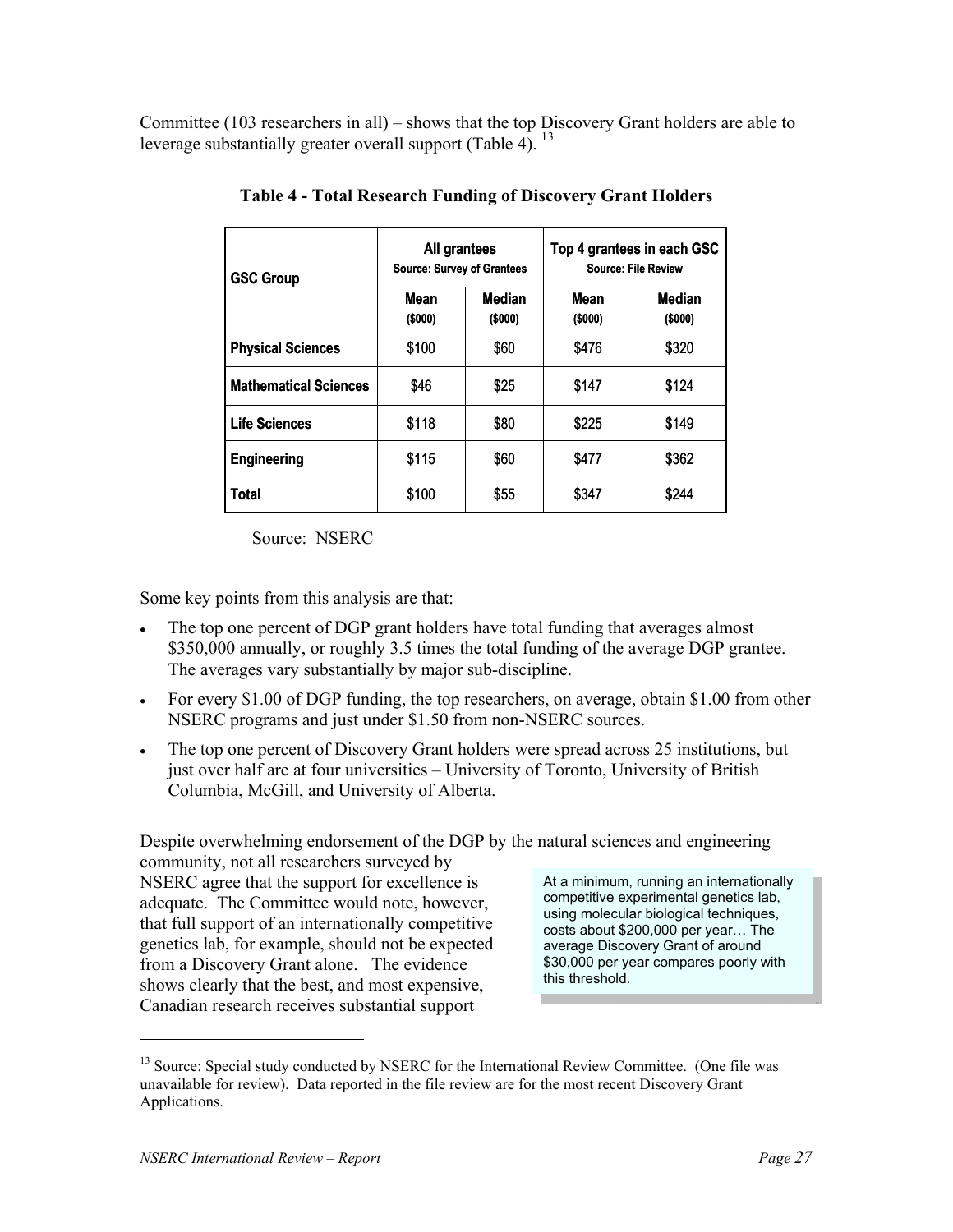beyond the DGP. But the Discovery Grant provides a secure five-year base that ensures consistent support for graduate training and the flexibility for the grantee to pursue unanticipated but promising avenues of discovery, including interdisciplinary collaborations.

**Discovery Accelerator Supplements.** NSERC has recently established, out of new funds received in federal Budgets, a supplementary award – the Discovery Accelerator – to support a select group of DGP grantees whose research shows exceptional promise of rapid and significant progress. The Accelerator Supplement is to enable these researchers to "seize the moment." The Accelerator is a three-year award of \$40,000 per year, on top of the individual's Discovery Grant. NSERC currently makes available 100 new Accelerator awards each year which, given their three-year duration, would be held by up to 300 individuals when the awards are fully phased in. The Accelerator appears to be an effective way to amplify the support of excellence and respond to unpredictable opportunities for significant research advances.

## **3.2 International Impact of Canadian Research**

While the best Canadian researchers in the natural sciences and engineering appear to be supported at internationally competitive levels, the question remains as to what impact the research supported by the DGP and other "leveraged" sources is having on the international scene. **The Committee believes that Canadian research in most NSE disciplines is of high quality as gauged by citation intensity, which is arguably the best gross indicator of impact.** Canada's strength is also unusually broadly based, although improvements are clearly possible in individual fields<sup>14</sup>.

It is of course impossible to isolate the specific influence of the Discovery Grants Program on the quality and impact of Canadian research. But, given that the DGP is NSERC's primary source of support for discovery research – whether directly or by leveraged access to other funding – it is reasonable to infer that this program is a key driver of Canadian academic research publications in the NSE disciplines, and these publications are the primary channels through which international impact is conveyed.

**Quantity of Canadian publications.** The world share of NSE publications for most countries, including Canada, has remained relatively stable over time (Fig 14). The share of the US, by far the world leader, has declined somewhat by from 35% in 1990 to about 29% in 2005. The emergence of a few countries as major performers in research (notably China and South Korea) is putting competitive pressure on established countries to keep pace.

-

<sup>14</sup> See also David King, *The Scientific Impact of Nations*, **Nature** 430, pp 311-316.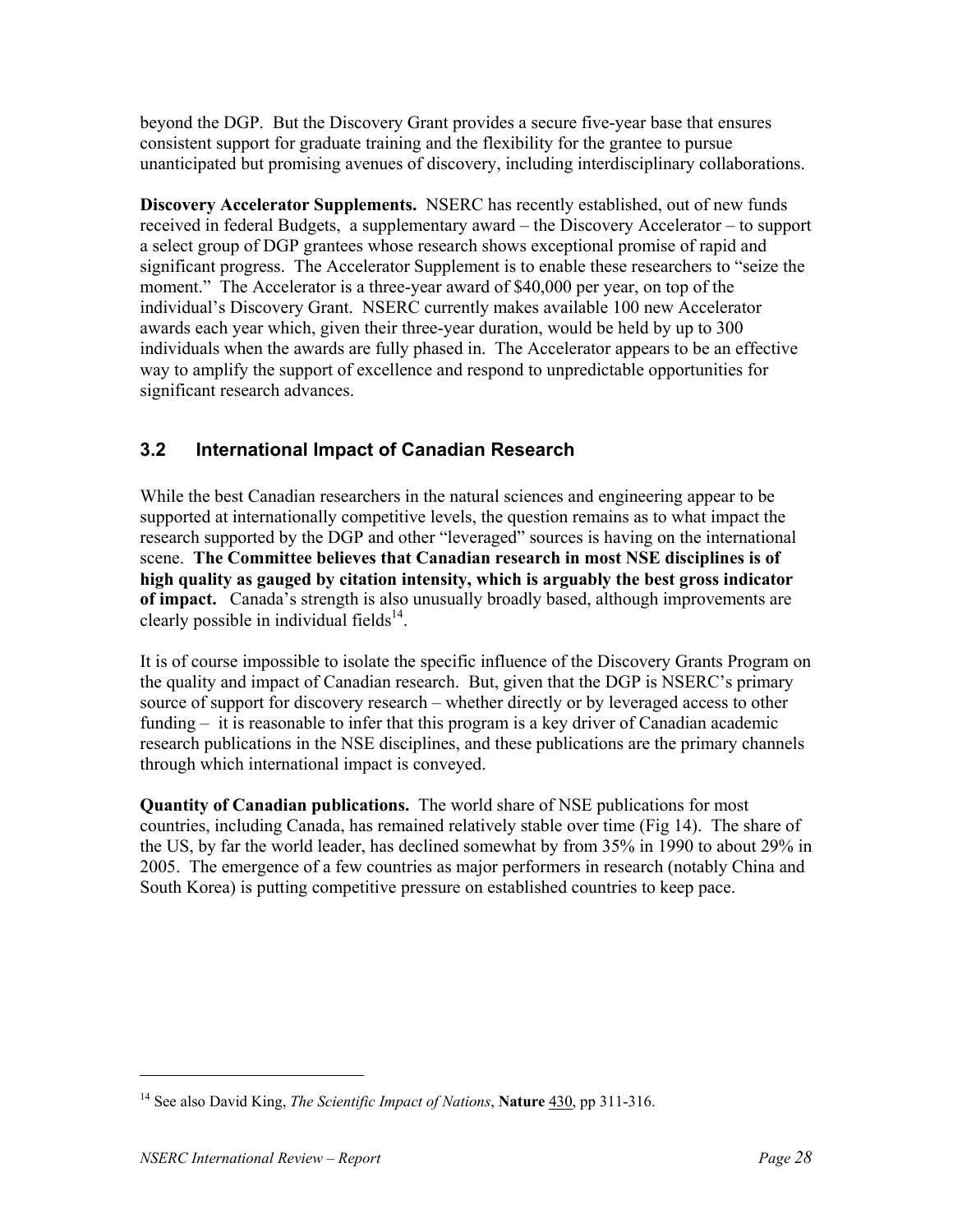

**Figure 14 – World Share of ISI Publication in NSE**

Source: Observatoire des sciences et des technologies

Canadian NSE publications in 2005 represented 4.5% of the world total, rising from about 4.1% in 2001. This places Canada seventh world-wide in absolute number of NSE publications, behind the US, Japan, China, Germany, the UK, and France. Viewed in relative terms, Canada's publication rate per capita ranks first among G-7 countries (Fig. 15) and eighth worldwide. Significantly, Canada ranks fifth in the world in publications per publiclysupported researcher.



**Figure 15. Per Capita Output of Publications in the NSE, 2005**

The great bulk – roughly 85% – of Canadian NSE publications are produced by the university sector, with research hospitals accounting for most of the remainder. These are the institutions served by the Discovery Grants Program. About 45% of Canadian NSE publications are co-authored with international researchers, indicating that Canadians are well-integrated in global research networks.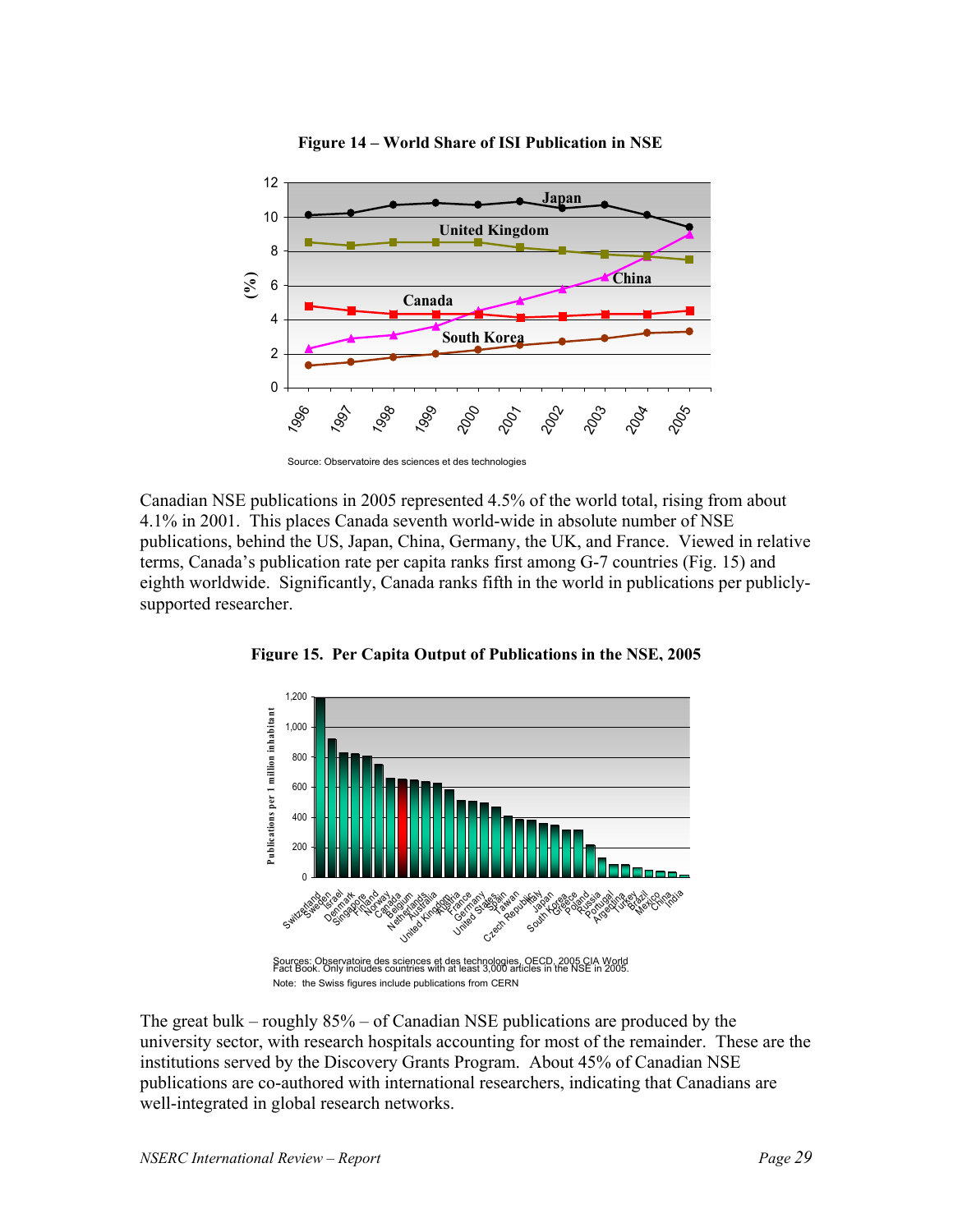**Quality of Canadian NSE Publications.** Research impact depends both on the volume of publication and on its *quality*. The most widely accepted measure of publication quality overall is the Average Relative Impact Factor (ARIF). The ARIF is calculated by first assessing an impact factor for each scientific journal based on the average number of citations received by articles in that journal. If researchers from a particular country, and in a given field, tend to be published in "high impact" journals (as determined by citation intensity), the country receives a relatively high impact factor for the field. If a country's ARIF is greater than 1.0 for a particular field, it means that its researchers have relatively more publications in highly-cited journals than the world average in that field. With an ARIF of about 1.09 for NSE disciplines, Canada was ranked ninth overall in 2005 – and fourth among G-7 countries (Fig. 16).





The ARIF data also show that Canada's system produces a relatively even quality of research across the seven major NSE sub-fields with Canada ranking from 6th to 16th among the 32 countries studied. Chemistry and Physics are areas of particularly high quality Canadian research. In none of the sub-fields were Canada's ARIF indicators below the 32-country average (Fig.17).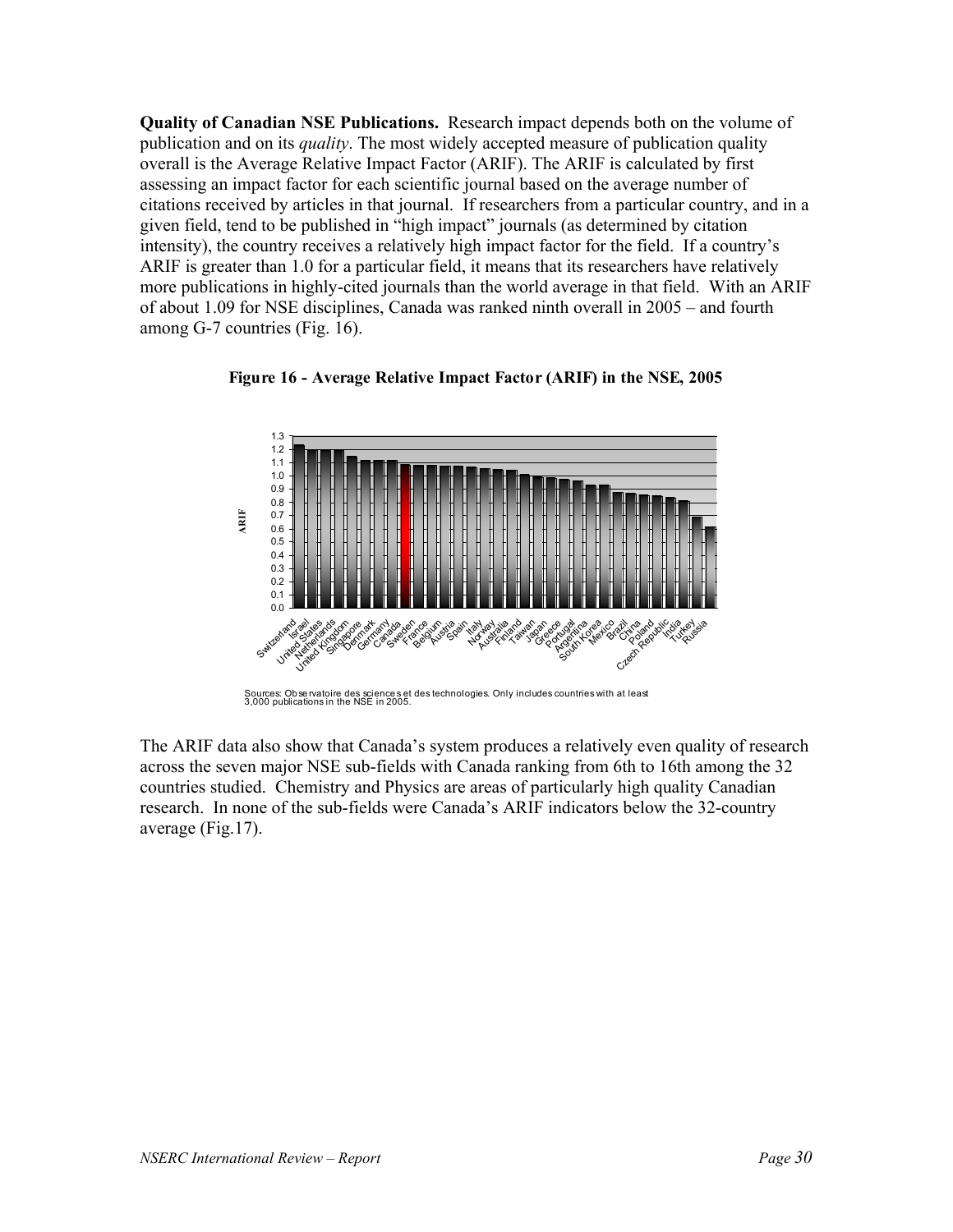

**Figure 17 – Canada's ARIF in NSE Sub-Fields, 2005**

The Committee examined evidence as to both the volume and quality of research publications by Discovery Grant holders (Fig. 18). Perhaps surprisingly, there is relatively little variation in average publication quality (proxied by ARIF) as a function of grant-size<sup>15</sup>. These data suggest that even small Discovery Grants can support high quality research across the broad base of grantees, while the larger grants result, as expected, in a higher rate of production, on average, though the gradient is much less pronounced in some disciplines.



**Figure 18 – Publication Volume and Quality by Grant-Size Quartile (Average across all GSCs)**

Source: NSERC estimates, OST.

Source: Observatoire des sciences et des technologies

<sup>&</sup>lt;sup>15</sup> A statistically significant difference in ARIF across the grant-size quartiles exists for only a few GSCs – e.g., chemistry, plant biology, physics and mathematics.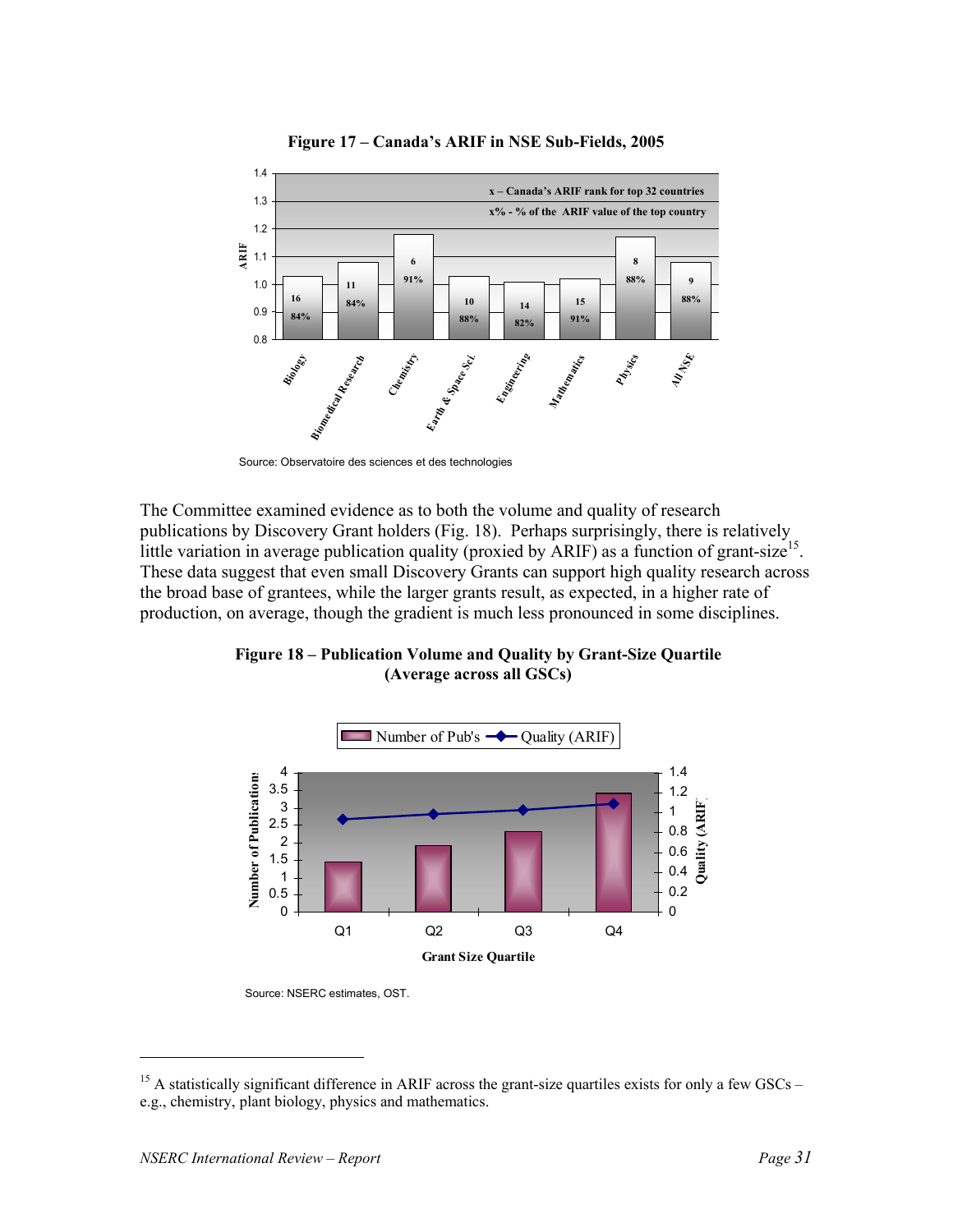# **4. Balancing Excellence and Diversity**

The second element of the charge to the Committee asks:

*What should be an appropriate balance between the following two objectives of the Discovery Grants program: "promoting and maintaining a diversified base of high quality research capability in the natural sciences and engineering in Canadian universities" and "fostering research excellence"?* 

**The Committee believes, based on the evidence presented in the last section, that the Discovery Grants Program generally strikes an appropriate balance between fostering excellence and maintaining a diversified base of research capability across the NSE fields, though there are opportunities for improvement as outlined in Section 6 below.** 

The Committee is concerned that there may be considerable misunderstanding about the role and nature of the Discovery Grant Program. The evidence reviewed by the Committee demonstrates that any perception that the DGP is flawed because of a "high success rate and low grant value" is an inaccurate reading of the actual situation.

Reference is made in particular to the Committee's analysis in Section 2 (p. 20,21) of factors that need to be considered when comparing the DGP with other programs in Canada and abroad.

The Committee believes that it is important that NSERC describe the multi-objective role of the DGP, and how it fits within the suite of NSERC programs to promote excellence while also ensuring essential support for a broad spectrum of quality research and state-of-the-art training for student researchers in all NSE fields, the majority of whom will pursue their careers outside the academic sector.

# **5. Suitability of the DGP in the Canadian Context**

The third element of the charge to the Committee asks:

*To what extent is the philosophy of the Discovery Grants program suited to the Canadian context and Canada's needs for research results and highly qualified personnel?* 

**The Committee believes that the Discovery Grants Program is an exceptionally effective model for supporting Canadian research in the NSE fields.**

Emerging problems are more easily dealt with when basic research has already been done. In recent years, our ability to respond to problems, such as the mountain pine beetle or SARS, has depended on pre-existing research programs.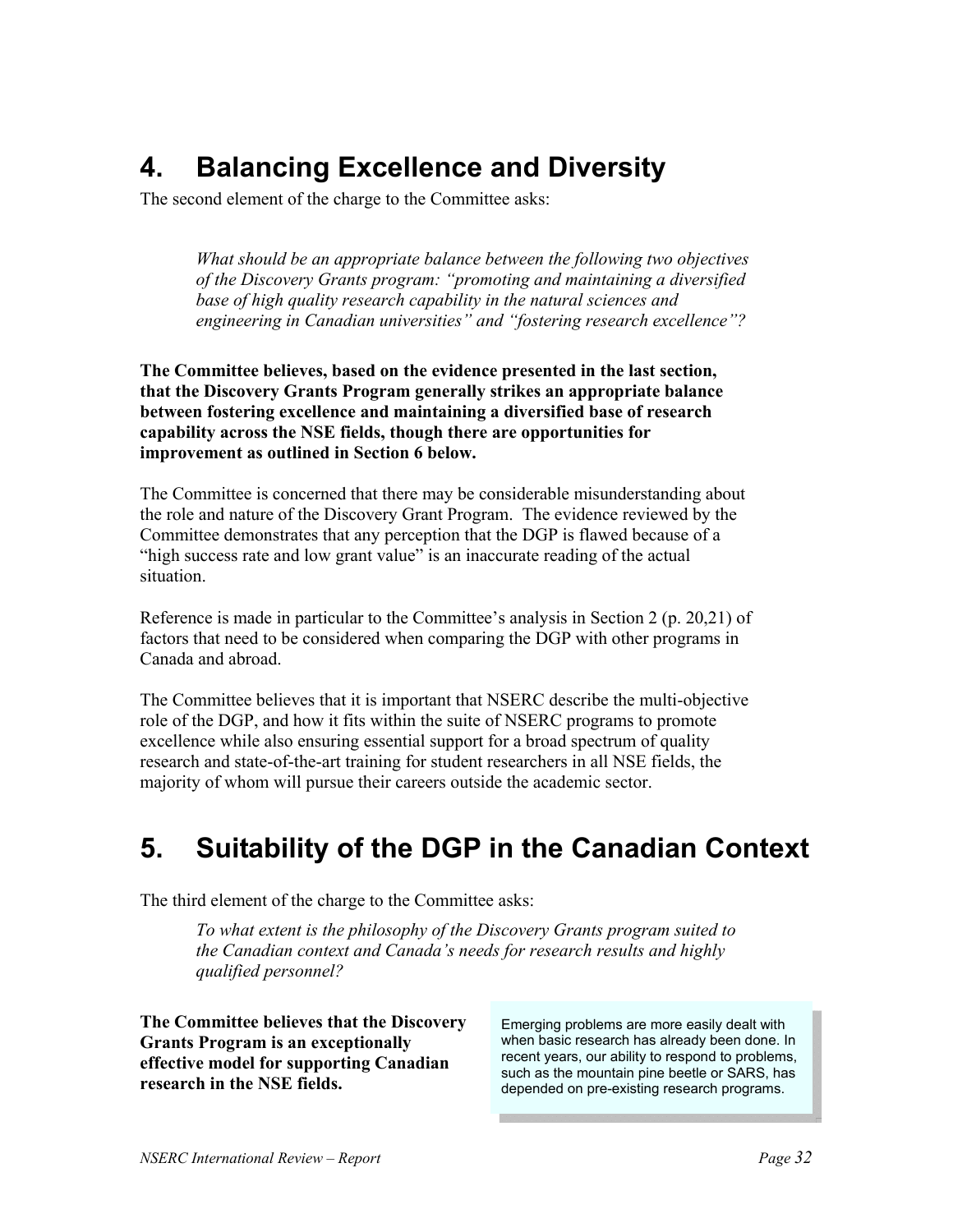The DGP is well-suited to the Canadian context since it plays a key role in fulfilling the country's need both for fundamental research of world-class quality and for highly-trained people across the range of disciplines needed to support a knowledge-intensive society. More specifically, the Committee believes the DGP is well-suited for Canada, principally for the following reasons.

- The philosophy and design of the Discovery Grants Program, for reasons cited throughout this report, make it suitable not only for Canada's circumstances but also for those of university research environments in many other countries.
- In Canada's particular case, where the competition from US universities for top talent is omnipresent (and increasingly as well from other research institutions worldwide) the DGP provides some unique and important attractions for individual researchers –

e.g., flexibility as to research directions; a low burden of proposal submission due to the DGP's reasonably high success rate and (typical) five-year tenure; an environment for reliable medium-term support of graduate students. This makes Canada more attractive in the global competition for top research talent.

The philosophy and design of the DGP are adapted to the Canadian realities of (a) a farflung geography and correspondingly wide variation in economic conditions and population concentration; and (b) a commitment to a degree of regional balance in all federal endeavours. These factors explain why the word "diversified" features in the original objectives of the DGP.

The DG program has been extremely successful for new researchers, particularly when contrasted with the funding situation in the United States for new researchers. In fact, the DG program, along with 12 months of academic salaries, has been one of our best recruiting tools.

> Good researchers can rely on getting enough money to fund a few students, so they know that they will be free to pursue their basic research program come what may. This is extremely important to people who live for their research. The discovery grant system is one of the main reasons I came back to Canada.

Based on the evidence reviewed by the Committee, the diversity objective has been wellbalanced by the program's "excellence" objective though NSERC must be vigilant to ensure that the balance continues to be appropriate as conditions in the international research environment continue to evolve. (The innovative Accelerator Supplement is a good example of keeping abreast of the times. The Committee makes some further recommendations to improve the DGP in Section 6 below)

**Diversity of support.** The relatively high success rate of the DGP(about 70% in 2007) provides a base level of support for good quality researchers across a broad spectrum of fields. It is noteworthy that in some fields virtually all faculty members must have an active research program in order to effectively supervise students. Engineering was singled out in this regard, with implications for effectively meeting the needs of industry. The ability of the DGP to tailor support to a broad base of researchers is particularly important in regions and provinces where the availability of other sources of funds (e.g., from the private sector) is limited. The program also provides effective support across seniority levels and gender.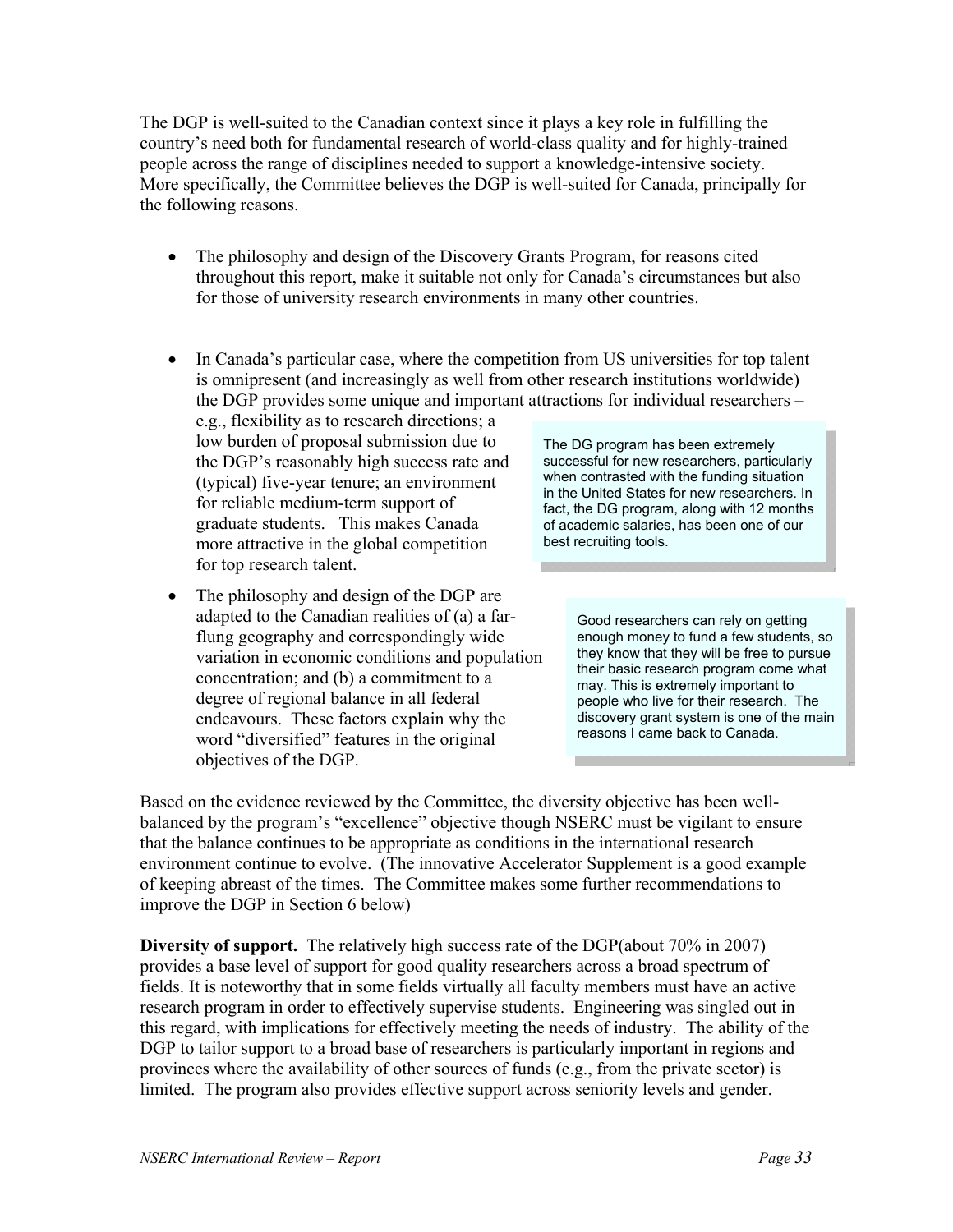Although research quality is not tightly linked to the size of a Discovery Grant (recall Fig. 18), the Committee believes that, inevitably, a significant intentional reduction in the

DGP success rate – in order to concentrate funds on fewer researchers – would have a disproportionate impact on those currently receiving smaller grants. This would result in reduced research support in the smaller provinces and in small institutions. For example, almost 57% of Discovery Grants held by faculty in small universities were in the bottom 30% of Discovery Grants ordered by GSC and by size<sup>16</sup>. Only 24% of DGP awards to faculty in large universities were in the lowest 30% of the grantsize distribution. It was also the case that, about

A more restrictive funding system would utterly destroy the capacity of many strategically located universities in smaller centres to fulfill their regional mandate. Academic expertise is needed in remote areas to conduct research on regional issues, provide master's level training for local industry and government, and perform vital public advocacy roles.

34% of female grantees (versus 29% of males) held awards in the smallest 30% (Fig 19). While female representation in academia is increasing, women tend to be concentrated in the lower academic ranks and have had relatively fewer grant renewal opportunities to increase their awards.





Source: NSERC

Consider the following scenario. There were about 2,100 established researchers in the three lowest deciles of the grant-size distribution in 2006-07. Their grants totalled 17.4% of the DGP budget or about \$38 million. Suppose, for the sake of argument and illustration, that these funds were not available for the smallest 30% of grants but were instead allocated to the 2,850 new and established researchers in the top three deciles. As a result, the average grant of the most well-funded 30% would increase by 29% or \$13.4K. Although such a

<sup>&</sup>lt;sup>16</sup> In this categorization, the "small" universities are those whose faculty have received less than \$3M in total from the DGP over the past five years. The "large" universities are the 13 top research-intensive institutions.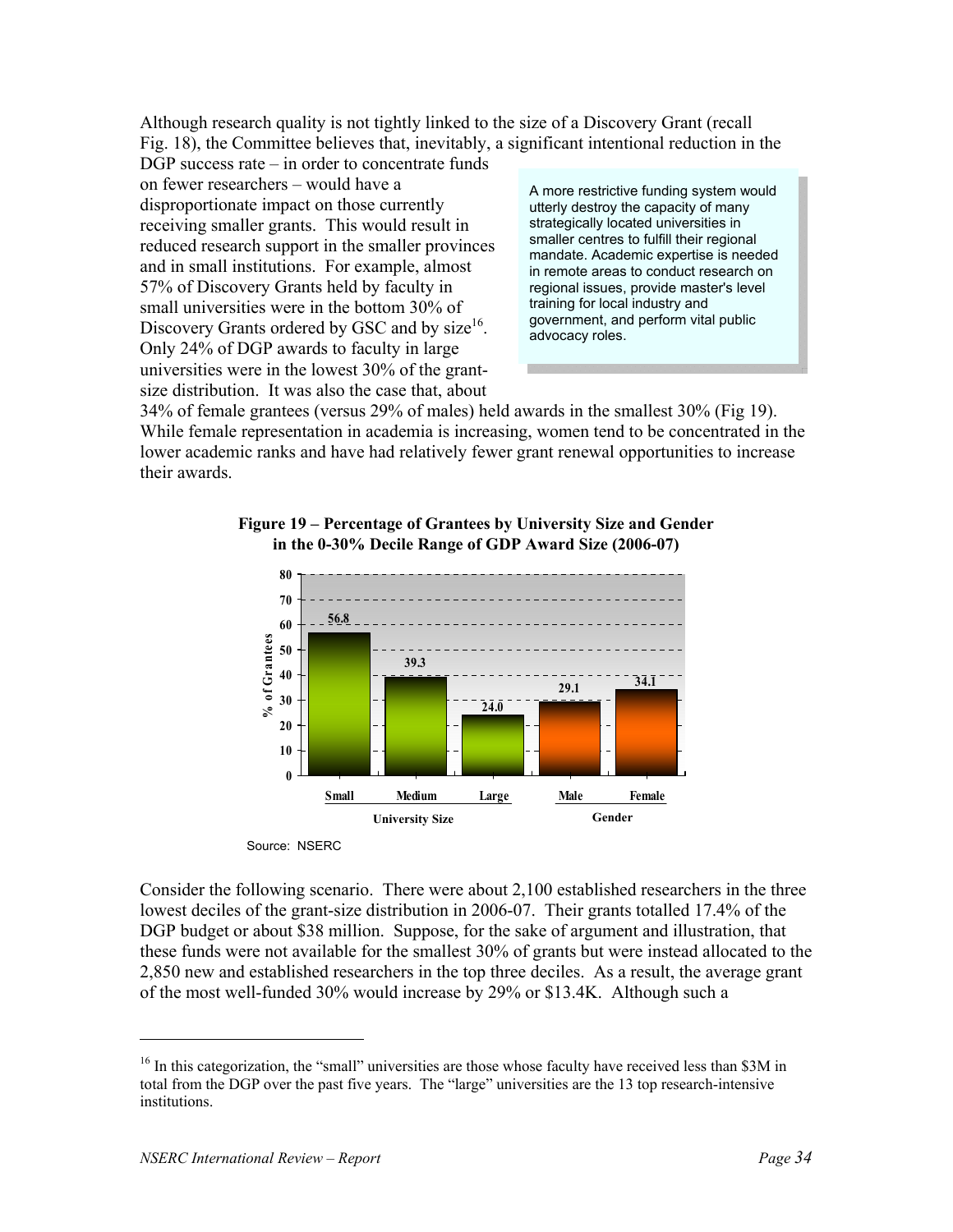reallocation increase would not be insignificant, the relative benefit to those with the top Discovery Grants (who also usually have substantially greater funds from other sources)

would, in the Committee's opinion, be less important than the loss to Canada were many of those with smaller grants to be deprived of the ability to conduct good research and thus provide advanced training to thousands of students. In fact the Committee believes that Canada could ill afford to forego the talent of such large numbers of researchers, the students' skills they develop, and the undergraduate students and Masters' students they attract to research. In particular, it should be

A primary reason for returning to Canada from New Zealand was the relatively high success rate of the DG program. In fields such as information systems, much can be accomplished with relatively little money and a wider spread of funds is important in attracting researchers.

noted that well-trained undergraduates and Master's students from smaller Canadian universities, who are often supported with smaller DGP awards, are an important source of talent for the advanced graduate programs of Canada's major research universities.

# **6. Improving the Discovery Grants Program**

For reasons explained in the foregoing sections, the Committee believes that the DGP has generally been remarkably successful in achieving its objectives and that those objectives are appropriate for Canada. But no program is ever perfect and circumstances are never static. The Committee believes that the DGP can be even better and therefore addressed to itself the fourth element of the charge:

*How could the Discovery Grants Program be improved?* 

## **6.1 Recommendations**

The Committee concluded that the DGP has some structural and operational weaknesses that inhibit its ability to fully achieve the mandate to support research excellence and training of highly qualified personnel. The Committee therefore recommends as follows.

**1. An applicant's previous Discovery Grant should not be the starting point for a new grant.** There are some indications that Grant Selection Committees (GSCs) tend to rely extensively on the amount of the previous grant and are conservative in making changes to a given individual's award from one funding cycle to the next. In essence, the value of a researcher's new award is usually within a small percentage of the previous one. For example, about 44% of grant renewals in the 2007 competition were within 10% (up or down) of the applicant's previous grant (Fig. 20). Although this reflects, in part, the fact that many established researchers sustain a roughly constant level of research quality and productivity for much of their careers, such 'inertia' may slow the decline in the grants of researchers whose productivity is decreasing and, in effect, tie up funds that otherwise could permit a more rapid ramping up of the most deserving younger researchers. While the Accelerator Supplements will help by injecting much needed funds for a limited number of exceptional rising stars – at least for the three-year duration of these awards – the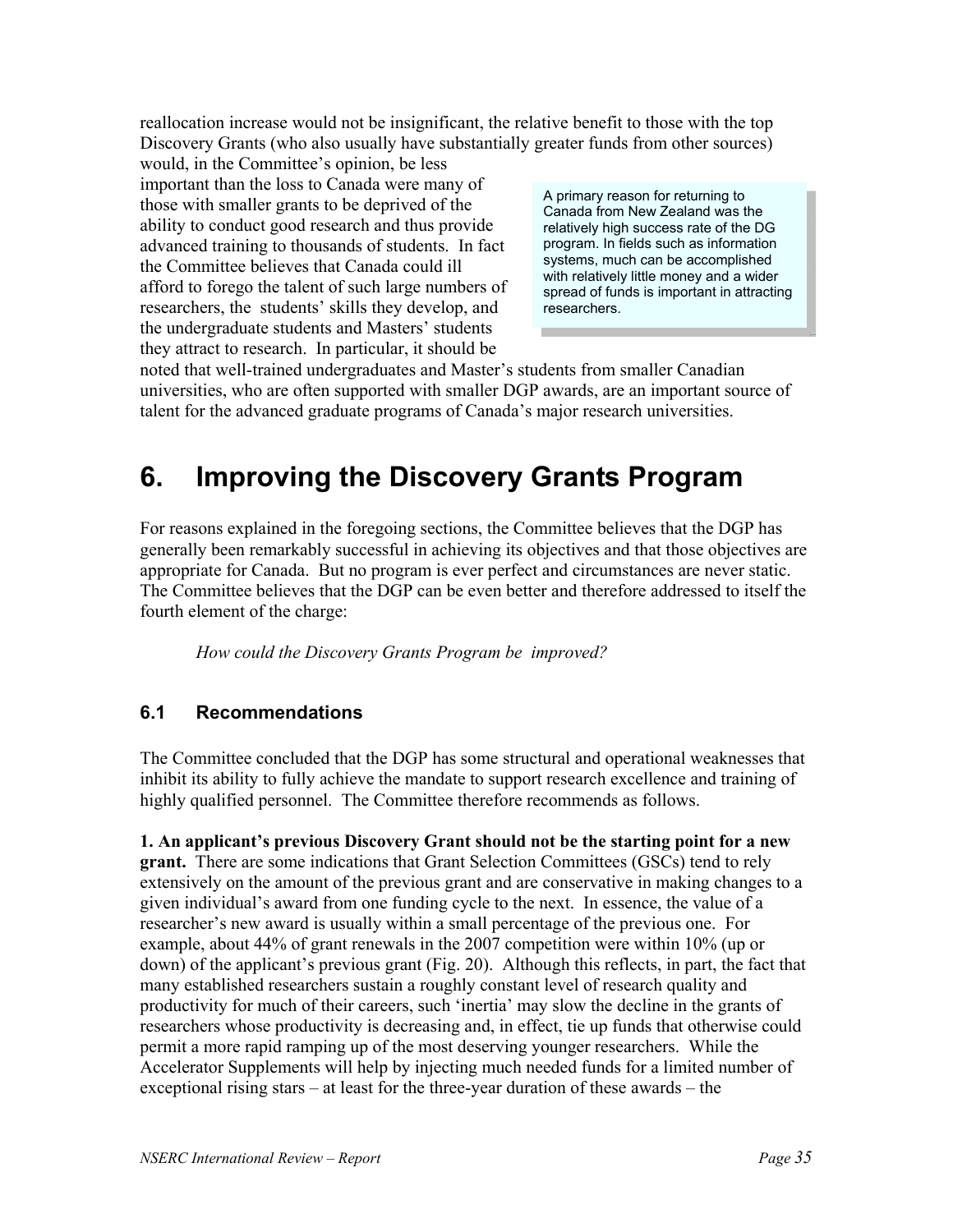Accelerators alone cannot address the needs of thousands of very active researchers, particularly those hired in the past ten to fifteen years.



**Figure 20 – Percentage Difference Between New and Previous Grant (All Renewal Applicants, 2007 Competition)**

To eliminate any remaining inertia in the awards process, and thereby to increase the funds available for strong proposals, the Committee recommends that:

- a. Each GSC should first rate the proposals under consideration according to *merit* criteria17 and *without* reference to the proposer's prior grant amounts, requested budget or the need for funds criterion.
- b. The merit rating would assign proposals to a number of "bins" e.g., "Must fund", "Fund if resources are available", "Possibly fund", and "Do not fund" – perhaps using some measure of forced distribution to prevent rating inflation. (Proposals that fall near the margin of a bin should, if possible, be given a specific priority ranking to facilitate final recommendations by the GSC.)
- c. NSERC should review its selection criteria to include elements such as "the potential for the research to be transformative".
- d. In order to ensure adequate support for "early career" researchers  $-$  i.e., those who are within some appropriately specified period after completion of their final degree, and have not previously received a Discovery Grant – the proposals of early-career researchers should be rated based on their potential for research impact and contribution to training and in a "bin" structure parallel to that used for established researchers. Giving small discovery grants to many people … ensures that there is modest funding for all of the good researchers. Younger researchers are often very hard to assess, especially if they have the original ideas that are going to put people like us out of business.

-

Source: NSERC

 $17$  These are the first three of the selection criteria listed in Table 2.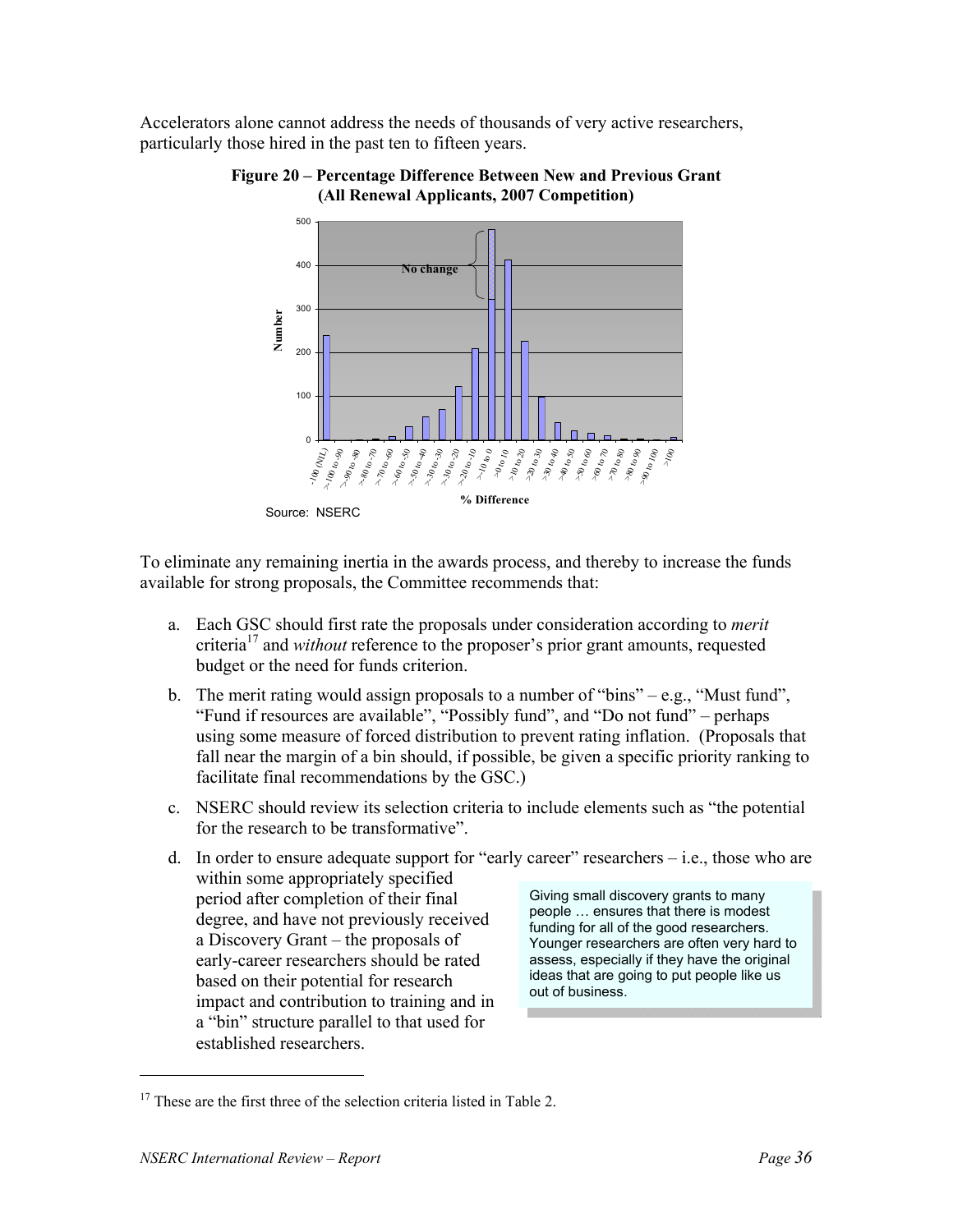e. Only after all proposals have been merit-rated in bins, should the GSCs consider the funding level to be allocated to proposals, based on the requirements set out in the proposal budget. In this regard, NSERC should better define the intent of the existing "Need for Funds" criterion. A separate allocation should continue to be set aside to fund early-career researchers. The current NSERC target guideline of 50% success for the latter group is reasonable, subject to assurance of high quality.

The Committee also believes that the NSERC guideline that an above-average grant cannot be cut by more than 50% could contribute somewhat to the system's inertia<sup>18</sup>. (The intent of the guideline is commendable  $-$  i.e., to reduce the impact of an abrupt loss of funding on the research personnel paid out of the grant.). The Committee recommends that:

f. NSERC should eliminate the 50% maximum reduction rule for holders of aboveaverage grants. Reduction decisions should be strictly merit-based (as above) without constraint on the discretion of a GSC except that consideration will need to be given to the impact of severe grant reductions on existing graduate students  $-e.g.,$ to allow up to a two-year phase down of such support.

**2. Increase the number of Discovery Accelerator Supplements.** The Committee believes that the Accelerators are a particularly effective way to encourage excellence by helping researchers with unusually promising and timely ideas to "seize the moment". The Committee believes that NSERC's current plan to award 100 (three-year) Accelerator Supplements annually – at a cost of \$12 million over three years – is too modest an investment in view of the potential of these grants to substantially increase the impact of Canada's most promising research ideas.

Accordingly, the Committee recommends that:

- a. The annual limit on new Accelerator grants be doubled to 200, which would eventually result in 5% to 6% of Discovery Grant holders also holding Accelerators. This increase should not be at the expense of existing programs but rather continue to be from new funds received by NSERC.
- b. NSERC retain its existing policy of requiring that applicants for an Accelerator enter the DGP competition for the current year. This implies that those who already have a Discovery Grant must re-compete and therefore run some risk of losing their *existing*  grant. (Such candidates are only considered for Accelerators on the recommendation of their university's V-P Research). The Committee does not believe that existing awards should be guaranteed  $-i.e.,$  reinstated if the applicant ends up with less than his or her existing Discovery Grant after the new competition. If the application has merit, there will be little risk of a reduced grant.

The Committee anticipates that the injection of Accelerator funds will be very beneficial to those receiving an award and recognizes the pressure on the program budget once those who have been "Accelerated" for three years return for their next Discovery Grant. The

<sup>&</sup>lt;sup>18</sup> Normally, above-average grants reduced by 50% are awarded for one year, and may be subsequently cut further if the researcher does not address the GSC's concerns.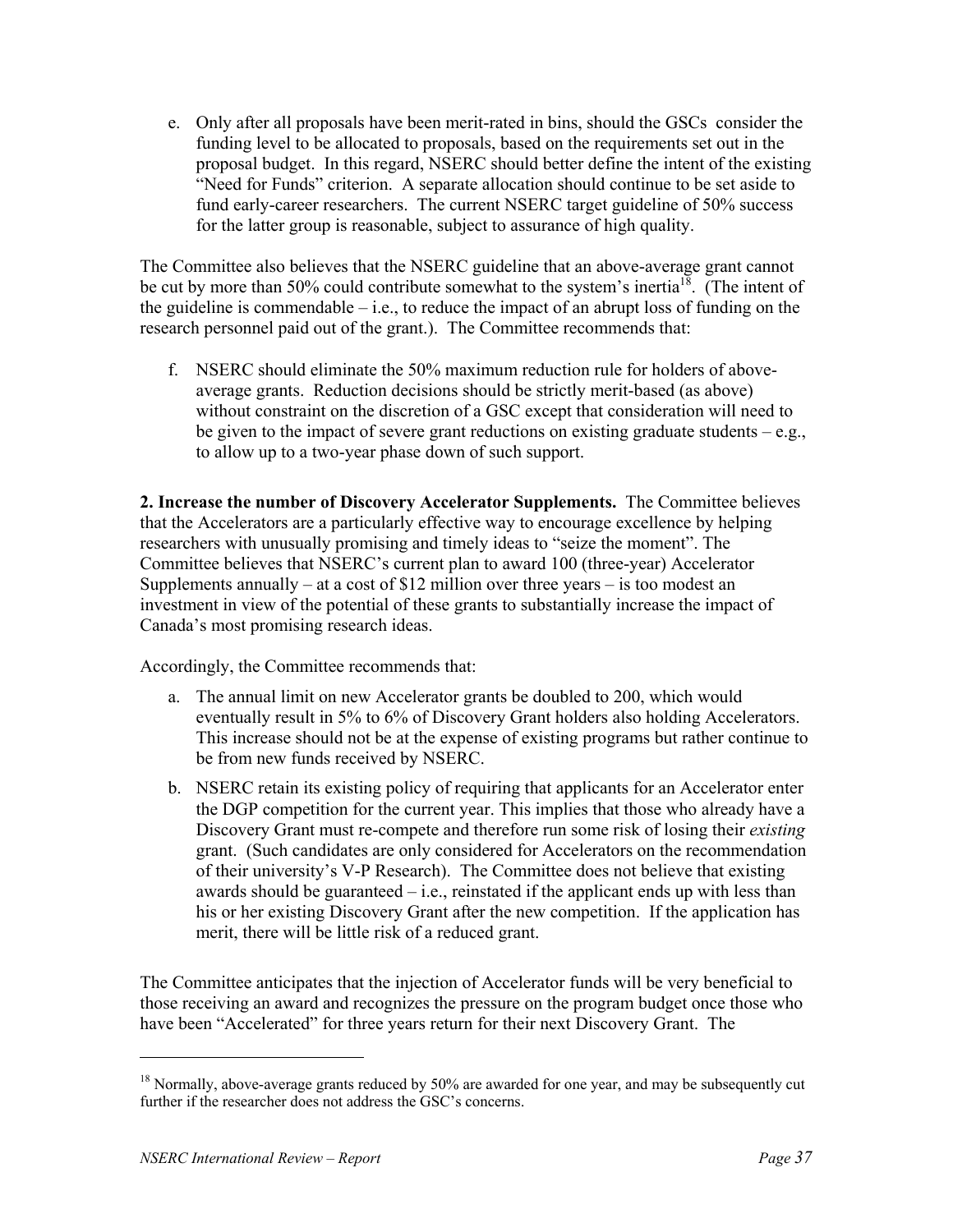Committee therefore strongly supports NSERC's commitment to carry out periodic evaluations addressing the short-, mid-, and long-term impacts of the Accelerator program, including the way in which adjustment to the expiry of individual Accelerator Supplements is handled.

**3. Revise the GSC structure.** The issue of GSC restructuring is being addressed by another advisory group (chaired by Professor Adel Sedra). Nevertheless, certain aspects of GSC structure have implications for the Committee's mandate. In particular, the Committee would endorse proposals to:

- a. Cut the number of GSCs from the current 28 roughly in half. This would facilitate assessment of transdisciplinary proposals and, by virtue of substantial structural rearrangement, could be expected to reduce any "inertial" tendencies implicit in the long-standing existing GSC set-up.
- b. Increase both the number of GSC members and proposal reviewers who are based outside Canada. Currently only about 8% of 330 GSC members and 25% of reviewers are located outside Canada. External GSC members and reviewers – to the extent they may contribute a broad and objective perspective – are particularly valuable when ranking proposals by merit. The external perspective thus also works to diminish the risk of award inertia and unwarranted bias in favour of wellestablished grant applicants. Although it will be a challenge to increase the number of GSC members who are based outside Canada, roughly doubling the current proportion to about 15% would be an appropriate target. The challenge relates to the high workload associated with GSC membership. NSERC therefore needs to streamline the process to make it more attractive for non-Canadians to participate.
- c. Ensure that every DGP proposal has at least one reviewer from abroad providing a written report.

**4. Increase support for training of highly-qualified personnel.** There is an international "talent war" to attract the best trainees. While recognizing that most research trainees have access to support additional to their supervisors'  $\overrightarrow{DGP}$  awards<sup>19</sup>, the Committee believes that the training aspect of NSERC's suite of programs should be further strengthened. The announcement in the most recent federal budget to create a prestigious new class of doctoral scholarships – the "Vanier" scholarships – is therefore welcome. These will provide an annual stipend of \$50,000 for three years for 500 (Canadian and international) students per year across all fields. The Committee believes there is also a need to encourage more postdoctoral fellows from abroad – who are not currently eligible for *direct* NSERC support – to come to Canadian universities. (Foreign PDFs and students can be supported via Discovery Grants at the discretion of the grant holders.) Postdoctoral fellows provide very cost-effective leverage of research funds and their experience in Canada may either lead them to stay, or at least to foster on-going relationships between Canadian researchers and those in their eventual location of work. The Committee also noted the impact of the Canada

-

 $19$  This support is provided for example, by NSERC's direct scholarships and fellowships (which provide support to about 9,000 annually), but also by teaching and research assistanceships from the institution. But it is noted that TA- and RA-ships may significantly encroach on the time to do much research.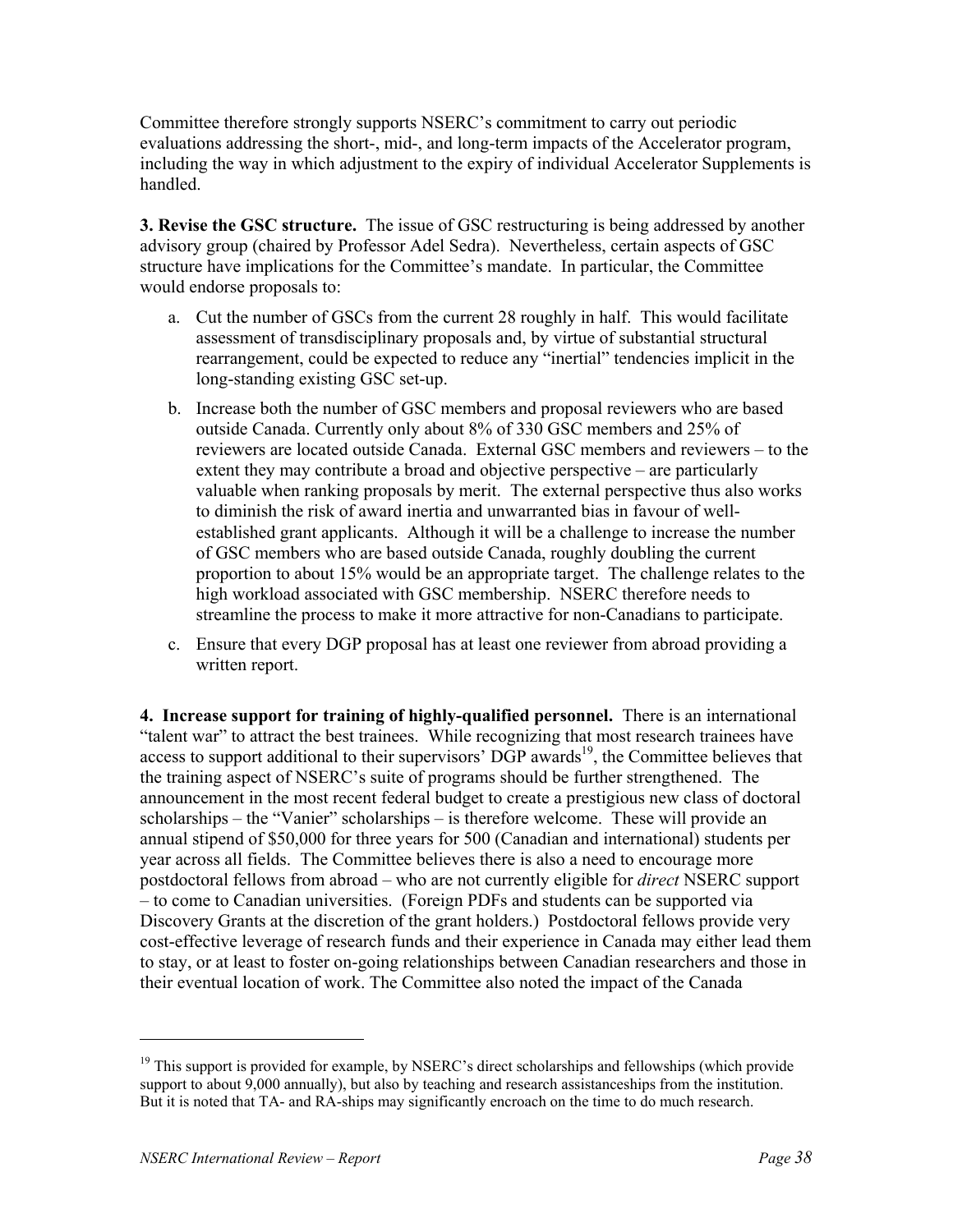Graduate Scholarships in supporting 1,500 graduate students in the NSE, thus, in effect, stretching the Discovery Grants for the supervisors of these students.

The Committee recommends that:

- a. Canada should strengthen its ability both to retain larger numbers of Canadian PDFs in Canada (currently, about half of NSERC-supported PDFs are located outside Canada), and to attract international PDFs. Specifically, the Committee endorses NSERC's recent efforts in this area through the new CREATE programs (to support principal investigators in developing a critical mass of highly-qualified personnel (HQP) within their research teams, and with no restrictions on the nationality of HQP.
- b. New mechanisms should be developed to encourage PDFs who study abroad to return to Canada – e.g., through research support that is aimed directly at the early career stage to support researchers in Canadian institutions as they transition to research independence. This could, perhaps, be modeled after the NIH "Pathways to Independence" awards program, the NSF CAREER awards, or the "Future Fellowship" of the Australian Research Council.

**5. At a minimum, the DGP should be funded at a level sufficient to keep the average grant-size from decreasing in real (constant dollar) terms.** The average DGP award is modest, at a little more than \$30,000 (in 2006-07), and has been declining recently in real terms largely as a result of the applicant pressure generated by the wave of faculty renewal in universities across Canada. In the opinion of the Committee, the erosion of the value of the average grant is a more serious problem than the 70% success rate. The great virtue of the DGP in providing researchers the essential freedom to explore and discover should not be undermined in favour of more highly-targeted programs. While the Accelerator Supplement will indirectly, and in the short term, relieve some of the pressure on the DGP, other options to enhance the average grant need to be explored.

## **6.2 Further Observations**

The Committee considered whether there should be a minimum size of Discovery Grant – e.g., to ensure support of at least one graduate student. (This might be based on research costs in the field and ability to leverage other funding.) But in view of the many specific factors that would bear on setting an appropriate minimum, **the Committee concluded that there should** *not* **be a uniform NSERC-mandated lower limit on grant-size**. It may nevertheless be appropriate to establish minimum grant-sizes based on discipline-specific factors and thus varying across Grant Selection Committees.

The Committee also considered the suggestion that upper limits be placed on the size of grants. **The Committee concluded that there should not be an upper limit – either absolute or varying by discipline – on the size of grants.** This would limit a GSC's discretion to support outstanding proposals. The individual GSCs are in by far the best position to weigh all the factors in deciding the best allocation of limited funds.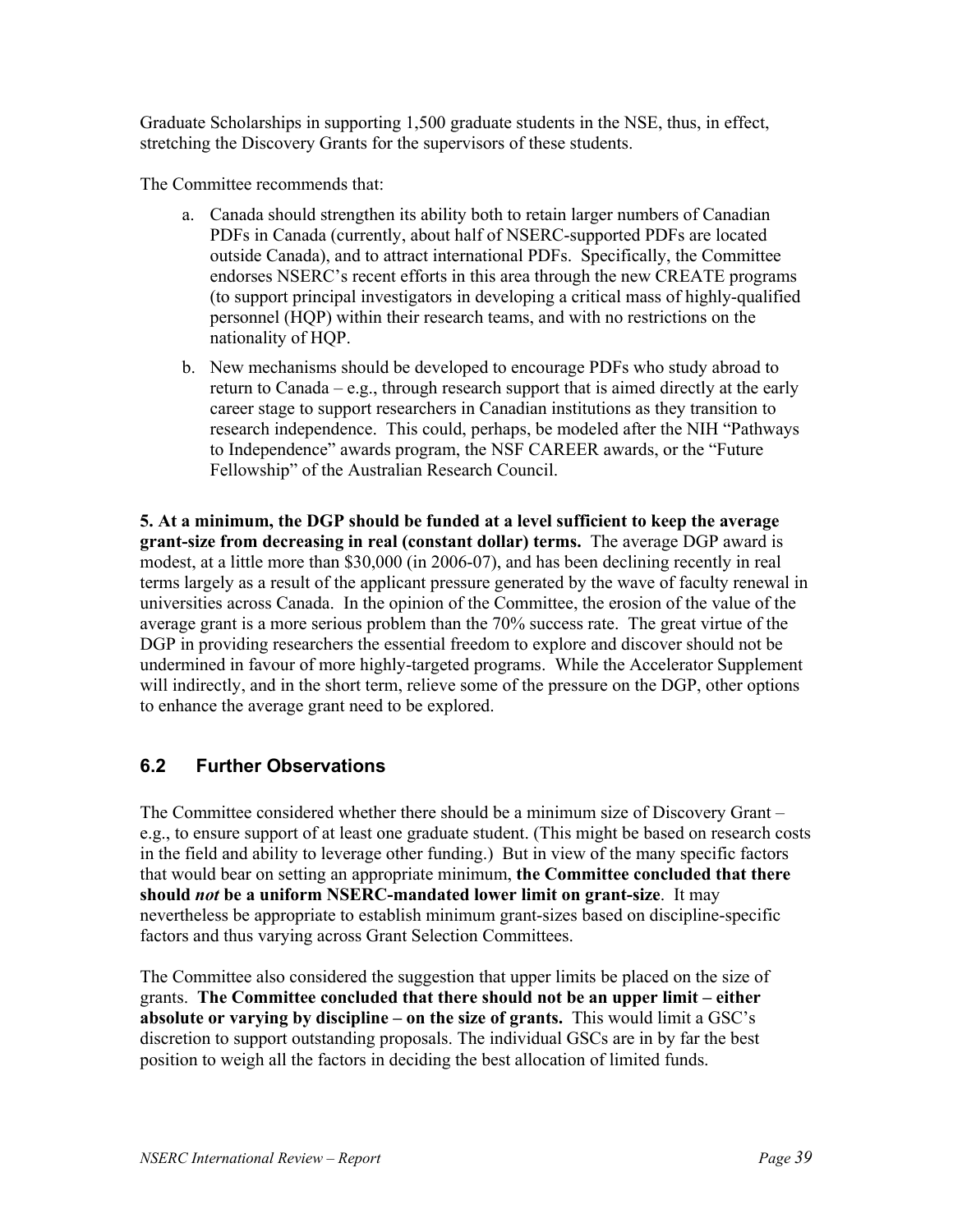# **7. In Conclusion**

The Committee believes that the DGP is an unusually effective and efficient method of research support, particularly in the Canadian context. Knowledgeable observers in other countries have generally praised its features – in particular, the program's encouragement of an innovative and flexible approach to research; its longer-term, and thus more reliable, support of graduate training; and its efficiency from the perspective of the researcher who, in most other programs, must spend an inordinate amount of unproductive time in a continuous cycle of proposal submissions.

The evidence before it convinced the Committee that: (a) the relatively high success rate of DGP applications is *not* incompatible with, and in fact encourages, a high degree of research excellence across a broad range of fields; (b) the best researchers are able to use support of a Discovery Grant as a base to lever an internationally competitive level of funding from other sources; (c) the broad base of DGP grants serves to sustain an important level of research capability and student training across the NSE disciplines and throughout Canada and thus contributes significantly to meeting the national needs for research results and highlyqualified people; and (d) the Discovery Grant Program is therefore an exceptionally productive investment and thus deserves additional funding to ensure that the value of its grants keeps pace with the growing opportunity.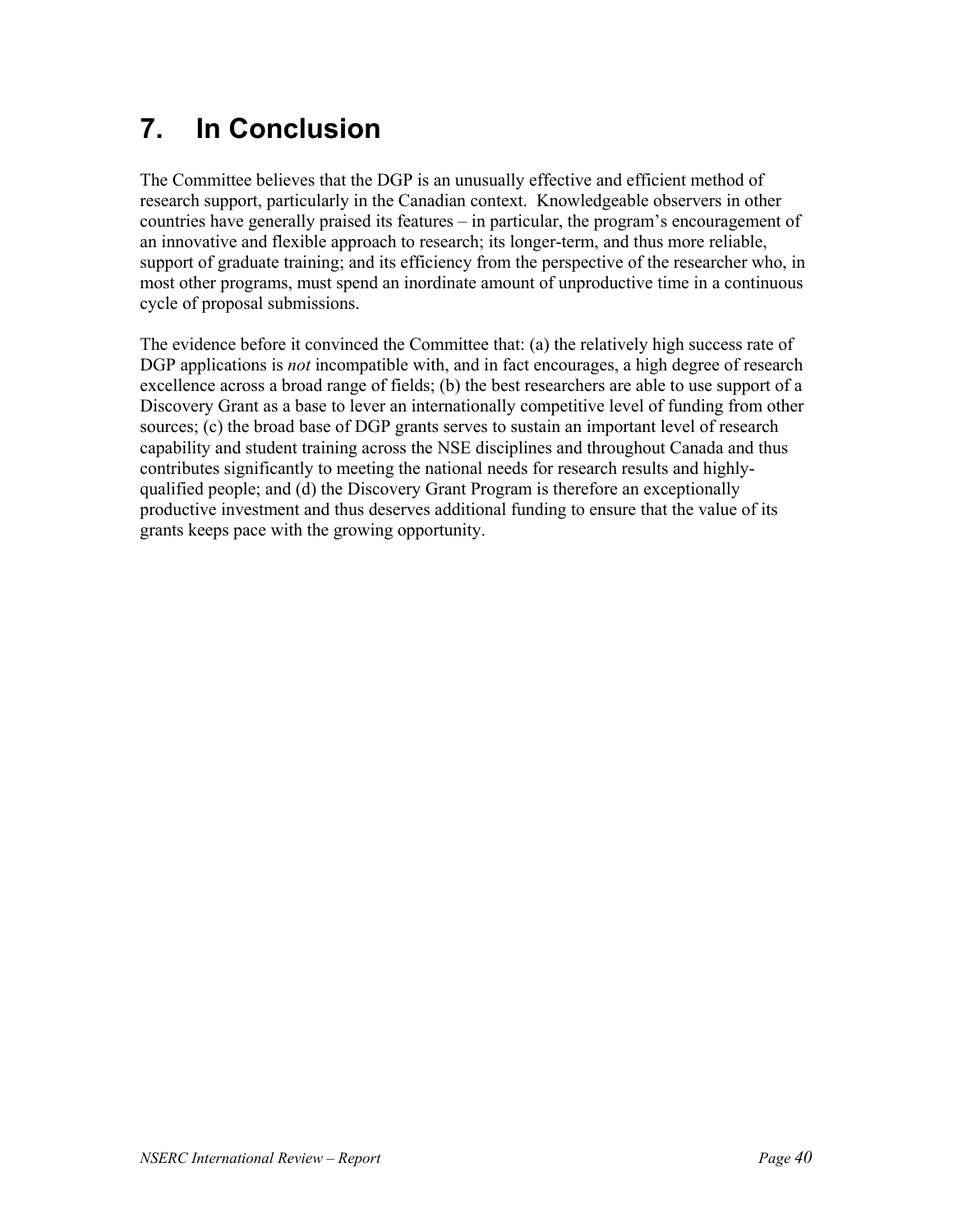# **Appendix 1: Overview of NSERC Programs**

| Program                                                | <b>Purpose</b>                                                                                                                                                                                                                                                                                                              | <b>Budget</b><br>(SM)<br>2007-08 | $%$ of<br><b>Total</b> |
|--------------------------------------------------------|-----------------------------------------------------------------------------------------------------------------------------------------------------------------------------------------------------------------------------------------------------------------------------------------------------------------------------|----------------------------------|------------------------|
| <b>PEOPLE</b>                                          |                                                                                                                                                                                                                                                                                                                             |                                  |                        |
| generation of experts                                  | Programs for scholarships and fellowships that support students as they prepare to become Canada's next                                                                                                                                                                                                                     |                                  |                        |
| Undergraduate<br><b>Students</b><br>Research<br>Awards | Stimulate students' interest in research in the natural sciences<br>and engineering and encourage them to undertake graduate<br>studies and pursue a research career in these fields                                                                                                                                        | 19.2                             | 2.1                    |
| Canada<br>Graduate<br>Scholarships                     | Ensure a reliable supply of highly qualified personnel to meet<br>the needs of Canada's knowledge economy                                                                                                                                                                                                                   | 37.5                             | 4.1                    |
| <b>NSERC</b><br>Postgraduate<br>Scholarships           |                                                                                                                                                                                                                                                                                                                             | 50.8                             | 5.6                    |
| Industrial<br>Postgraduate<br>Scholarships             | Encourage scholars to consider research careers in industry<br>and contribute to strengthening Canadian innovation                                                                                                                                                                                                          | 6.0                              | 0.7                    |
| Postdoctoral<br>Fellowships                            | Secure a supply of highly qualified Canadians with leading-<br>edge scientific and research skills for Canadian industry,<br>government and universities                                                                                                                                                                    | 17.0                             | 1.9                    |
| Industrial R&D<br>Fellowships                          | Encourage recent Ph.D. graduates to gain experience and seek<br>careers in Canadian industry; facilitate the transfer of expertise<br>and technology to industry; and provide an opportunity for<br>Ph.D. holders seeking university careers to gain experience in<br>industrial research and development                   | 5.0                              | 0.5                    |
| Northern<br>Research<br>Internships                    | Encourage senior undergraduate and graduate students and<br>postdoctoral fellows to spend extended periods in the<br>Canadian North and subsidize the high costs associated with<br>activities in the North                                                                                                                 | 0.1                              | 0.0                    |
|                                                        | Programs of chairs to create and support faculty positions. These ensure the availability of experts<br>in a wide variety of fields to train the next generations, perform research, and act as expert<br>resources for other parts of the innovation system.                                                               |                                  |                        |
| Canada<br>Research<br>Chairs                           | Attract and retain some of the world's most accomplished and<br>promising minds                                                                                                                                                                                                                                             | 133.2                            | 14.6                   |
| Industrial<br>Research<br>Chairs                       | Create, or build on existing strengths to achieve, the critical<br>mass required for a major research endeavour of interest to<br>industry and/or develop new fields for which there is an<br>important industrial need; and expose graduate students and<br>postdoctoral fellows to research challenges unique to industry | 21.5                             | 2.4                    |
| Northern<br>Research<br>Chairs                         | Re-build a vibrant community of researchers interested in<br>research in the Canadian North; contribute to the body of<br>knowledge in fields of northern natural sciences and<br>engineering; and build meaningful partnerships with Northern                                                                              | 1.3                              | 0.1                    |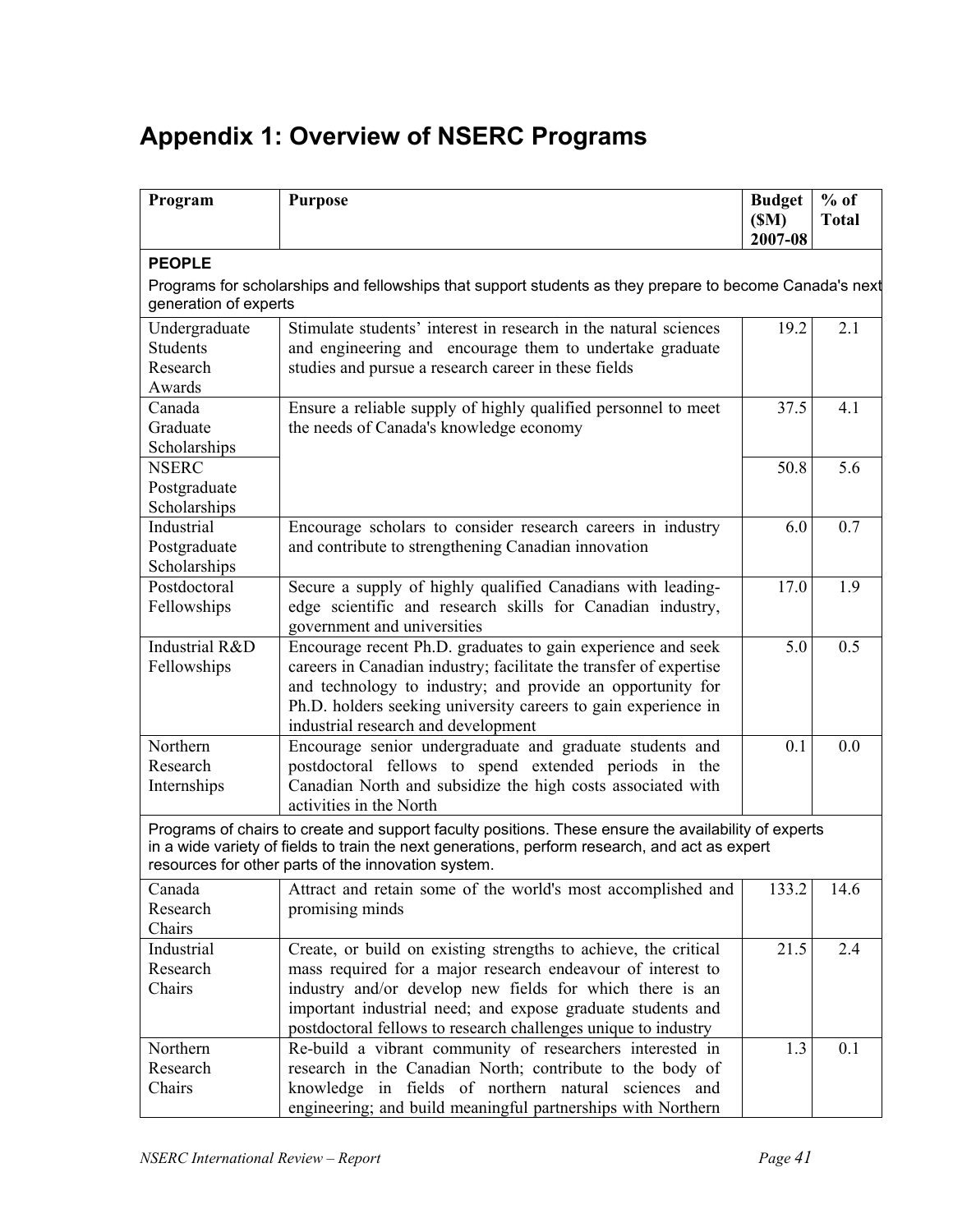|                         | communities                                                                                                                  |       |      |
|-------------------------|------------------------------------------------------------------------------------------------------------------------------|-------|------|
| Chairs for              | participation of women in science<br>Increase the<br>and                                                                     | 5.2   | 0.6  |
| Women in                | engineering and provide role models for women considering                                                                    |       |      |
| Science and             | careers in these fields                                                                                                      |       |      |
| Engineering             |                                                                                                                              |       |      |
| Chairs in               | Improve the level and quality of design and environmental                                                                    | 1.2   | 0.1  |
| Design                  | design engineering activity within Canadian universities                                                                     |       |      |
| Engineering             |                                                                                                                              |       |      |
| and in                  |                                                                                                                              |       |      |
| Environmental           |                                                                                                                              |       |      |
| Design                  |                                                                                                                              |       |      |
| Engineering             |                                                                                                                              |       |      |
|                         | Programs celebrating excellence, research achievements and research                                                          | 2.2   | 0.2  |
|                         | partnerships with industry, and promoting a science culture in the Canadian public:                                          |       |      |
| Centres for             | Increase our understanding of the skills and resources needed to                                                             | 1.0   | 0.1  |
| Youth, Science,         | improve the quality of science and mathematics education (K-                                                                 |       |      |
| Teaching and            | 12) and of the best ways to enrich the preparation of young                                                                  |       |      |
| Learning                | Canadians in these foundation subjects.                                                                                      |       |      |
| (CRYSTAL)               |                                                                                                                              |       |      |
| PromoScience            | Promote science and engineering to Canadian youth and                                                                        | 3.4   | 0.4  |
|                         | increase the numbers of students who pursue studies and                                                                      |       |      |
|                         | consider careers in science and engineering                                                                                  |       |      |
| <b>DISCOVERY</b>        |                                                                                                                              |       |      |
|                         |                                                                                                                              |       |      |
|                         | Programs that support the conduct of basic research and ensure Canada's on-going involvement in the                          |       |      |
|                         | generation of knowledge, new ideas and the capacity to build on the advances of knowledge made                               |       |      |
| elsewhere               |                                                                                                                              |       |      |
| <b>Discovery</b>        | Promote and maintain a diversified base of high-quality                                                                      | 325.1 | 35.6 |
| <b>Grants</b>           | research capability in the natural sciences and engineering                                                                  |       |      |
|                         | in Canadian universities; foster research excellence; and                                                                    |       |      |
|                         | provide a stimulating environment for research training.                                                                     |       |      |
| <b>Discovery</b>        | Accelerate progress and maximize the impact of outstanding                                                                   | 3.1   | 0.3  |
| <b>Accelerator</b>      | research programs.                                                                                                           |       |      |
| <b>Supplements</b>      |                                                                                                                              |       |      |
| <b>Research Tools</b>   | Support the acquisition of new research instruments and                                                                      | 12.6  | 1.4  |
| and                     | equipment and in so doing foster and enhance he discovery,                                                                   |       |      |
| Instruments             | innovation and training capability of university researchers                                                                 |       |      |
| Special                 | Support or develop unique, emerging research opportunities                                                                   | 11.1  | 1.2  |
| Research                | that are timely, urgent, high-risk or have a strong potential for                                                            |       |      |
| Opportunity             | breakthrough that will be of substantial benefit to Canada                                                                   |       |      |
| Research                | Eliminate some of the barriers to increased research                                                                         | 2.2   | 0.2  |
| Capacity                | productivity in small universities and help these institutions<br>build the foundations for further success in this research |       |      |
| Development<br>in Small |                                                                                                                              |       |      |
| Universities            |                                                                                                                              |       |      |
| Major                   | Ensure that major regional and national research resources                                                                   | 35.2  | 3.9  |
| Resource                | remain in a state of readiness for academic users                                                                            |       |      |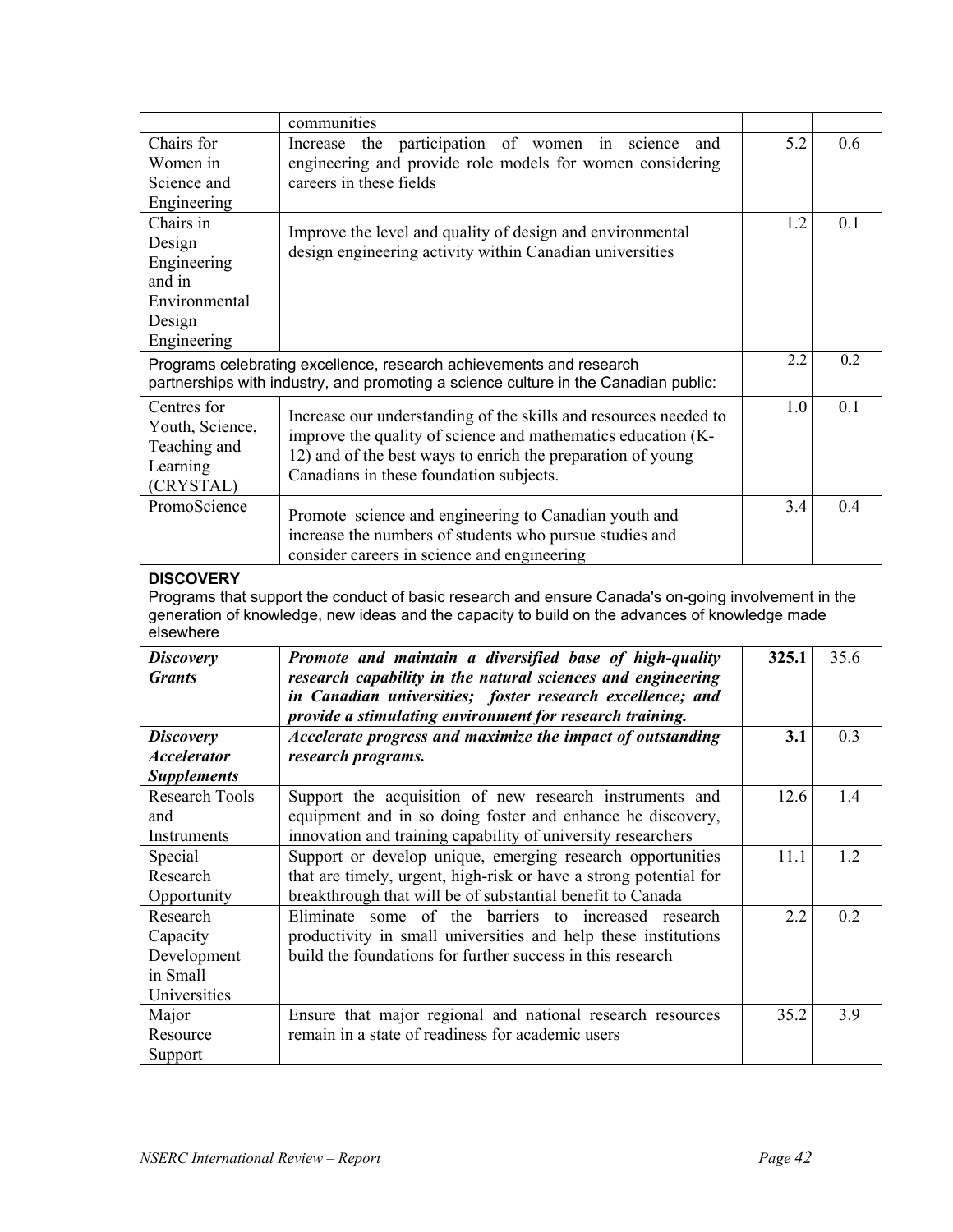| <b>INNOVATION</b><br>Programs that accelerate research in areas of strategic importance to Canada |                                                                                                                                                                                                                                                                                                                                                                                                                                            |                  |     |  |
|---------------------------------------------------------------------------------------------------|--------------------------------------------------------------------------------------------------------------------------------------------------------------------------------------------------------------------------------------------------------------------------------------------------------------------------------------------------------------------------------------------------------------------------------------------|------------------|-----|--|
| Strategic<br>Projects<br>Strategic<br><b>Networks</b><br>Strategic<br>Workshop                    | Generate new knowledge/technology in key areas with the<br>strong potential to strengthen Canada's industrial base,<br>generate wealth, create employment, and/or influence<br>and enable the transfer of<br>Canadian public policy;<br>knowledge/technology and expertise to Canadian-based<br>companies that are well positioned to apply the results for<br>economic gain or to government organizations to strengthen<br>public policy | 86.6             | 9.5 |  |
| Collaborative<br>Health<br>Research<br>Projects<br>Program                                        | Support projects that facilitate the transfer of new knowledge<br>in the natural sciences and engineering into applications that<br>will benefit the health of all Canadians (financed jointly by<br>NSERC and CIHR)                                                                                                                                                                                                                       | $\overline{3.3}$ | 0.4 |  |
|                                                                                                   | Programs that support the productive use of knowledge through partnership projects where university<br>researchers help to solve problems or find answers to issues raised by companies.                                                                                                                                                                                                                                                   |                  |     |  |
| Collaborative<br>R&D Grants                                                                       | Support focused university-industry collaborative research<br>projects that have the potential to result in industrial or<br>economic benefits to Canada and offer training opportunities<br>for students in areas relevant to industry                                                                                                                                                                                                    | 53.1             | 5.8 |  |
| Research<br>Partnerships<br>Agreements                                                            | Build strong linkages and create synergy between the private<br>sector and researchers in universities and federal institutes                                                                                                                                                                                                                                                                                                              | 25.0             | 2.7 |  |
| technology to the user sector                                                                     | Programs that provide resources and experts to accelerate the process of transferring knowledge and                                                                                                                                                                                                                                                                                                                                        |                  |     |  |
| Idea to<br>Innovation<br>Program                                                                  | Accelerate the pre-competitive development of promising<br>technology and promote its transfer to Canadian companies                                                                                                                                                                                                                                                                                                                       | 5.8              | 0.6 |  |
| Intellectual<br>Property<br>Mobilization                                                          | Accelerate the transfer of knowledge and technology residing<br>in Canadian universities and hospitals for the benefit of<br>Canada (tri-council program - NSERC, CIHR and SSHRC)                                                                                                                                                                                                                                                          | 3.4              | 0.4 |  |
| <b>Networks</b><br>of<br>of<br>Centres<br>Excellence                                              | Support focused national research networks involving<br>managed and coordinated interdisciplinary projects and<br>themes (Managed jointly by NSERC, SSHRC, CIHR, and<br>Industry Canada)                                                                                                                                                                                                                                                   | 40.2             | 4.4 |  |
| General support<br>0.9<br>0.1<br>912.1<br><b>Total</b><br>100.0                                   |                                                                                                                                                                                                                                                                                                                                                                                                                                            |                  |     |  |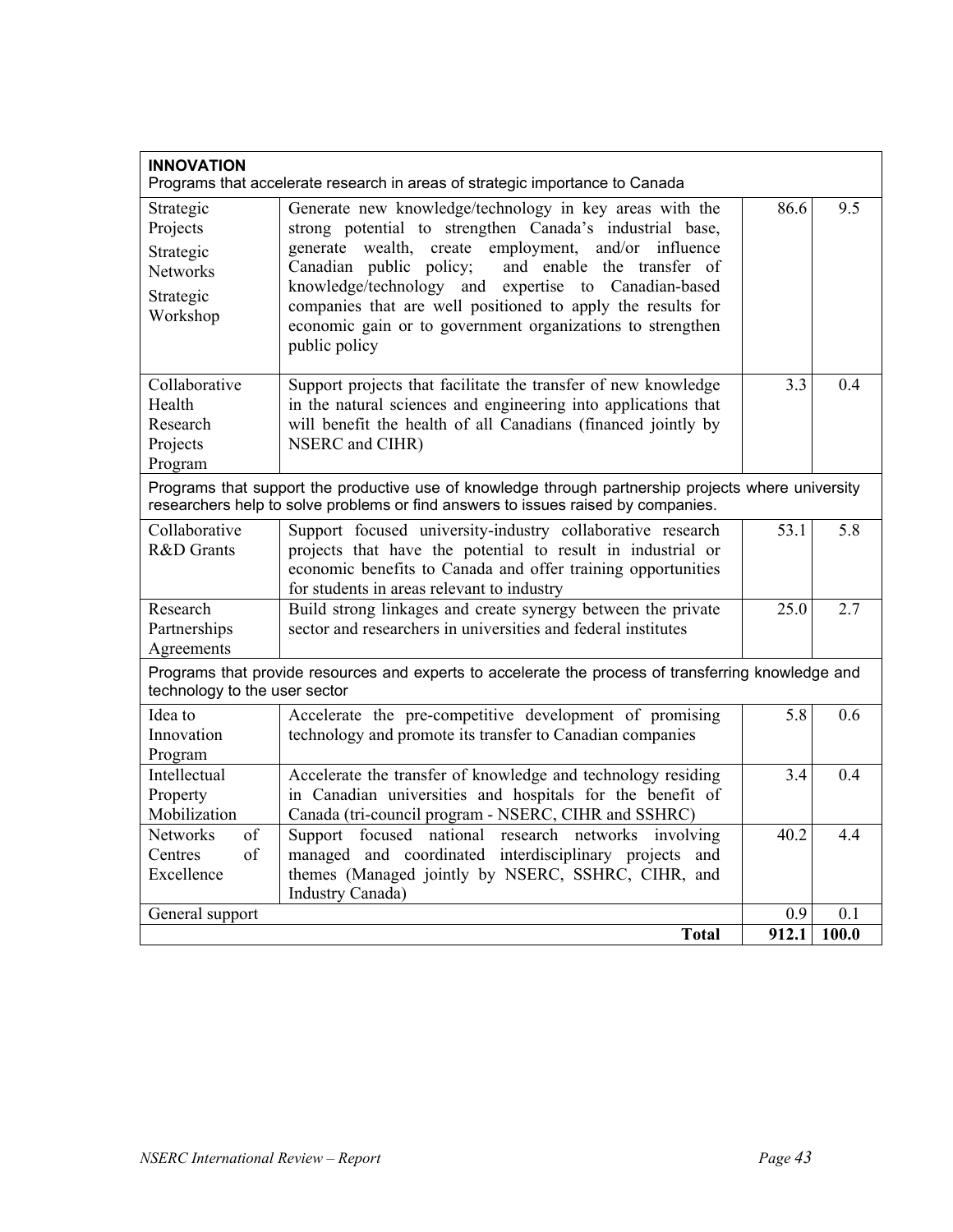# **Appendix 2: Features of Some Major Research Support Programs in Canada and Abroad**

| <b>Agency</b><br>Program                             | <b>Structural Features</b>                                                                                                                                                                                                                                                                                                                                                                                                                                                                                                                                                                                                        |
|------------------------------------------------------|-----------------------------------------------------------------------------------------------------------------------------------------------------------------------------------------------------------------------------------------------------------------------------------------------------------------------------------------------------------------------------------------------------------------------------------------------------------------------------------------------------------------------------------------------------------------------------------------------------------------------------------|
| <b>NSERC</b><br>Discovery Grants                     | Funding for a program of research with both short- and long-term objectives<br>Researchers can only hold one such grant at any given time and cannot apply<br>for supplemental funding from the DGP<br>Almost all grants are awarded to individual researchers<br>Average grant is about \$30K p.a.; normal duration is 5 years<br>Success rate around 70-75%<br>Overall average funding rate of 40% (for funded applicants: from about 40% for<br>the lowest decile of grant level to 70% for the highest decile)<br>Cost to grantee for one graduate student: up to \$22,000 (some universities may<br>add tuition scholarship) |
| <b>NSERC</b><br>Project Grants                       | Funding for specific projects with short-term objectives and identified<br>deliverables<br>Researchers can apply for and hold multiple grants concurrently<br>Most grants are awarded to teams<br>Average grant varies by program but is generally more than \$100K p.a.;<br>duration is generally 3 years<br>Success rate generally between 25 and 40%<br>Funding rate is high (over 95%)                                                                                                                                                                                                                                        |
| <b>CIHR</b><br><b>Operating Grants</b>               | Funding for specific projects with short-term objectives and identified<br>deliverables<br>Researchers can apply for and hold multiple grants concurrently (2 competitions<br>per year)<br>Most of the grants are awarded to individuals $(60\%)$<br>Average grant of \$125K p.a., for up to 5 years (since 2005, steady increases<br>from $$95K)$<br>Success rate in the range of 20-35% since 2000 ("fundable" rate of 30-60%)<br>Funding rate of 75-85% in recent competitions                                                                                                                                                 |
| <b>SSHRC</b><br><b>Standard Grant</b>                | Funding for a program of research (however, continuity of funding over time is<br>rare)<br>Grants can be held by individual researchers or teams<br>Average grant of about \$30K p.a. (up to \$100K p.a. but not totalling more than<br>\$250K in a three-year period), for up to 3 years<br>Success rate around 40%                                                                                                                                                                                                                                                                                                              |
| Australian Research<br>Council<br>Discovery Projects | Support projects with specific objectives to be achieved within the project<br>timeframe<br>A researcher may be chief investigator on two active Discovery Projects (can be<br>co-applicant on others)<br>Often are team projects<br>Success rate of 25%<br>Average grant of about \$91.3 $K^{20}$ p.a., for up to 3 years<br>Cost to grantee for one graduate student about \$45,000 (including tuition)                                                                                                                                                                                                                         |

 $20$  All amounts in this table have been converted into Canadian dollars